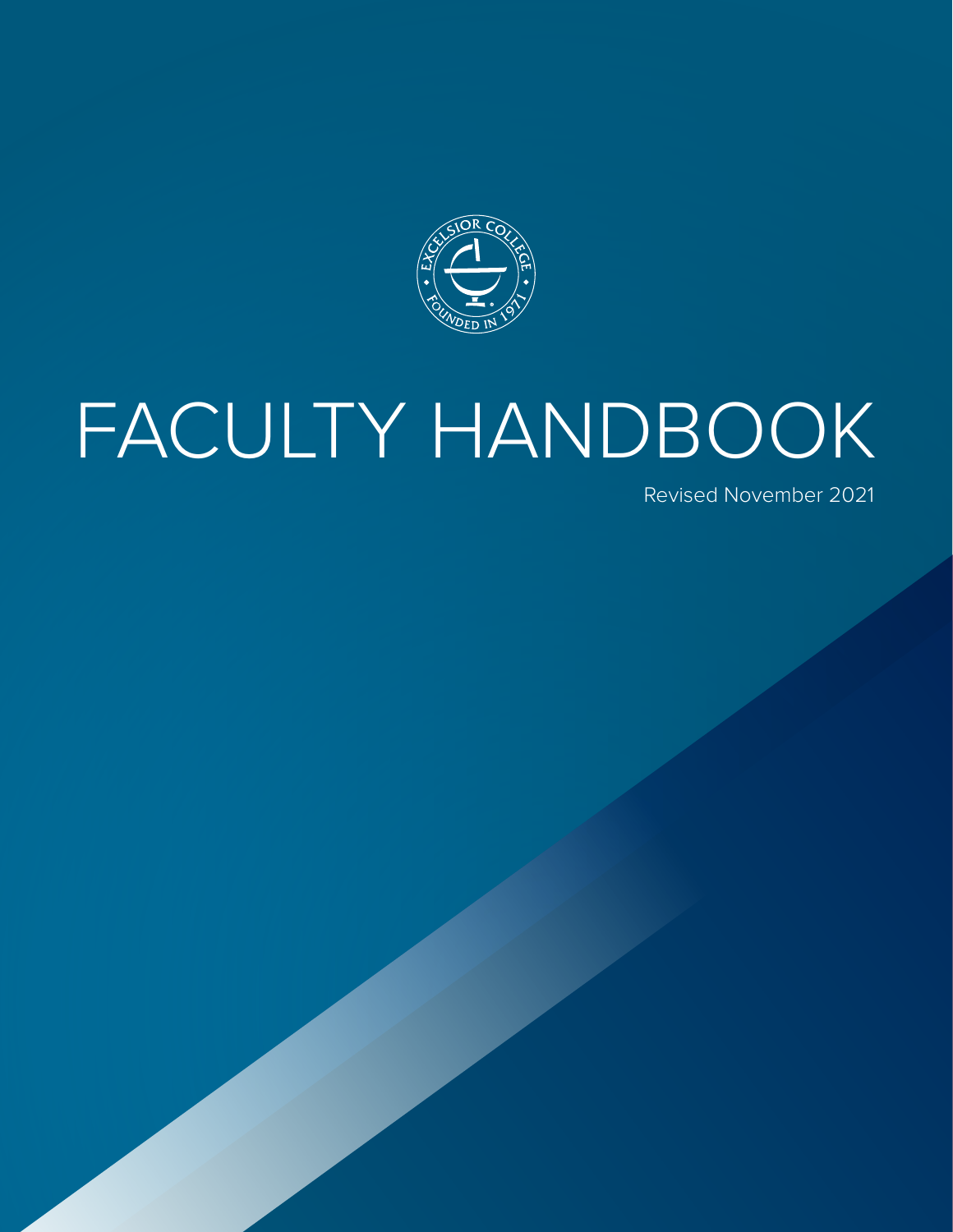# <span id="page-1-0"></span>Message from the Provost

#### Dear Faculty:

The Faculty Handbook is a guide for faculty and presents information about Excelsior College that is relevant to the faculty experience. It is not intended to provide an exhaustive list of policies and practices affecting Excelsior faculty. Although the Faculty Handbook is updated periodically, the responsibility remains with the faculty member to refer to the most recent policies to ensure that they have the most current version of the information.

The creation of this Faculty Handbook and its distribution by the Office of the Provost does not in any way change the legal rights or obligations of faculty members at Excelsior College. Further, as a guide, it is not a legally binding document. The policies, practices, procedures, guidelines, and standards referred to in this Faculty Handbook form a basic part of the essential employment understandings between members of the faculty and the college. The handbook does not constitute a contract between the individual and Excelsior College.

In addition to the policies of the College, schools and units have additional policies and practices that apply to faculty, some of which supplement the policies in the Faculty Handbook. Faculty members are advised to be familiar with all of these policies and practices.

Information about suggestions, corrections, additions, or deletions is welcome. Please contact **[ECprovost@excelsior.edu](mailto:ECprovost@excelsior.edu)**.

Sincerely,

John Caus

John Caron, EdD *Provost and Vice President of Academic Affairs*



John Caron, EdD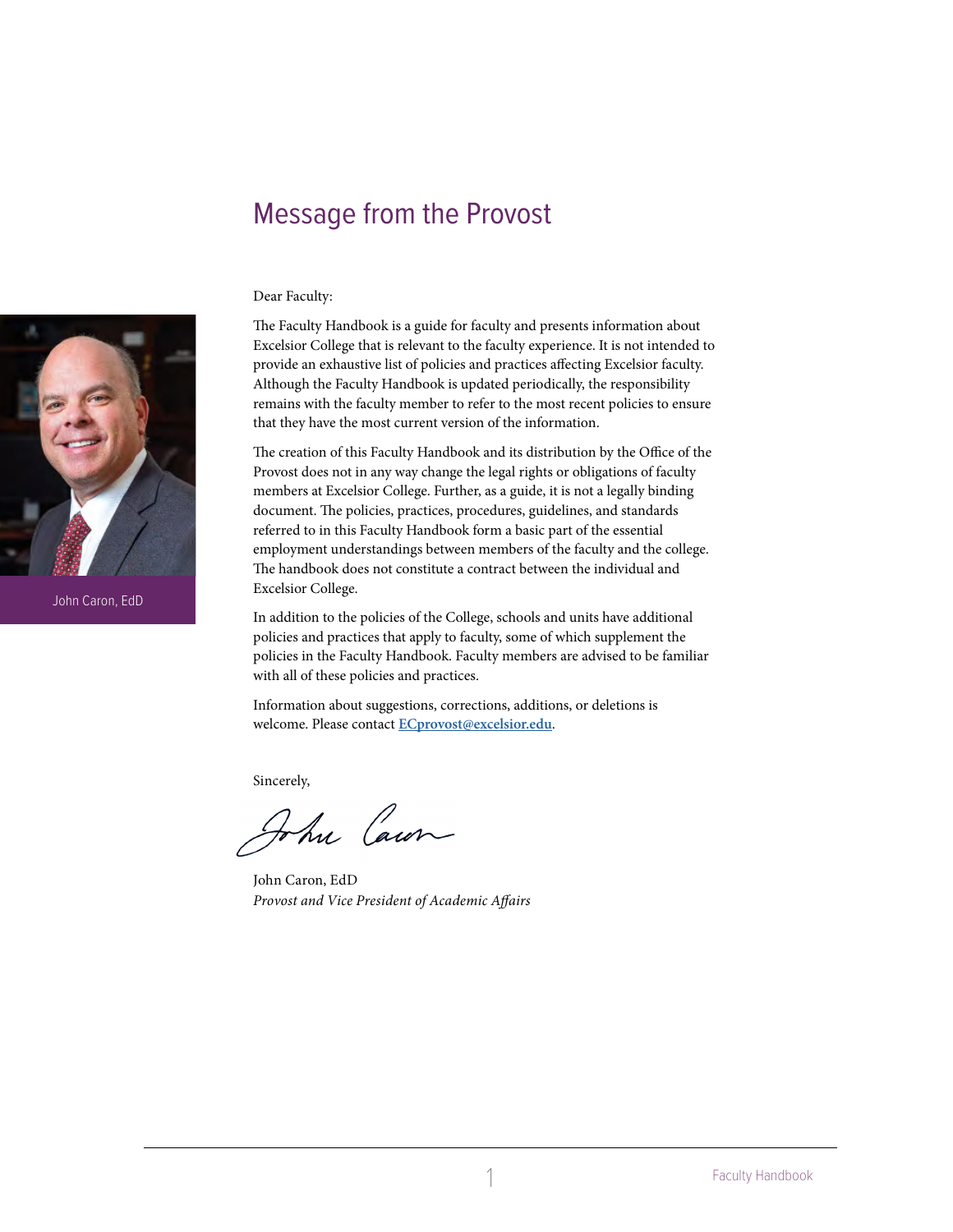# TABLE OF CONTENTS

| Message from the Provost                                                       | 1        |
|--------------------------------------------------------------------------------|----------|
| <b>About Excelsior College</b>                                                 |          |
| The Mission                                                                    | 3        |
| <b>Excelsior CARES:</b><br>We All Own the Student Experience                   | 4        |
| Faculty at Excelsior College                                                   | 5        |
| <b>Faculty Rights</b><br>and Responsibilities<br>Statement of Academic Freedom | 5<br>5   |
| <b>Excelsior College</b><br>Teaching Philosophy                                | 6        |
| <b>Faculty Categories and Roles</b>                                            | 7        |
| Member of the Faculty                                                          | 7        |
| <b>Faculty Committee Members</b>                                               | 7        |
| <b>Faculty Program Directors</b>                                               | 8        |
| Full-Time Faculty                                                              | 8        |
| <b>Adjunct Faculty</b>                                                         | 9        |
| <b>Instructional Faculty for</b><br><b>Online Courses</b>                      | 9        |
| Instructional Faculty for<br><b>Hybrid Courses</b>                             | 12       |
| Instructional Faculty for<br>Face-to-Face Courses                              | 16       |
| <b>Subject Matter Expert and</b>                                               |          |
| Course Developer                                                               | 18       |
| Thesis Reader<br><b>Nursing Clinical Instructor</b>                            | 20<br>21 |
| <b>Nursing Clinical Faculty</b>                                                | 23       |
| <b>Other Academic Staff</b>                                                    | 25       |
|                                                                                |          |
| Professional Development,<br>Scholarly Inquiry, and Innovation                 | 26       |
| Overview                                                                       | 26       |
| Professional Development                                                       | 26       |
| Scholarly Inquiry                                                              | 27       |
| Innovations and Creative Pursuits                                              | 27       |

| <b>Faculty Communication</b>                                   | 28 |
|----------------------------------------------------------------|----|
| <b>Faculty Email</b>                                           | 28 |
| My Faculty Desk                                                | 28 |
| <b>Faculty Services and Support</b>                            | 29 |
| <b>Faculty Training for</b>                                    |    |
| Course Instructors and Developers                              | 29 |
| FAC 100 New Faculty Orientation                                | 29 |
| Library Support for Faculty                                    | 29 |
| <b>Contact Information</b>                                     | 30 |
| <b>Academic Decision Making</b>                                |    |
| and Policy Development                                         | 31 |
| Academic Governance                                            | 31 |
| <b>Academic Policies and Procedures</b>                        | 33 |
| Late Course Work                                               | 42 |
| Application, Hiring, and Recruitment                           | 44 |
| School Faculty Committee Member                                | 44 |
| <b>Instructional Faculty</b>                                   | 45 |
| <b>Excelsior College Employees</b>                             | 47 |
| <b>Course Developer Faculty</b>                                | 48 |
| <b>Evaluation Practices</b>                                    | 49 |
| <b>School Faculty Committee</b><br>Member Evaluation Process   | 49 |
| <b>Instructional Faculty</b>                                   |    |
| <b>Evaluation Process</b>                                      | 49 |
| Nursing Clinical Instructor                                    |    |
| <b>Evaluation Process</b>                                      | 50 |
| <b>Nursing Clinical Faculty</b>                                |    |
| <b>Evaluation Process</b>                                      | 50 |
| Course Developer Faculty                                       |    |
| <b>Evaluation Processes</b>                                    | 50 |
| <b>Excelsior College Employee</b><br><b>Evaluation Process</b> | 50 |
| Compensation                                                   | 52 |
| <b>Consulting Fees</b>                                         | 52 |
| <b>Travel Expenses</b>                                         | 52 |
| <b>Excelsior College Website</b>                               |    |
| and Resources                                                  | 53 |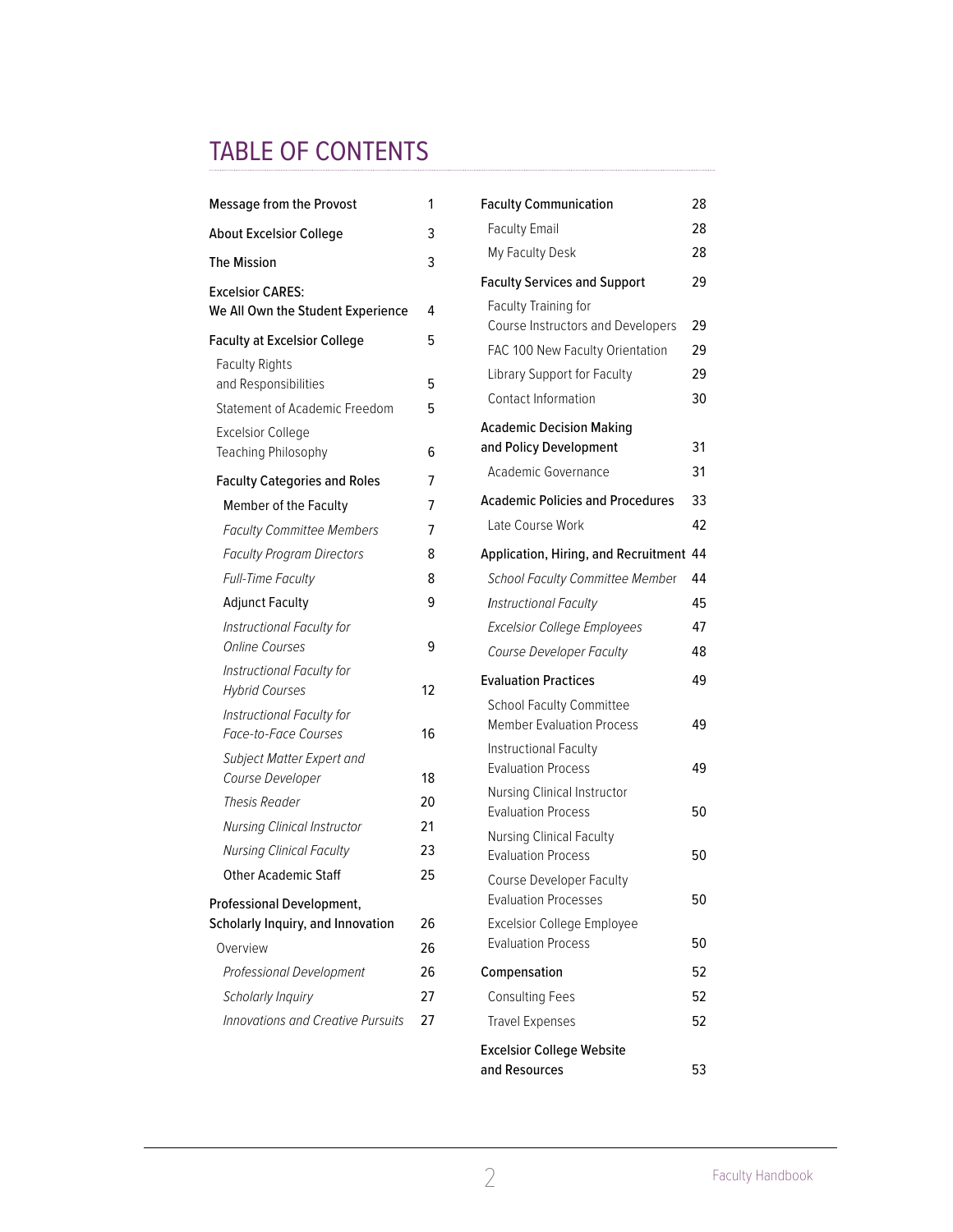# <span id="page-3-0"></span>**ABOUT EXCELSIOR COLLEGE**

Excelsior College was founded in 1971 as the external degree program of the New York State Board of Regents. In 1998, the Board of Regents granted the College (then known as Regents College) an absolute charter to operate as a private, not-for-profit, independent college. As are all accredited colleges in the state, Excelsior College is a member of The University of the State of New York. Today, the College is governed by a board of trustees composed of individuals from across the United States who are prominent in the fields of business, education, government, and the professions.

Excelsior College awards associate and baccalaureate degrees in business, health sciences, liberal arts, nursing, public service, and technology, and master's degrees in business, health sciences, nursing, public service, and technology. More than 187,000 persons have earned degrees from Excelsior College.

Excelsior's student body represents a diverse group of adult learners.

- The average age of an Excelsior student is 36; about 47 percent are female, 53 percent are male.
- More than one-third of our enrolled students are from groups historically underrepresented in higher education.
- Thirty-six percent of our students are active-duty or reserve military personnel, and 15 percent are military veterans.
- Twenty percent of our students come from New York state; the remaining are from the rest of the United States and other nations.

The faculty of Excelsior College, both full-time and adjunct, are drawn from many colleges and universities as well as from industry and the professions. They teach our courses, establish and monitor academic policies and standards, determine degree requirements and the means by which credit may be earned, develop the content for all examinations, and recommend degree conferral to the Excelsior College Board of Trustees.



# **THE MISSION**

Excelsior College provides educational opportunity to adult learners with an emphasis on those historically underrepresented in higher education. The College meets students where they are — academically and geographically — offering quality instruction and the assessment of learning.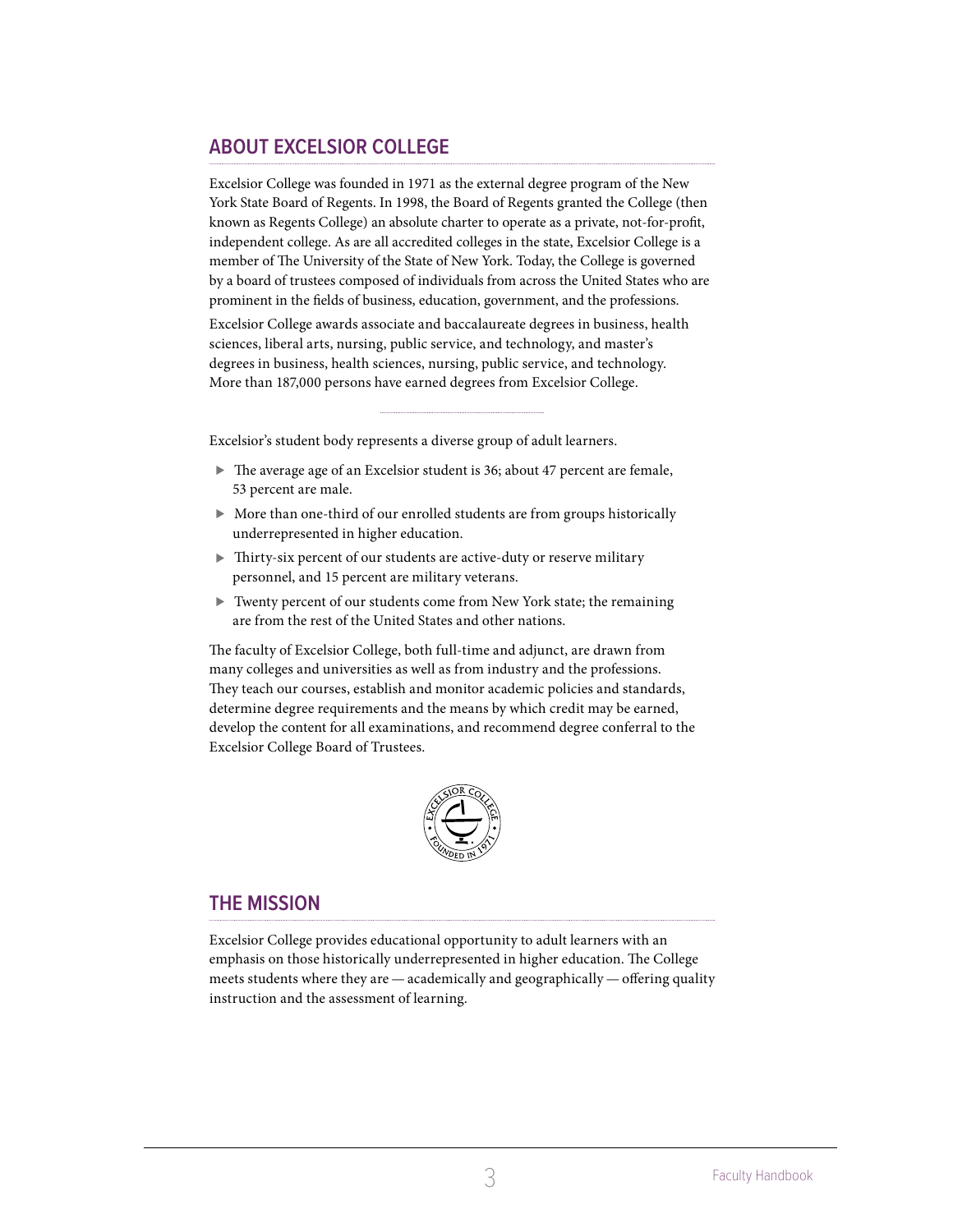# <span id="page-4-1"></span><span id="page-4-0"></span>**EXCELSIOR CARES:** WE ALL OWN THE STUDENT EXPERIENCE

*The following guiding principles, collectively known as* **Excelsior CARES,** *shape the environment in which we work and set the standard to which we hold ourselves. Each Excelsior employee is Compassionate, Agile, Respectful, and committed to Excellence and Service.*

**Excelsior Is Compassionate:** We go above and beyond to listen to and understand our students' and our colleagues' needs. We embrace and celebrate the diversity and unique talents of our students, staff, and faculty. We assume positive intent and are open to listening to all perspectives. We ask questions, seeking first to understand and to work toward common goals.

We create and foster a safe environment to make mistakes and speak up. We provide the support our students need to develop and succeed. We exhibit the behaviors we expect to see in others. We believe in leadership from the heart and strive to create an environment of collaboration, teamwork, and empowerment. We are empathetic, student-centered, and motivated by a people-first approach.

**Excelsior Is Agile:** As an institution, we embrace change as a necessary part of our growth. We design programs and services with students' needs and career goals in mind, meeting them where they are academically and geographically. We create an environment that promotes innovation to improve the student experience. We are committed to continuous quality improvement in everything we do. We believe in reaching across the College and working collaboratively to fulfill our shared goals. We proactively consider the implications of our actions on all stakeholders. We are flexible and responsive to our students and to each other.

**Excelsior Is Respectful:** We act respectfully toward all with whom we interact. We honor our past and acknowledge our challenges, seeing them as opportunities to work together to create a better future. We believe in our staff and faculty, and we invest in their capabilities. We empower them to be collaborative problem solvers, to create a foundation of trust, and to ensure an excellent student experience. We model honesty, integrity, and consideration for differences in all our interactions with colleagues, students, and the broader community.

**Excelsior Is Excellence:** We are committed to excellence in our programs, services, and operations. We achieve excellence when we meet and exceed the expectations and goals of our stakeholders as well as when we enable our students to be successful in their pursuits. We believe in the transformative power of education. We create a highquality, individualized experience that enriches the lives of students in their personal and professional journeys.

**Excelsior Is Service:** Service to students is at the core of everything we do. We are empowered with the resources and training necessary to provide an excellent student experience. We are accountable to each other and to the student, and readily share information to enhance our capabilities. Each student's opportunity and challenge becomes our own. We take action and follow through to ensure that student needs are met. We serve our students with joy, enthusiasm, and dedication. Their success is our success.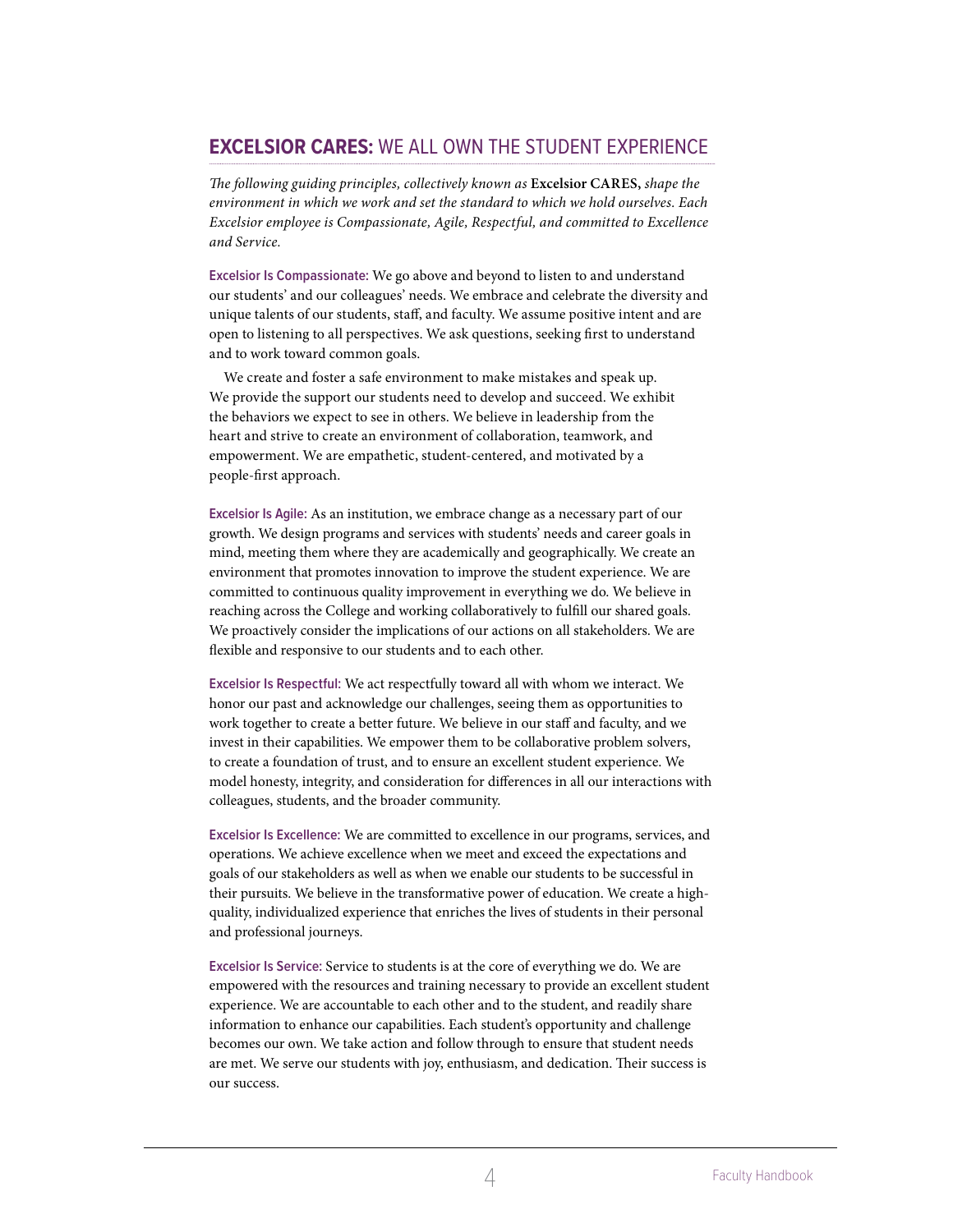# <span id="page-5-0"></span>**FACULTY AT EXCELSIOR COLLEGE**

Faculty positions at Excelsior College are filled by individuals who may serve the institution through various employee and/or contractual relationships with the College.

# **Faculty Rights and Responsibilities**

The responsibilities and rights of faculty members at Excelsior College derive from their membership in a learned profession whose members, within a faculty, perform the dual function of cultivating areas of knowledge as coherently structured intellectual disciplines, and of educating students in these areas. Refer to the **Statement of Faculty Rights and Responsibilities** for a complete overview.

# **Statement of Academic Freedom**

*(Adopted from the American Association of University Professors,* **www.aaup.org***.)*

- 1. Faculty members are entitled to full freedom in research and in the publication of the results, subject to the adequate performance of their other academic duties; research for pecuniary return should be based upon an understanding and prior agreement with the home institution.
- 2. Faculty are entitled to freedom in the exercise of their various instructional responsibilities that contribute to the academic and professional success of students, but they should be careful not to introduce into their teaching controversial matter which has no relation to their subject or scholarship. Excelsior College does not endorse the introduction of personal opinions unsupported by experience and scholarship or controversial views that have no relation to the subject at hand.
- 3. College faculty are citizens, members of a learned profession, and officers of an educational institution. When they speak or write as citizens, they should be free from institutional censorship or discipline, but their special position in the community imposes special obligations. As scholars and educational officers, they should remember that the public may judge their profession and their institution by their utterances.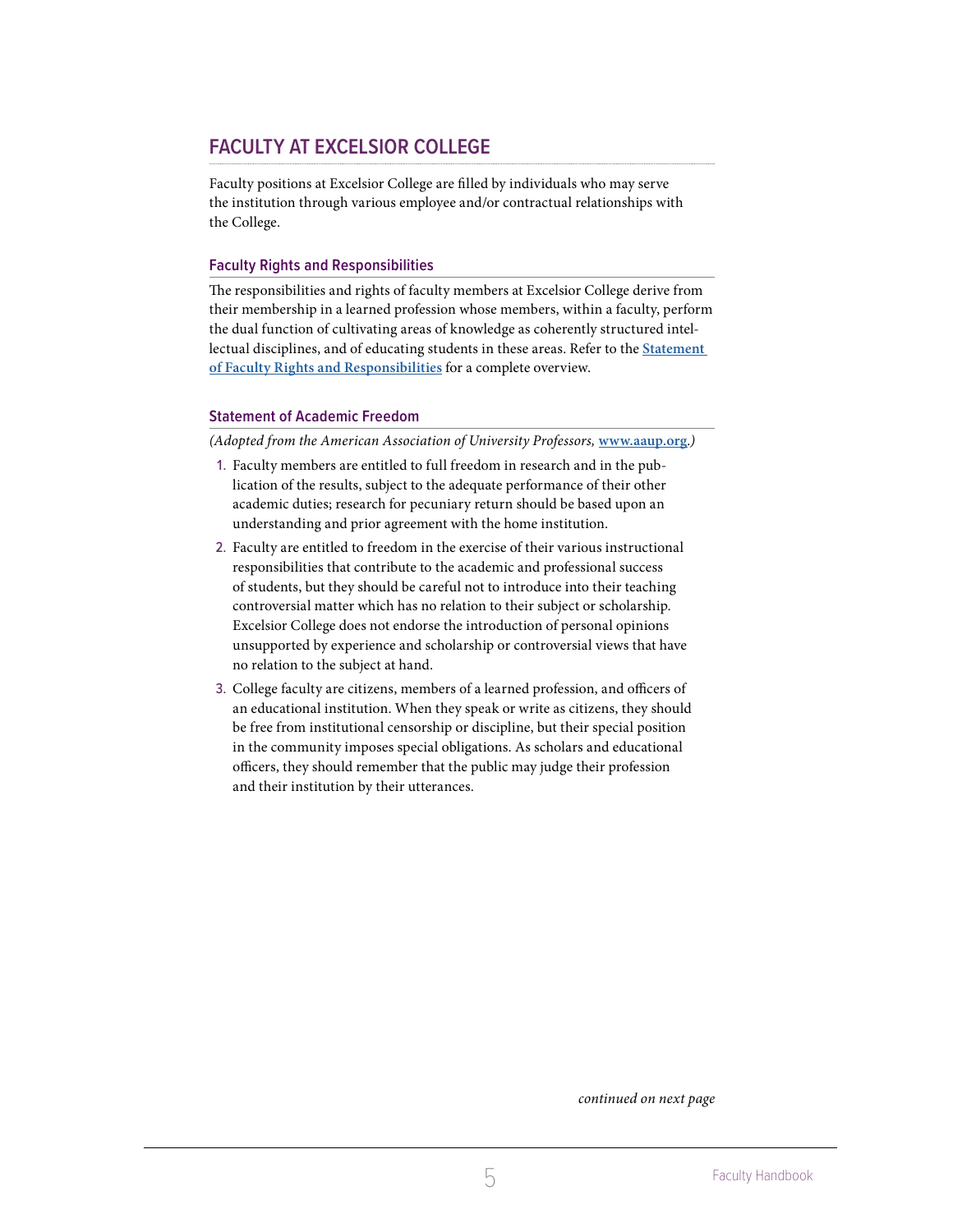# <span id="page-6-0"></span>**Excelsior College Teaching Philosophy**

To teach at Excelsior College is to engage students individually and collectively, guide their learning, and assess their achievements. Excelsior students should expect instructional faculty to set clear academic standards, provide constructive feedback throughout the course, and provoke critical thinking. Because adult students best succeed when applying course content to build upon their prior experience, our instructional faculty help them to challenge their own thinking and to form connections between theory and practice, across disparate areas of knowledge, in diverse settings, and among divergent points of view.

A large investment of time from both students and instructional faculty is required to sustain a vibrant and effective online learning community. Excelsior College helps to provide instructional faculty with this time by supplying fully developed online courses, with materials and activities already designed and organized to support effective teaching and learning. A successful teaching experience at Excelsior College consists of a frequent and meaningful online/email presence in the course, attention to the diversity of the Excelsior student population, prompt and substantive responses to student needs, timely formative feedback on student work, and constructive involvement with student discussions and other learning activities.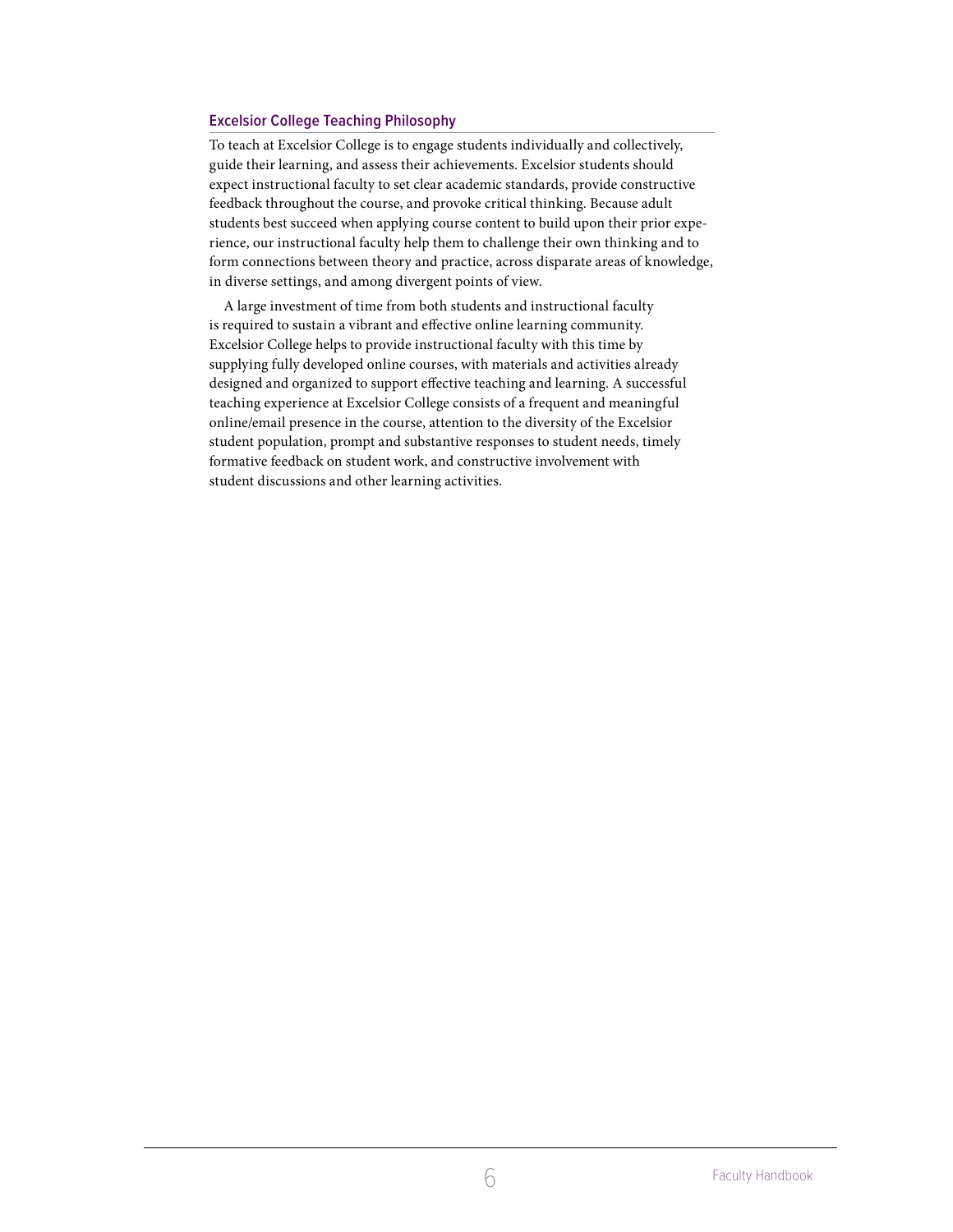# <span id="page-7-0"></span>**FACULTY CATEGORIES AND ROLES**

Faculty at Excelsior College are grouped into one of two categories, each with a distinct status:

- 1. **Member of the Faculty**
- 2. **Adjunct Faculty**

The dean of a particular school determines to which category an individual belongs based on established criteria common across the College. An individual may perform more than one faculty role and belong to more than one faculty category. These categories may be filled by full- or part-time faculty who are on site or off site.

# **Member of the Faculty**

The category of Member of the Faculty is reserved for faculty who assume roles in school and collegewide decision-making processes. Individuals appointed as faculty committee members, program directors, and full-time faculty perform a role as members of the faculty at Excelsior College.

#### **FACULTY COMMITTEE MEMBERS**

Each school at Excelsior College has a school curriculum committee that reviews curricular changes, approves new offerings, reviews assessment data, and makes recommendations for programmatic changes. Additionally, these committees are advisory to the dean on current issues within their fields or disciplines. Membership varies by school, but typically includes faculty program directors and school leadership.

The School of Undergraduate Studies has additional faculty curriculum committees by program. These committees may include external faculty and/ or industry experts. The committees approve curricular changes and new programs.

Additionally, the schools have advisory committees. These committees in the Schools of Nursing, Undergraduate Studies (SUS), and Graduate Studies (SGS) provide essential advice, leadership, and support for the continuing development of high-quality education programs. The committees provide insight into trends affecting education, employment, and professional practice when appropriate. The advisory committees also provide guidance and assistance in program evaluation, offer recommendations on existing and future curricula, and implement strategic priorities within the schools. The advisory committees are program advocates and support public relations. The School of Nursing has just one nursing advisory committee. The SUS and SGS have program advisory groups by program. The undergraduate and graduate business programs have a shared advisory group.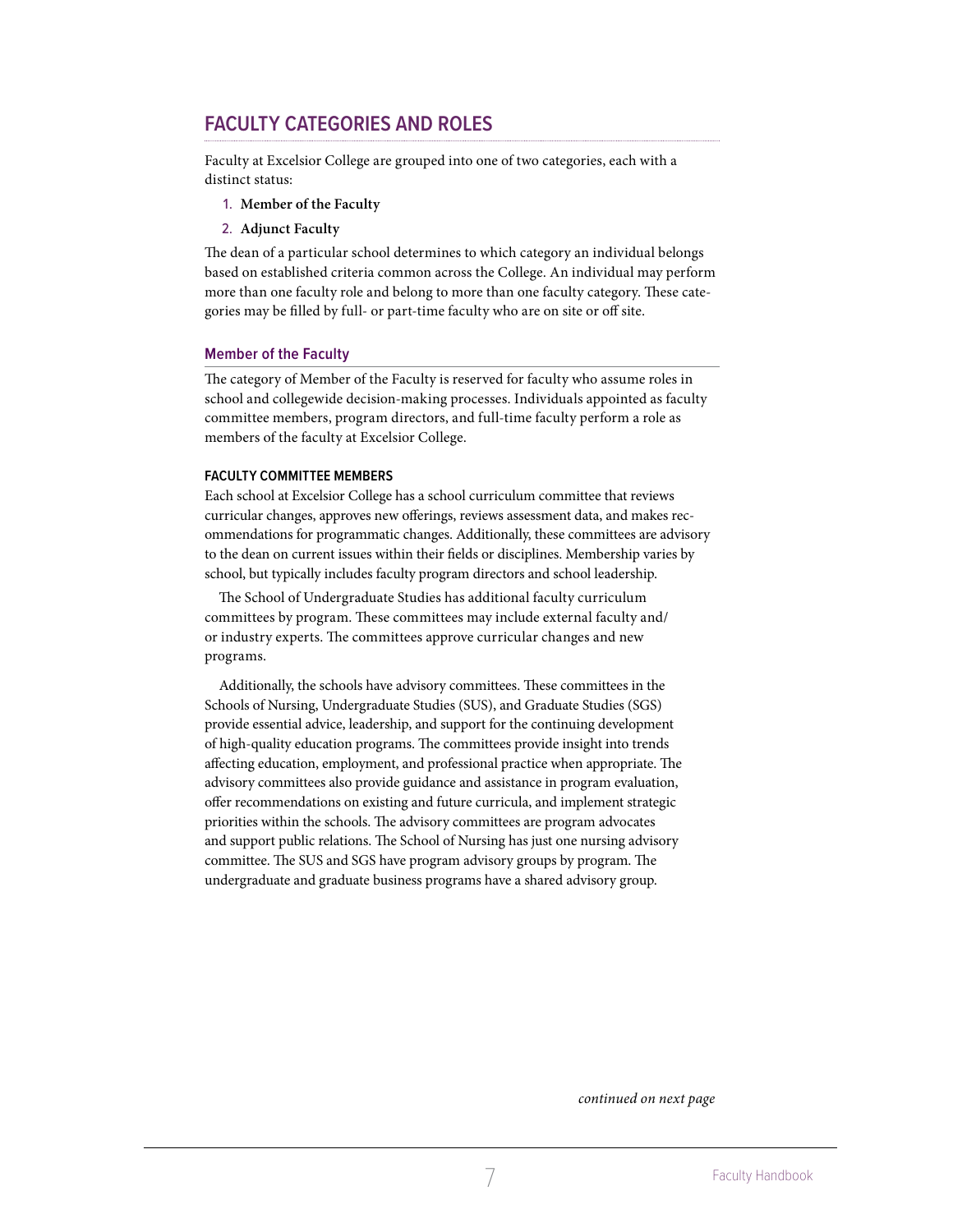#### <span id="page-8-0"></span>**FACULTY PROGRAM DIRECTORS**

Faculty program directors (FPDs) are essential to the governance and academic success of Excelsior College. As academic leaders, FPDs are responsible for the creation of degree programs and the development, oversight, and evaluation of the curricula. They are also responsible for all aspects of managing faculty, including recruitment, supervision, mentoring, evaluation, and professional development.

Faculty program directors work closely with the deans, other academic leaders, and staff across the College. They ensure that programs and teaching are of the highest quality, current with trends in the discipline, and studentcentered. Ongoing professional development, scholarship, and service to the College are also expectations of this position.

The primary responsibilities of faculty program directors include the following:

- Curriculum development, implementation, and evaluation
- Faculty management and development
- Facilitation of learning and student support
- Coordination and administration of courses, assessments, and guided learning activities
- **Project management**
- Communication and collaboration within the College community
- Professional development and community involvement

#### **FULL-TIME FACULTY**

The full-time faculty position is a non-tenured teaching role with responsibility for the development and revision of curricula in the faculty member's subject area. In addition, full-time faculty participate in the analysis of student learning outcomes and program reviews. Full-time faculty work closely with deans and other academic leaders, and staff across the College.

The primary responsibilities of full-time faculty include the following:

- Instruction of courses as designated by their position/contract
- Curriculum development, implementation, and evaluation
- Facilitation of learning and student support
- Coordination and administration of courses, assessments, and guided learning activities
- Project management
- Communication and collaboration within the College community
- Professional development and community involvement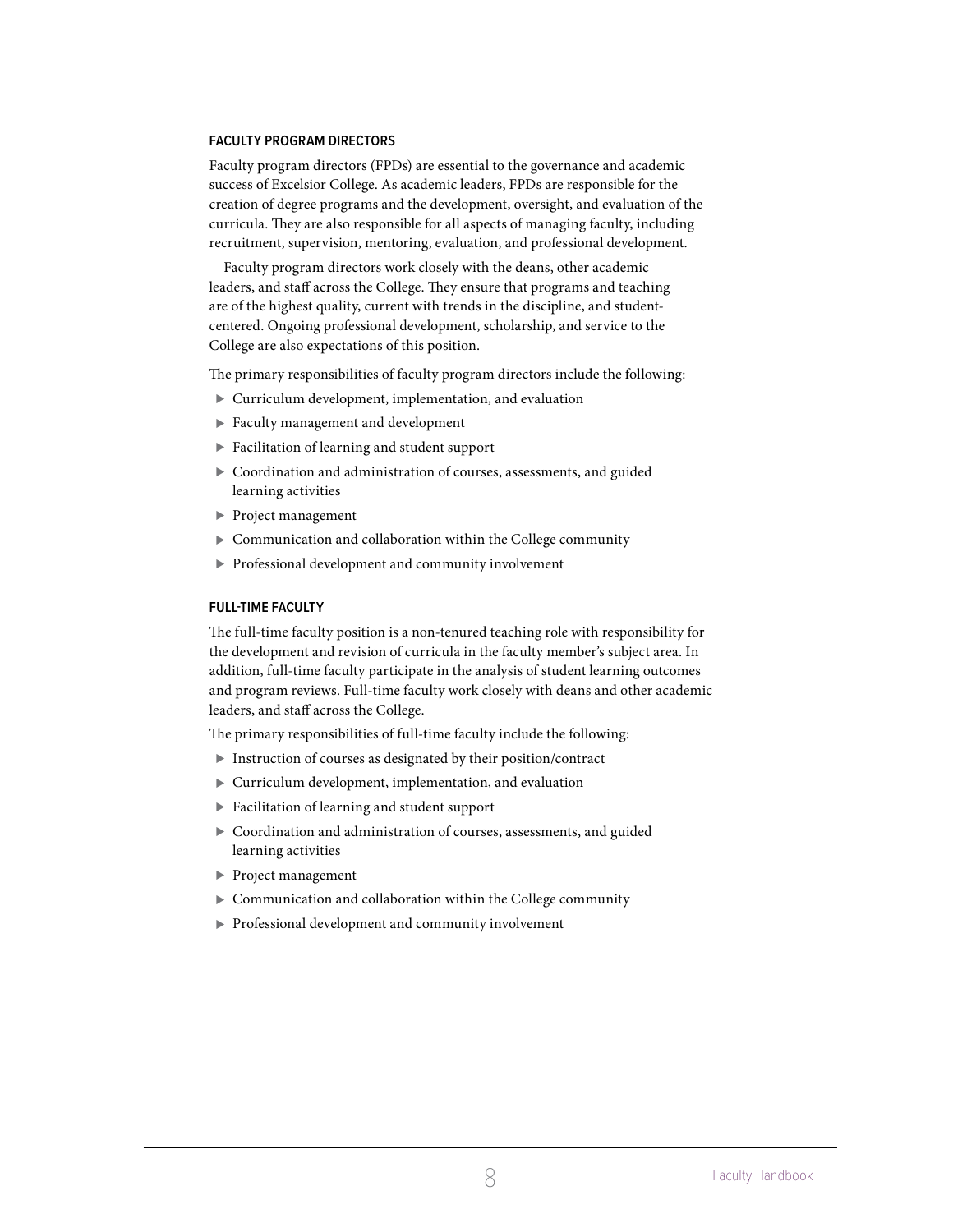# <span id="page-9-0"></span>**Adjunct Faculty**

The category of Adjunct Faculty is reserved for faculty who have a contingent relationship with the College and who do not meet the criteria for collegewide or school decision-making roles. The following sections describe the adjunct faculty roles and the related expectations and responsibilities.

#### <span id="page-9-1"></span>**INSTRUCTIONAL FACULTY FOR ONLINE COURSES**

The following list outlines the expectations for faculty who agree to serve as instructors and facilitators for an online course for Excelsior College.

- 1. Adhere to the **[Excelsior Credo](#page-4-1)** in all interactions with members of the Excelsior College community, including students, staff, and other faculty members.
- 2. Fulfill all requirements and adhere to all College policies identified in this handbook. Most notably, instructional faculty must be aware of and adhere to the College policies that most directly impact instruction (see **[Academic](#page-33-1)  [Policies and Procedure](#page-33-1)s**).
- 3. Prepare to teach:
	- a. Review the syllabus, textbooks, and related learning resources and course materials prior to the start of the term.
	- b. Post a welcome message and introduction in the course discussion area prior to or within the first 24 hours of the course, including information about office hours. Encourage students to post introductions and welcome statements to each other.
	- c. Conduct a minimum of one regularly scheduled office hour per week using the learning management system or other College-supported synchronous tools. The requirement to schedule office hours can also be met by letting students know that they can be prearranged by appointment. Office hours are intended to provide students with the ability to communicate with instructors in a real-time, synchronous environment. In the event that the office hours must be cancelled, students should be given advance notice and provided with information concerning alternative office hours.
	- d. Demonstrate clear understanding of the **Course [Participation Policy.](https://www.excelsior.edu/policies/students/)** Review the weekly attendance report, verify their accuracy, handle student requests for excused absences and, if approved, note "Exception" in the learning management system (LMS).
	- e. Contact students who appear in Early Alert reports to follow up on individual issues around participation or performance and recommend support services as appropriate.
- 4. Teach and facilitate the course:
	- a. Respond to all student communications within two calendar days. If a request or concern requires additional time to resolve, please acknowledge receipt of the message within two calendar days.
	- b. Post relevant announcements periodically to address upcoming activities, encourage use of resources and support services, clarify expectations, respond to student concerns, etc.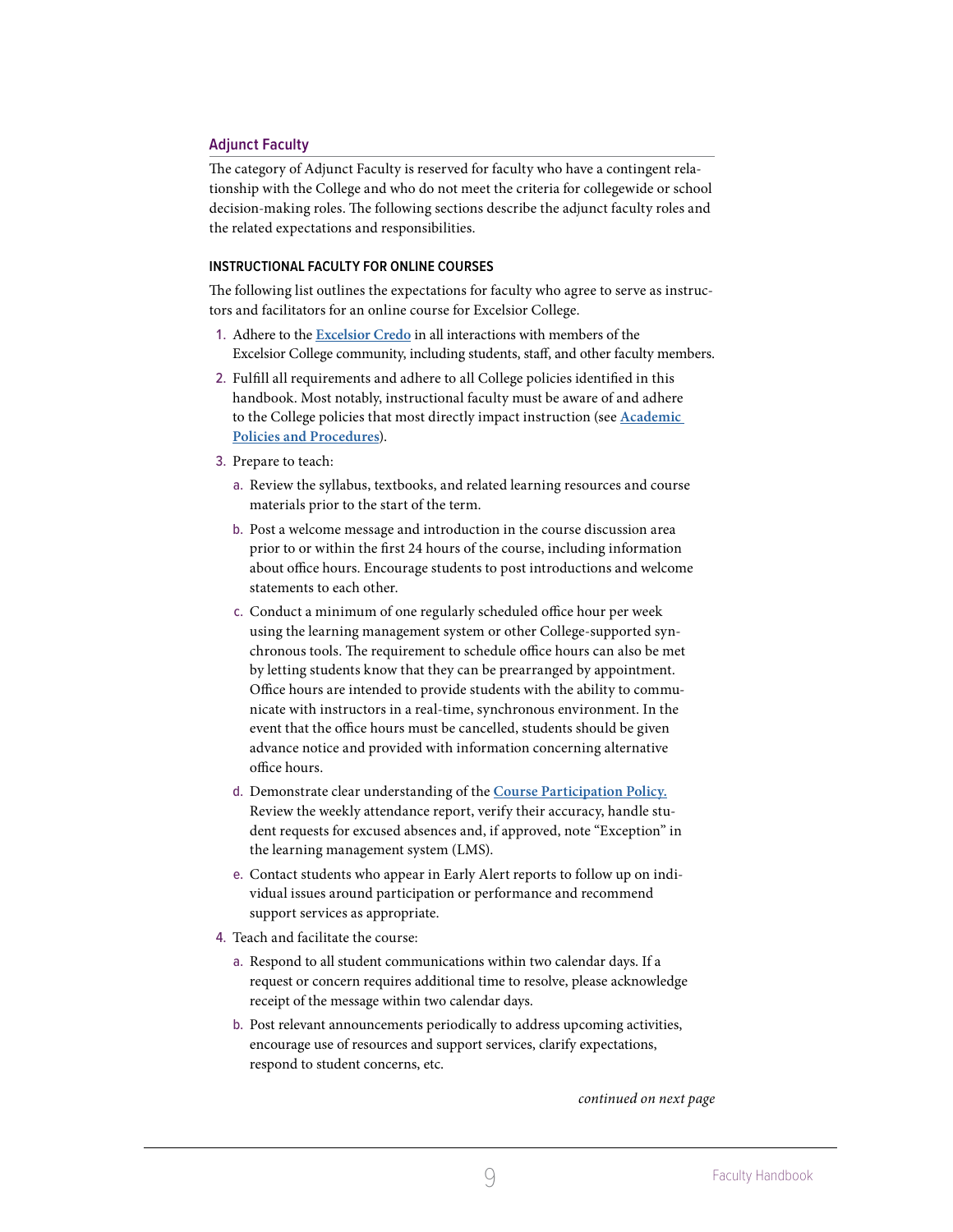c. Ideally, log into the course daily. At a minimum, log into the course and engage with students at least 3 different days per week for 15-week courses and 4 different days per week for 8-week courses, including at least once during each weekend. Engagement includes posting discussion topics and responses, posting announcements, sending messages within the LMS, grading assignments, and posting assignment feedback. Promote discussion board participation by posting substantial responses to selected student postings at least three different days per week. *If these minimum engagement requirements cannot be met at any point during the course, please notify the member of the faculty overseeing the course and the students in advance.*

Substantial responses should include critical feedback or suggestions from the instructor that promote further student engagement, and not be simple agreement or a simple statement of encouragement.

- 5. Assess student learning:
	- a. Assess student submissions and interactions promptly and substantively, and intervene as needed.
	- b. When rubrics are provided, adhere to all rubrics to assess student learning.
	- c. Provide each student with timely, substantial feedback on assignments that contribute to the final grade.
	- d. Provide feedback to the class after team summaries have been posted for each discussion assignment.
	- e. Provide formative feedback to each student midway through the course if not sooner. This evaluation should take the form of an email with comments based upon the components of all relevant scoring rubrics and work completed to date.
	- f. Grade all formative assignments within seven calendar days of each assignment due date in 15-week courses and within four calendar days of each assignment due date in 8-week courses, and grade summative work by 5:00 pm Eastern Time on the fifth calendar day after the end of the term.
	- g. Submit grades in the LMS online grade book and keep the grade book current.
- 6. Course Wrap-Up and Completion:
	- a. Grade all final, summative projects and submit final course grades by 5:00 pm Eastern Time on the fifth day after the end of the term.
	- b. Encourage students to complete the Excelsior College online course evaluation, which is available in all courses 10 days before the end of the term.
	- c. Complete a faculty course evaluation within one week of the completion of the course term.
	- d. Stay engaged in the course with any students who have been granted course extensions (incompletes). Be sure to adhere to policy guidelines and timelines.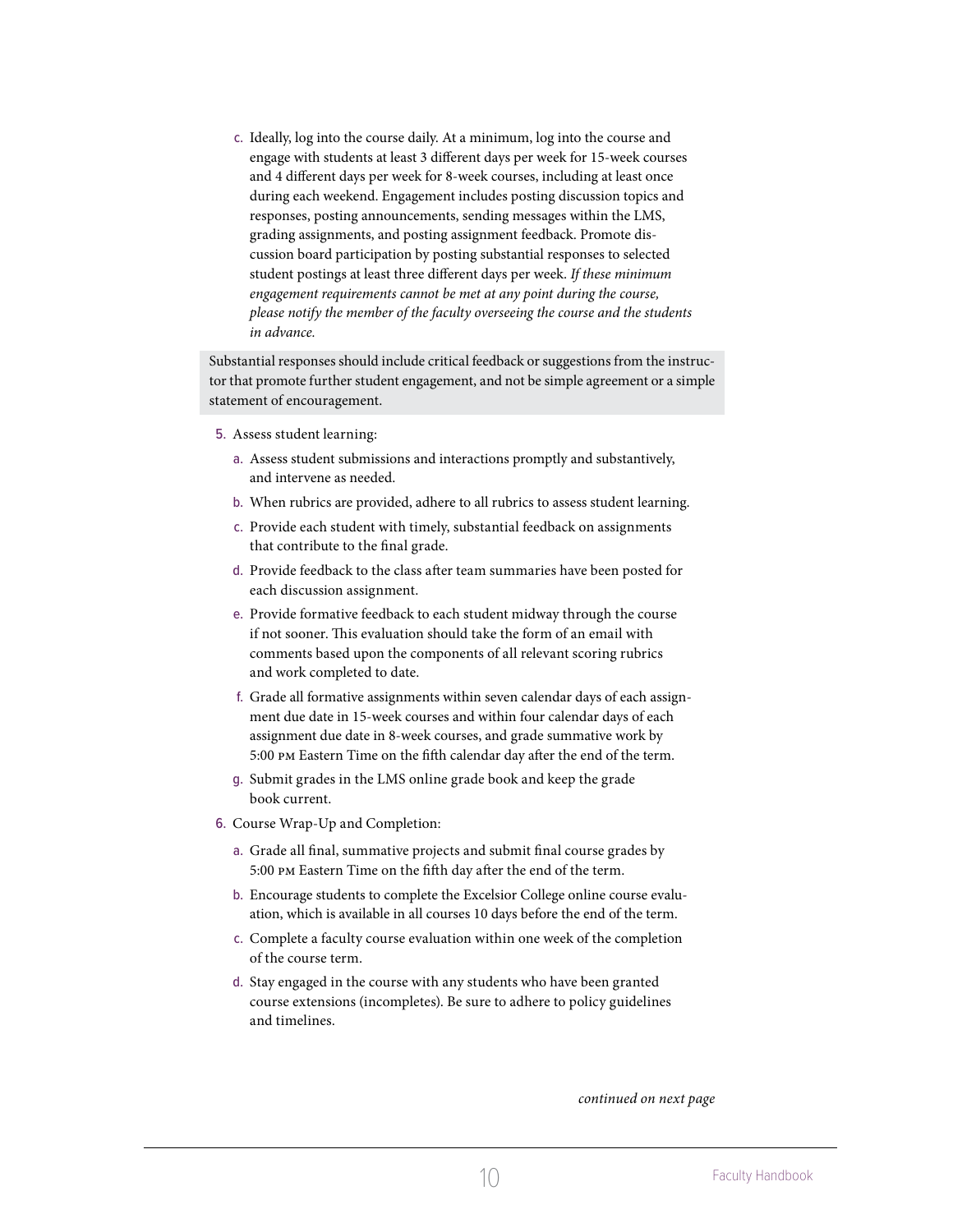7. Communicate with school faculty and staff:

The following list provides directions on how to contact the College regarding student or academic issues.

- *School of Undergraduate Studies* Email **[ugcourseissues@excelsior.edu](mailto:ugcourseissues@excelsior.edu)** or contact the member of the faculty responsible for the course.
- *School of Graduate Studies* Email **[grad@excelsior.edu](mailto:grad@excelsior.edu)** or contact the member of the faculty responsible for the course.
- *Nursing* Email **[son-courses@excelsior.edu](mailto:son-courses@excelsior.edu)** or contact the member of the faculty responsible for the course.
- *Ombudsperson*

The Ombudsperson Office is responsible for serving students and staff who have questions or concerns pertaining to fee-related matters, College policies, and customer service issues. The associate ombudsperson is part of the ombudsperson team and reviews student refund appeals for Excelsior College courses and appeals for military deployment extensions and withdrawals. The associate ombudsperson can be contacted at: **[ombudsperson@excelsior.edu](mailto:ombudsperson@excelsior.edu)**.

*Troubleshooting*

The technical support team is available to help with any questions or problems related to the Excelsior College website, MyExcelsior accounts, the Excelsior College Library, online practice exams, or online courses. This includes questions or problems related to creating or signing into your MyExcelsior account, accessing online publications, participating in an online chat, or uploading assignments to an online course.

- Information on the resolution of technical problems can be found at **<help.excelsior.edu>.**
- *Faculty Connects* (**[home.excelsior.edu/faculty](https://home.excelsior.edu/faculty)**) is a portal to courses, college policies, the human resources management system, and general information about the schools and the College. Faculty Connects is intended to promote stronger engagement between instructional faculty, clinical faculty, course developers and the College; the use of developmental resources and information; peer-to-peer exchange of ideas; and sharing of information about the learning management system and other technologies.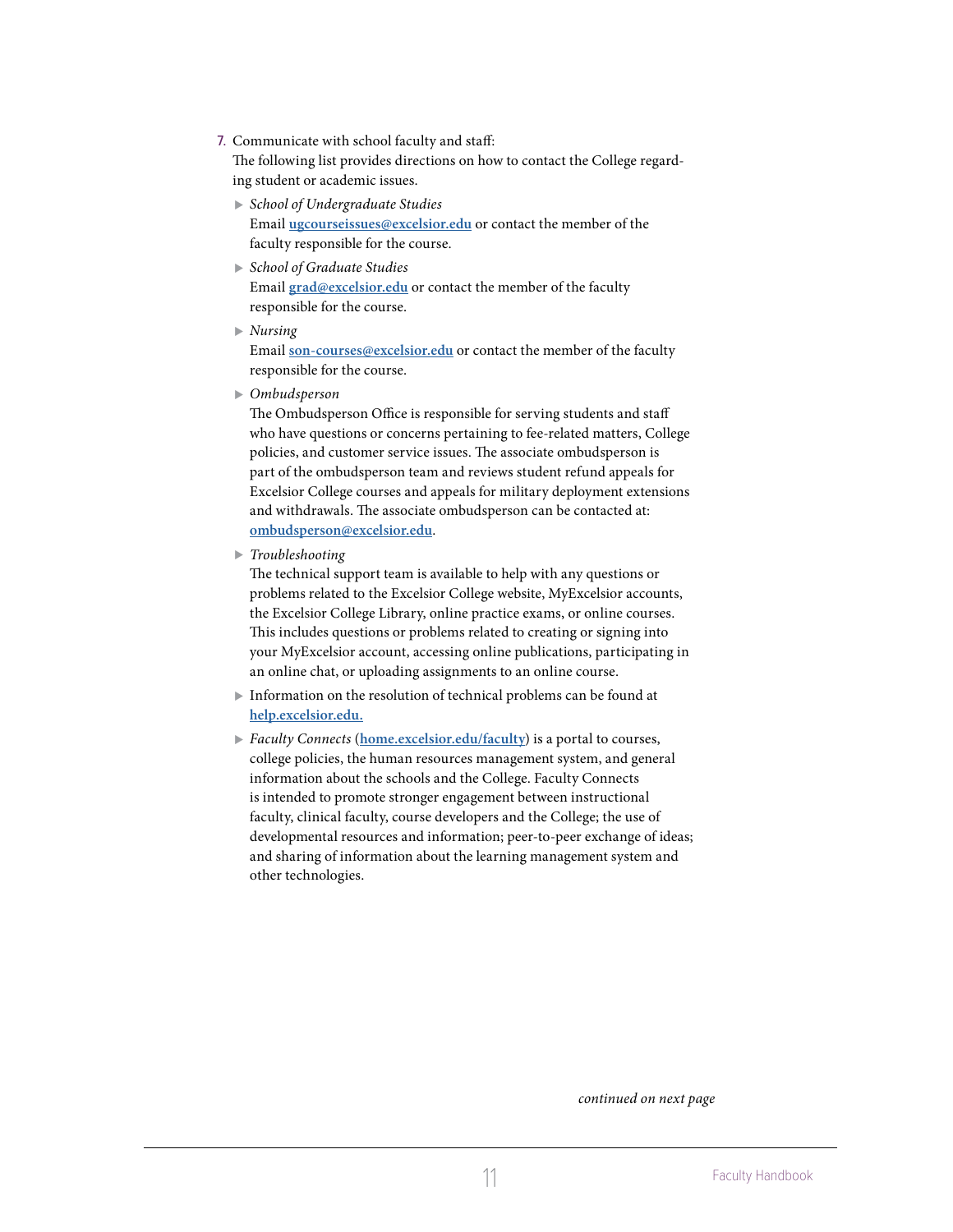#### <span id="page-12-0"></span>**INSTRUCTIONAL FACULTY FOR HYBRID COURSES**

The following list outlines the expectations for faculty who agree to serve as instructors and facilitators for a hybrid course for Excelsior College.

- 1. Adhere to the **[Excelsior Credo](#page-4-1)** in all interactions with members of the Excelsior College community, including students, staff, and other faculty members.
- 2. Fulfill all requirements and adhere to all College policies identified in this handbook. Most notably, instructional faculty must be aware of and adhere to the College policies that most directly impact instruction (see **[Academic](#page-33-1)  [Policies and Procedure](#page-33-1)s**).

Some courses may be offered on sites approved through College's partnerships (e.g., the alliance with the federal government). Specific faculty guidelines for that eventuality will be provided.

- 3. Prepare to teach:
	- a. Review the syllabus, textbooks, and related learning resources and course materials prior to the start of the term.
	- b. Confer with appropriate staff if there are questions or concerns about course content or requirements.
	- c. Develop syllabus for classroom portion of the course, as necessary, based upon online course outline, textbooks, and materials as available.
	- d. Faculty who are new to Excelsior College are required to successfully complete the orientation for new course instructors prior to facilitating their first course. Exceptions to this requirement must be approved by the provost.
	- e. Faculty who do not have experience using the learning management system (LMS) must complete the orientation for the current LMS.
	- f. Faculty must agree to facilitate the course as it is designed, making no changes to content or implementation guidelines.
- 4. Manage the course:
	- a. in the classroom:
		- Teach the course with your classroom presence for each scheduled day for the entire time period scheduled. Should you be unable to meet any class session, contact the on-site program coordinator and schedule your substitute.
		- Submit grades using the online gradebook.
		- Submit the students' participation or absence through the LMS.
	- b. online:
		- ▶ Post a welcome message and introduction in the course discussion area prior to or within the first 24 hours of the course, including information about office hours. Encourage students to post welcome statements to each other.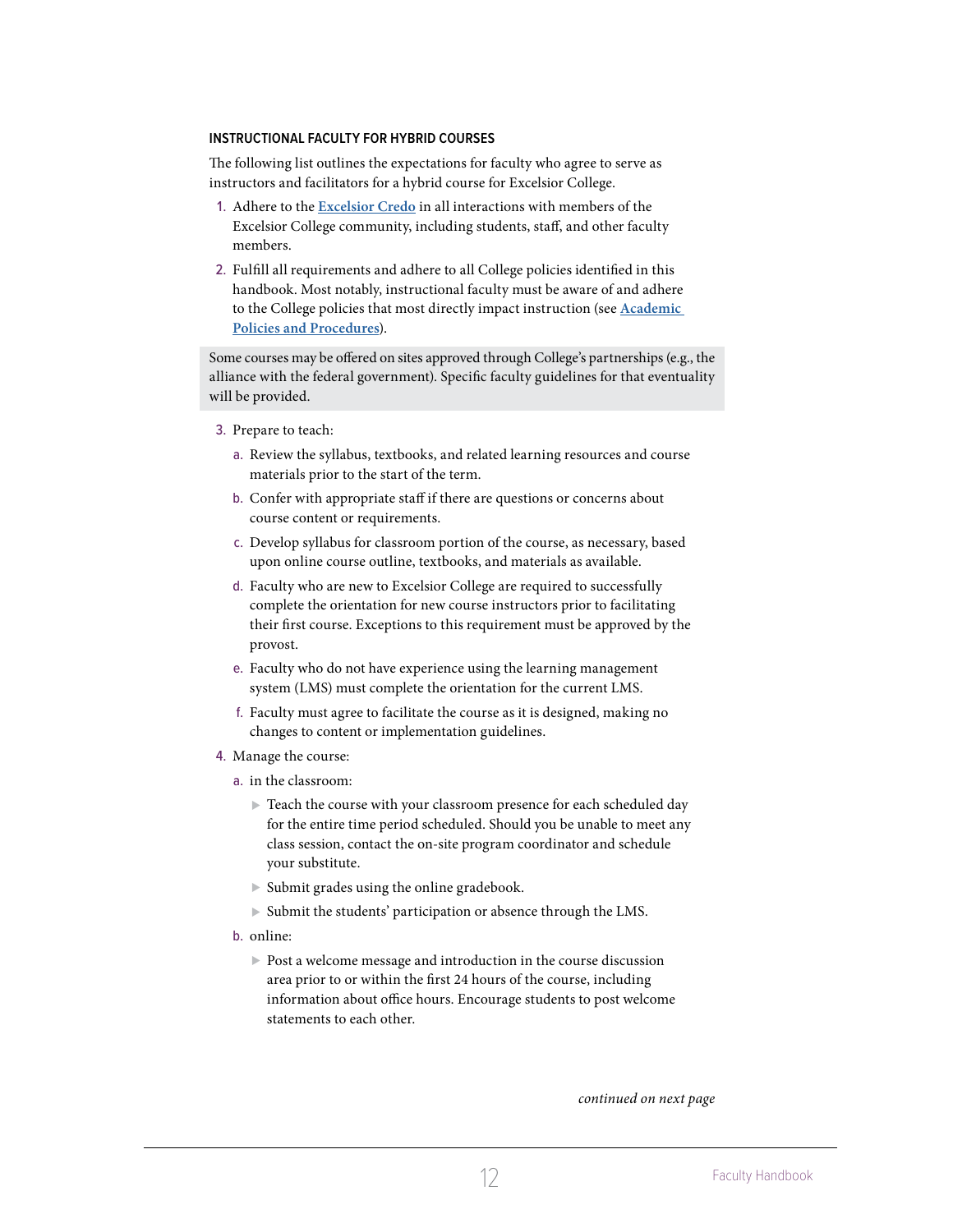- Conduct a minimum of one regularly scheduled office hour per week using the learning management system or other College-supported synchronic tools. The requirement to schedule office hours can also be met by letting students know that office hours can be arranged by appointment. Office hours are intended to provide students with the ability to communicate with instructors in a real-time, synchronous environment. In the event that the office hours must be cancelled, students should be given advance notice and provided with information concerning alternative office hours.
- Conduct all online course-related communication within the LMS communication tools.
- Demonstrate clear understanding of the **Course Participation Policy**. Review the weekly attendance report, verify their accuracy, handle student requests for excused absences and, if approved, note "Exception" in the LMS.
- Contact students who appear in Early Alert reports to follow up on individual issues around participation or performance and recommend support services as appropriate.
- 5. Teach and facilitate the course:
	- a. Respond to all student communications within two calendar days. If a student concern requires additional time to resolve, please send an acknowledgment to the student to indicate receipt of the message within two calendar days.
	- b. Post relevant announcements periodically to address upcoming activities, encourage use of resources and support services, clarify expectations, respond to student concerns, etc.
	- c. Log into the course and engage with students at least:
		- Three different days each week for 15-week courses.
		- Four different days each week for 8-week courses.
		- Engagement includes posting discussion topics and responses, posting announcements, sending messages within the LMS, grading assignments, and posting assignment feedback. *If these minimum engagement requirements cannot be met at any point during the course, please notify the member of the faculty overseeing the course and the students in advance.*
		- Promote discussion board participation by posting substantial responses to selected student postings at least three different days per week.

Substantial responses should include critical feedback or suggestions from the instructor that promote further student engagement, and not be simple agreement or a simple statement of encouragement.

- 6. Assess student learning:
	- a. Assess student submissions and interactions promptly and substantively, and intervene as needed.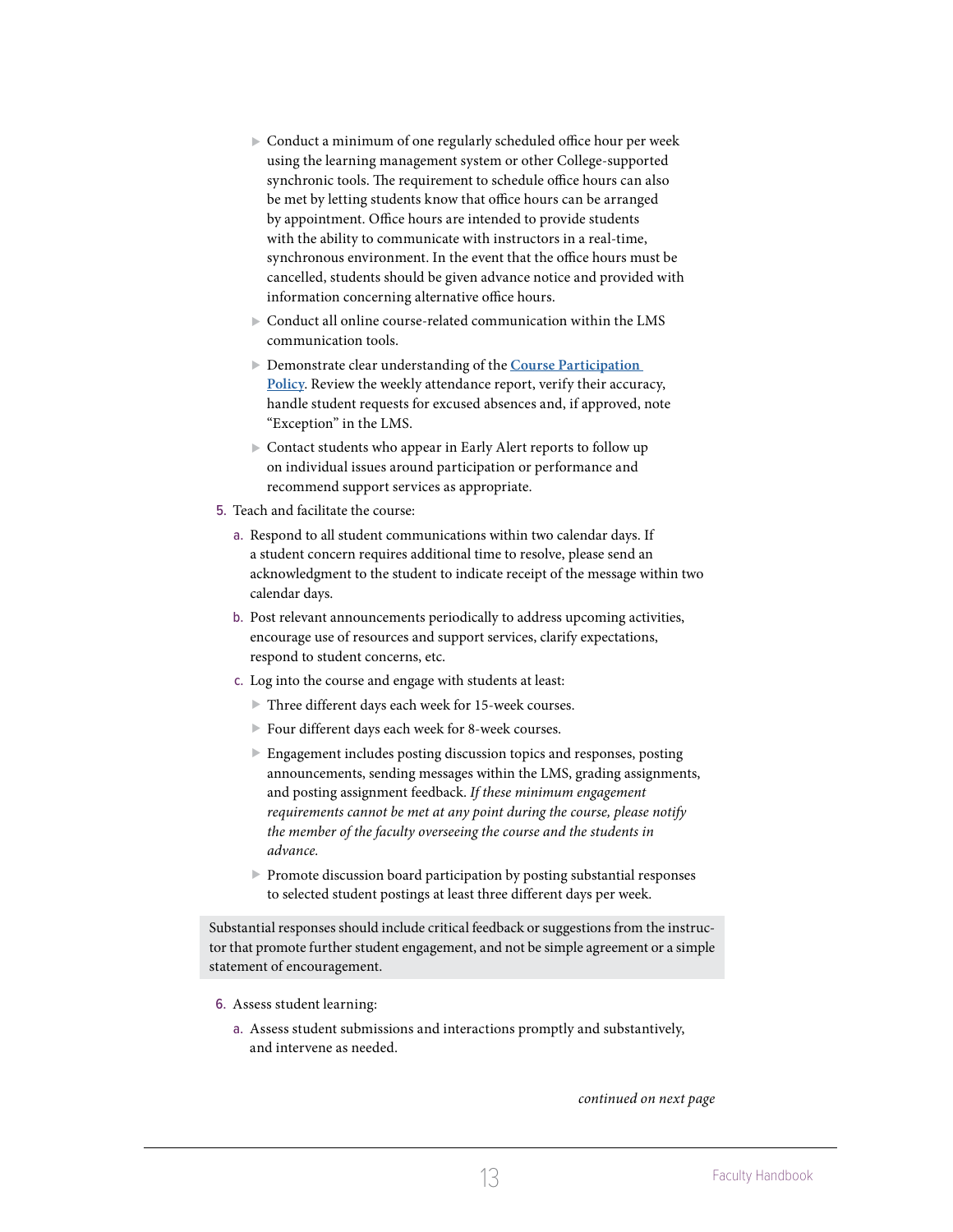- b. When rubrics are provided, adhere to all rubrics to assess student learning.
- c. Provide each student with timely, substantial feedback on assignments that contribute to the final grade.
- d. Provide feedback to the class after team summaries have been posted for each discussion assignment.
- e. Provide formative feedback to each student midway through the course if not sooner. This evaluation should take the form of an email with comments based upon the components of all relevant scoring rubrics and work completed to date.
- f. Grade all formative assignments within seven calendar days of each assignment due date in 15-week courses and within four calendar days of each assignment due date in 8-week courses, and grade summative work by 5:00 pm Eastern Time on the fifth calendar day after the end of the term.
- g. Submit grades in the LMS online grade book and keep the grade book current.
- 7. Course Wrap-Up and Completion:
	- a. Grade all final, summative projects and submit final course grades by 5:00 pm Eastern time on the fifth day after the end of the term.
	- b. Encourage students to complete the Excelsior College online course evaluation, which is available in all courses 10 days before the end of the term.
	- c. Complete a faculty course evaluation within one week of the completion of the course term.
	- d. Stay engaged in the course with any students who have been granted course extensions (incompletes). Be sure to adhere to policy guidelines and timelines.
- 8. Communicate with school faculty and staff:
	- a. On-site portion of the course:
		- Contact the program coordinator or program director responsible for the course or the assistant or associate dean via email or telephone.
	- b. Online portion of the course:
		- *School of Undergraduate Studies* Email **[ugcourseissues@excelsior.edu](mailto:ugcourseissues@excelsior.edu)** or contact the member of the faculty responsible for the course.
		- *School of Graduate Studies* Email **[grad@excelsior.edu](mailto:grad@excelsior.edu)** or contact the member of the faculty responsible for the course.
		- *Nursing* Email **[son-courses@excelsior.edu](mailto:son-courses@excelsior.edu)** or contact the member of the faculty responsible for the course.
		- *Ombudsperson*

The Ombudsperson Office is responsible for serving students and staff who have questions or concerns pertaining to fee-related matters, College policies, and customer service issues. The associate ombudsperson is part of the ombudsperson team and reviews student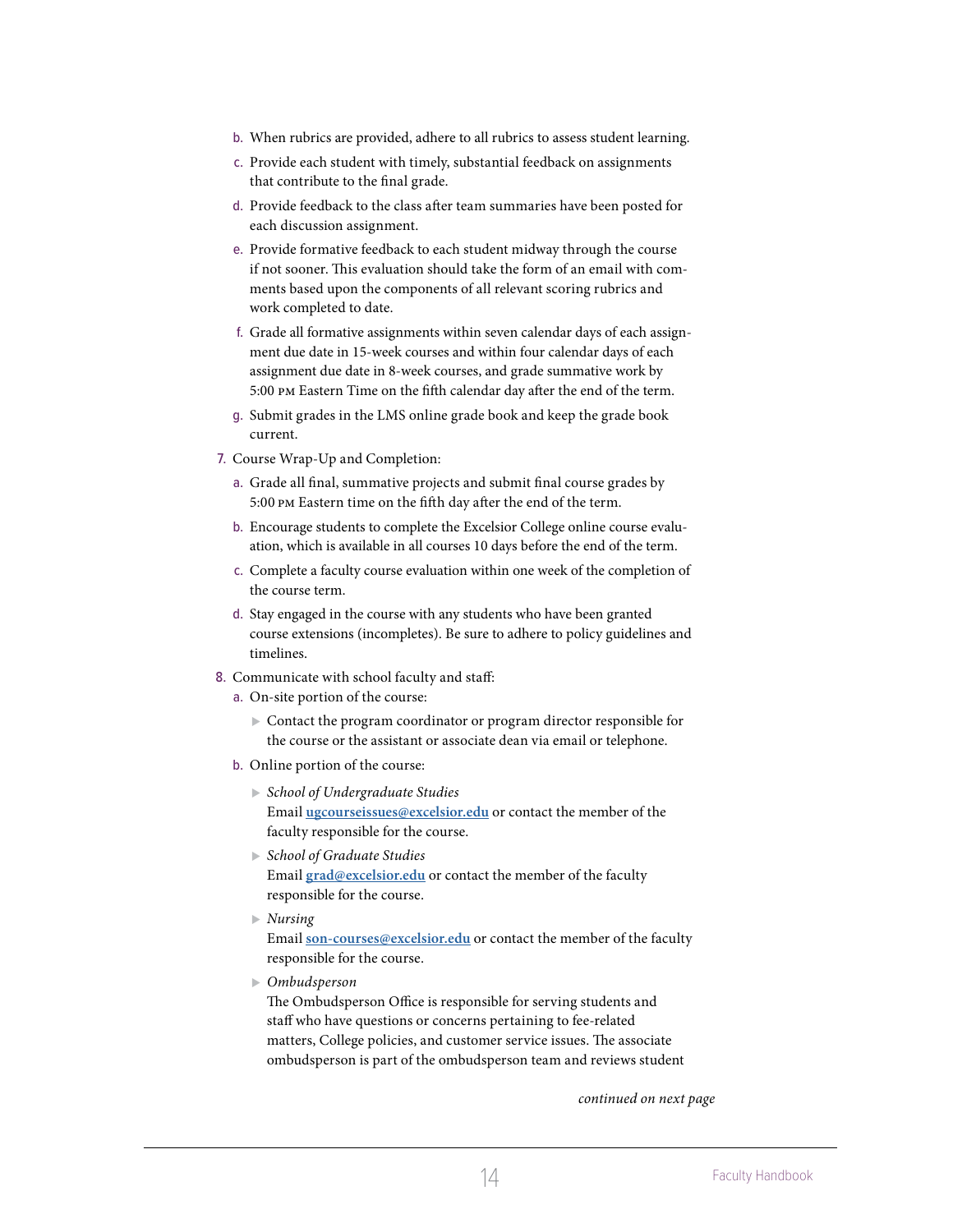refund appeals for Excelsior College courses and appeals for military deployment extensions and withdrawals. The associate ombudsperson can be contacted at: **[ombudsperson@excelsior.edu](mailto:ombudsperson@excelsior.edu)**.

*Troubleshooting*

The technical support team is available to help with any questions or problems related to the Excelsior College website, MyExcelsior accounts, the Excelsior College Library, online practice exams, or online courses. This includes questions or problems related to creating or signing into your MyExcelsior account, accessing online publications, participating in an online chat, or uploading assignments to an online course.

- Information on the resolution of technical problems can be found at **<help.excelsior.edu>.**
- *Faculty Connects* (**[home.excelsior.edu/faculty](https://home.excelsior.edu/faculty)**) is a portal to courses, college policies, human resources management system, and general information about the schools and the College. Faculty Connects is intended to promote stronger engagement between instructional faculty, clinical faculty, course developers and the College; the use of developmental resources and information; peer-to-peer exchange of ideas; and sharing of information about the learning management system and other technologies.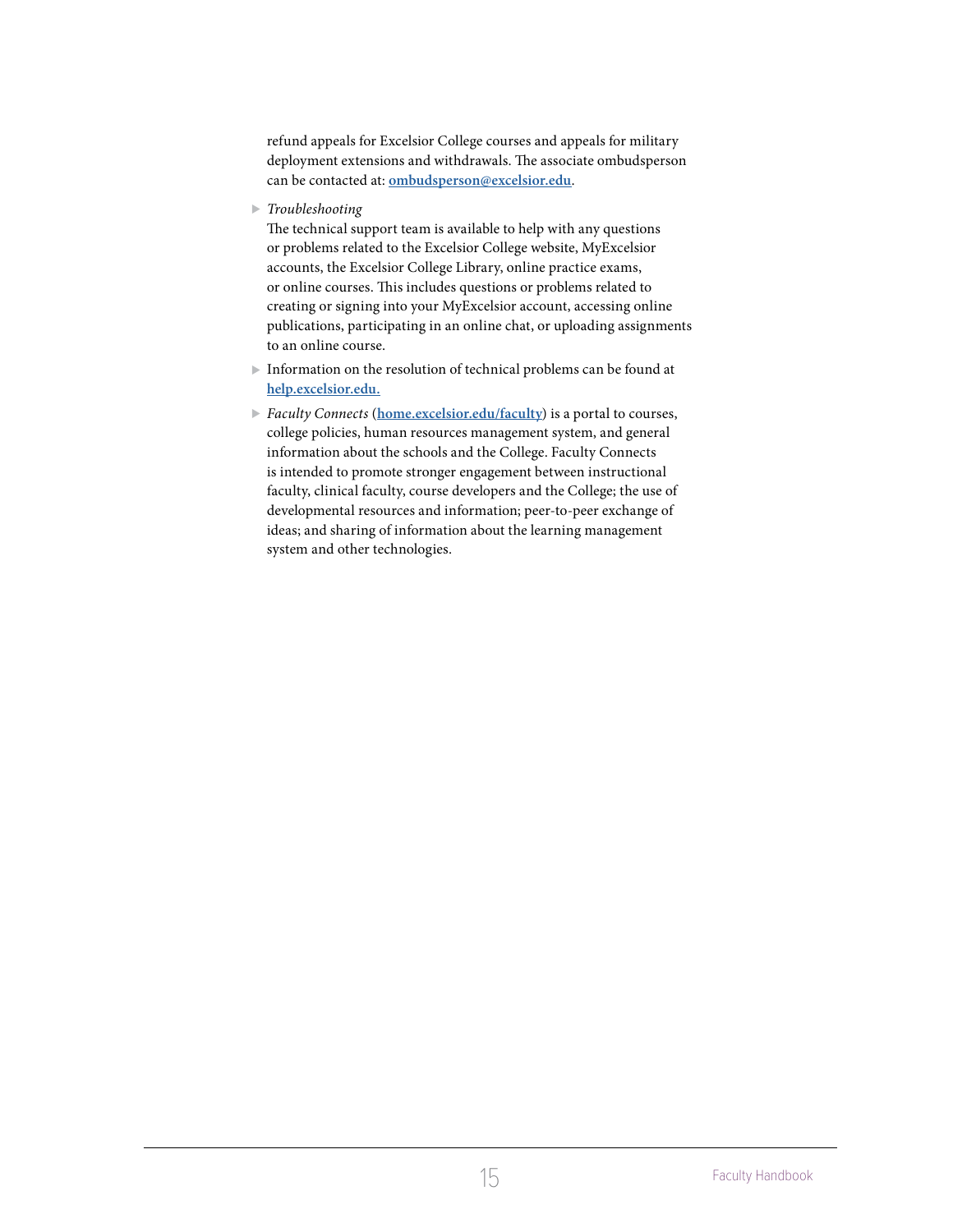#### <span id="page-16-0"></span>**INSTRUCTIONAL FACULTY FOR FACE-TO-FACE COURSES**

The following list outlines the expectations for faculty who agree to serve as instructors and facilitators for a face-to-face course for Excelsior College.

- 1. Adhere to the **[Excelsior Credo](#page-4-1)** in all interactions with members of the Excelsior College community, including students, staff, and other faculty members.
- 2. Fulfill all requirements and adhere to all College policies identified in this handbook. Most notably, instructional faculty must be aware of and adhere to the College policies that most directly impact instruction (see **[Academic](#page-33-1)  [Policies and Procedure](#page-33-1)s**).

Some courses may be offered on sites approved through College's partnerships (e.g., the alliance with the federal government). Specific faculty guidelines for that eventuality will be provided.

- 3. Prepare to teach:
	- a. Review the syllabus, textbooks, and related learning resources and course materials prior to the start of the term.
	- b. Confer with appropriate staff if there are questions or concerns about course content or requirements.
	- c. Develop syllabus for classroom course, as necessary, based upon online course outline, textbooks, and materials as available.
- 4. Manage the course:
	- a. Teach the course with your classroom presence for each scheduled day for the entire time period scheduled. Should you be unable to meet any class session, please consult with the program coordinator on site.
	- b. Submit grades using the online gradebook.
	- c. Submit the students' participation or absence through the learning management system (LMS).
- 5. Teach and facilitate the course:
	- a. Respond to all student communications within two calendar days. If a student concern requires additional time to resolve, please send an acknowledgment to the student to indicate receipt of the message within two calendar days.
	- b. Post relevant announcements periodically to address upcoming activities, encourage use of resources and support services, clarify expectations, respond to student concerns, etc.
- 6. Assess student learning:
	- a. Assess student submissions and interactions promptly and substantively, and intervene as needed.
	- b. When rubrics are provided, adhere to all rubrics to assess student learning.
- 7. Communicate with school faculty and staff: The following list provides directions on how to contact the College regarding student or academic issues.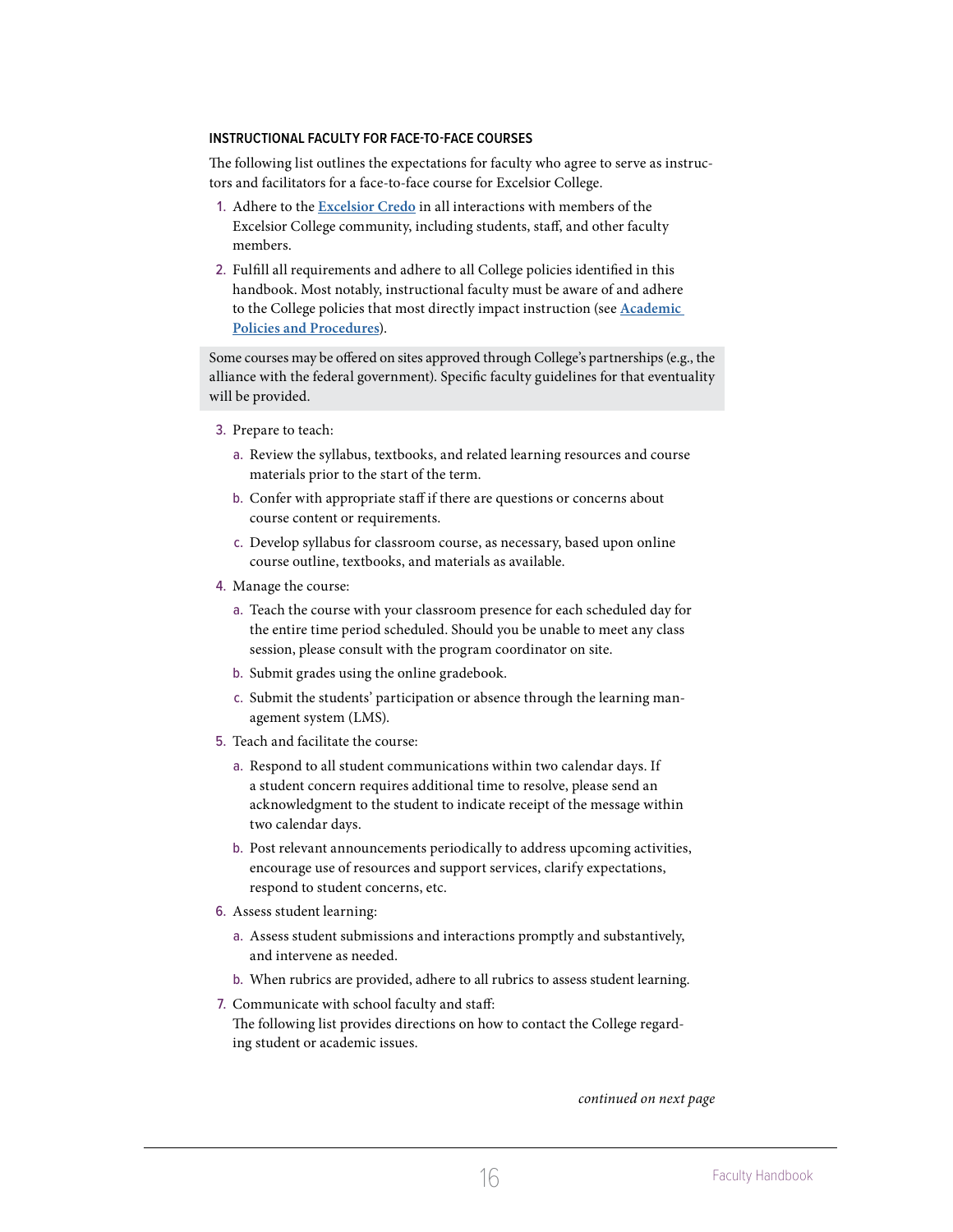# *School Personnel*

Contact the program coordinator or program director responsible for the course or the assistant or associate dean via email or telephone.

*Ombudsperson*

The Ombudsperson Office is responsible for serving students and staff who have questions or concerns pertaining to fee-related matters, College policies, and customer service issues. The associate ombudsperson is part of the ombudsperson team and reviews student refund appeals for Excelsior College courses and appeals for military deployment extensions and withdrawals. The associate ombudsperson can be contacted at: **[ombudsperson@excelsior.edu](mailto:ombudsperson@excelsior.edu)**.

*Troubleshooting*

The technical support team is available to help with any questions or problems related to the Excelsior College website, MyExcelsior accounts, the Excelsior College Library, online practice exams, or online courses. This includes questions or problems related to creating or signing into your MyExcelsior account, accessing online publications, participating in an online chat, or uploading assignments to an online course.

- Information on the resolution of technical problems can be found at **<help.excelsior.edu>.**
- *Faculty Connects* (**[home.excelsior.edu/faculty](https://home.excelsior.edu/faculty)**) is a portal to courses, college policies, human resource management systems, and general information about the schools and the College. Faculty Connects is intended to promote stronger engagement between instructional faculty, clinical faculty, course developers and the College; the use of developmental resources and information; peer-to-peer exchange of ideas; and sharing of information about the learning management system and other technologies.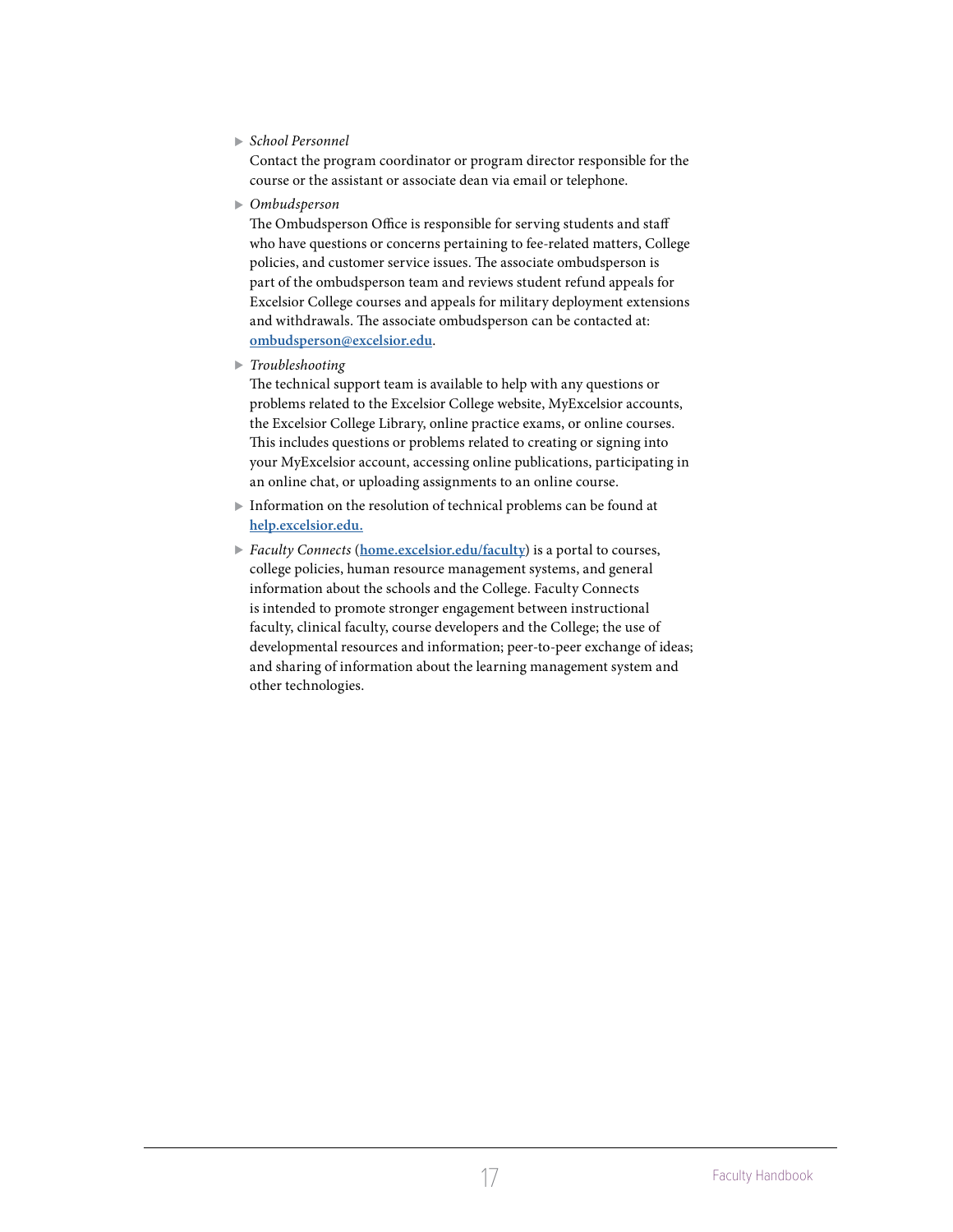#### <span id="page-18-0"></span>**SUBJECT MATTER EXPERT AND COURSE DEVELOPER**

The following list outlines the expectations for faculty who agree to serve as a subject matter expert and course developer:

- 1. Complete the orientation course before engaging in the course development process.
- 2. Be available throughout the agreed-upon course development timeline and able to meet project deadlines throughout the development process. This includes but is not limited to identifying learning resources and content; creating engaging assignments; and creating valid assessments of learning.
- 3. Respond to questions or requests from faculty program directors and learning experience designers within 48 hours.
- 4. Prepare to develop the course:
	- a. Become familiar with SharePoint Online, which is used to share documents and manage the development process.
	- b. Review all resources provided by the faculty program director or learning experience designer (e.g., textbook, OER, virtual machines, V-sims).
	- c. Engage in a kick-off meeting hosted by the faculty program director and learning experience designer.
	- d. Collaborate with the faculty program director and learning experience designer to create a timeline with milestones and deliverables for the course development project.
	- e. Identify how course outcomes align to program outcomes.
	- f. Create measurable module-level outcomes that align with courselevel outcomes.
	- g. Develop a course content organizer in collaboration with the learning experience designer that addresses the major elements of the course, including outcomes, assignments, and activities, prior to developing specific course content.
- 5. Develop the course:
	- a. Collaborate with the learning experience designer throughout the design process and share information, content, and documents via SharePoint Online.
	- b. Regularly attend meetings with the learning experience designer throughout the course design process. At a minimum, meetings will occur biweekly.
	- c. Use the Excelsior College course shell as the framework for the course.
	- d. Meet predetermined deadlines for milestones and deliverables.
	- e. Create innovative learning activities that promote critical thinking and provide multiple ways to achieve learning outcomes.
	- f. Curate course content that is current and relevant, well written, and that is either original or appropriately sourced and cited.
	- g. Develop learning activities and assignments that relate to the course outcomes, are appropriate to the content area and level of the course,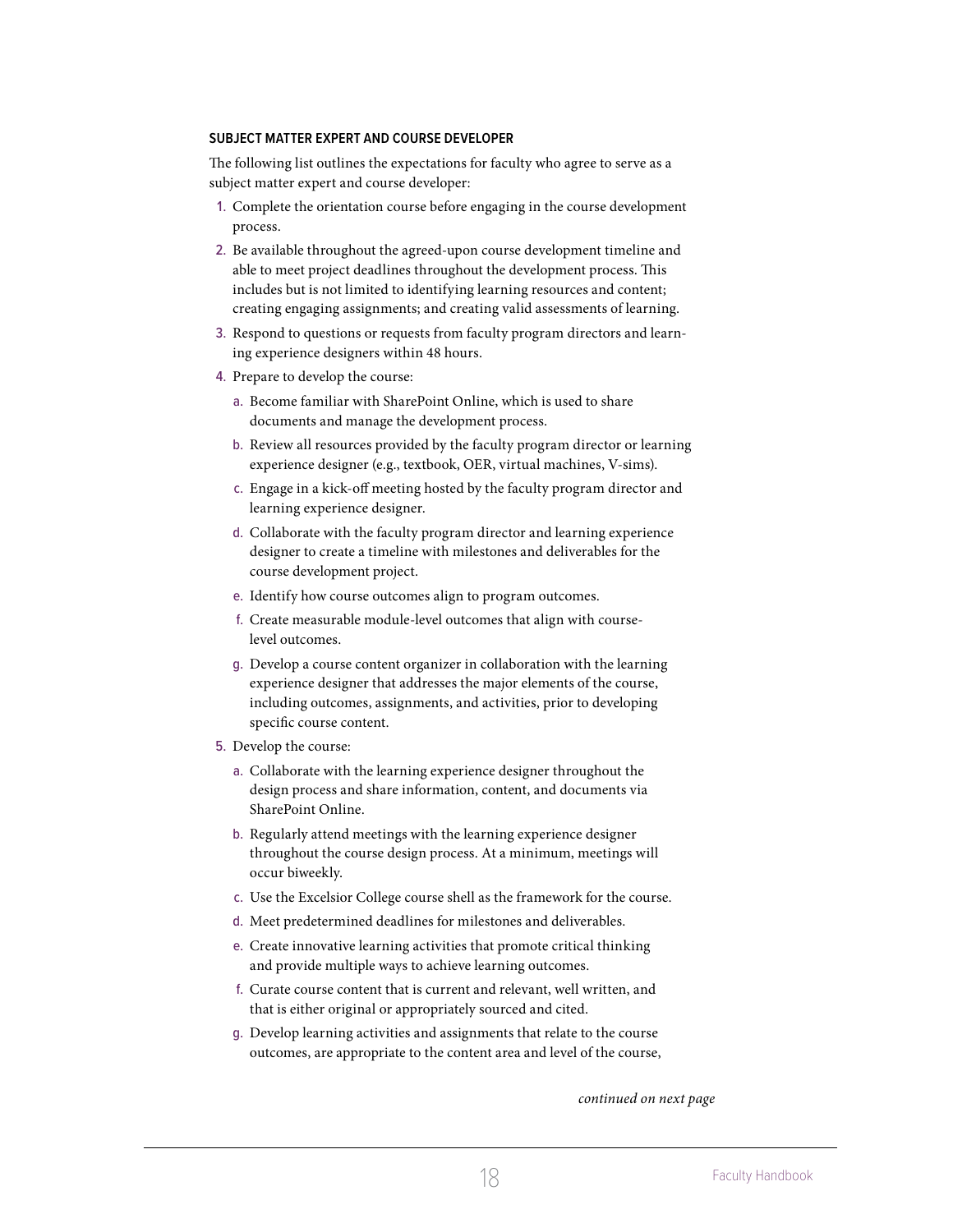meet disciplinary standards, reflect diversity, and align with the College's General Education Career Competencies or Graduate Career Competencies as applicable.

- h. Develop assessments of student learning aligned with course outcomes, including the associated evaluative tools (e.g., rubrics, grading criteria, quiz and test items with keys, distractors, and rationales).
- i. Use the Excelsior College syllabus template to develop the final syllabus.
- j. Provide all originally created content in an editable format (no PDFs or images of documents).
- k. Provide high-quality multimedia content with transcripts for any audio or video created (e.g., voiceover, PowerPoint, podcasts).
- l. Collaborate with the learning experience designer to ensure the course meets current accessibility guidelines in accordance with the College's Accessibility Policy.
- m. If a lab is required, work with the faculty program director to fulfill all school obligations for the creation and distribution of lab materials (e.g., virtual machines, V-sims).
- 6. Quality review:
	- a. Respond promptly to requests for revisions during the quality review process as the course is being finalized.
	- b. Compose a table of all course work per module for inclusion in the syllabus, including week, module title, required materials, assignments, online discussions, and course outcomes related to the module.
	- c. Participate as requested in the video conference review of the course with the faculty program director and the learning experience designer.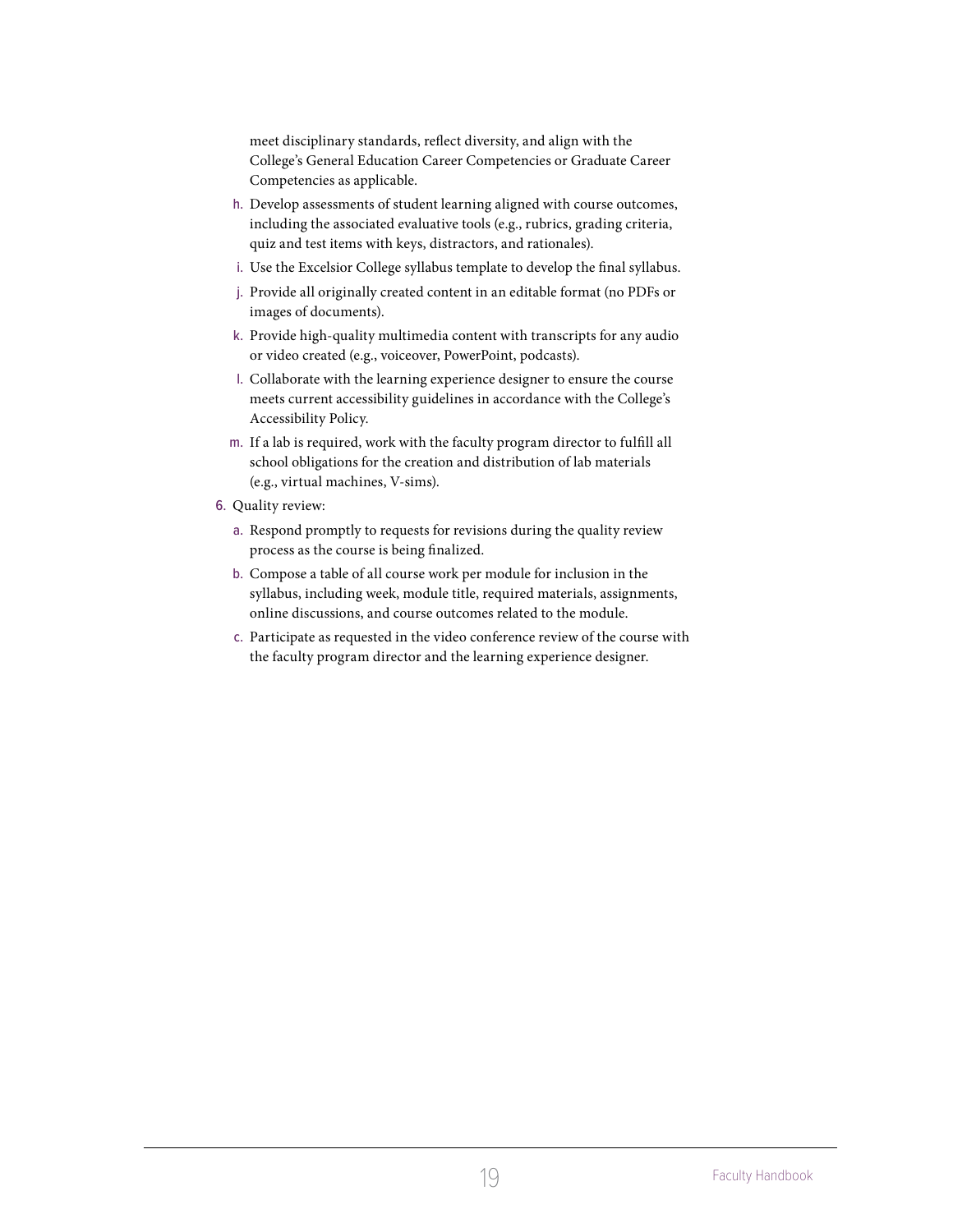# <span id="page-20-0"></span>**THESIS READER**

A thesis reader guides the student through the thesis process and offers advice on both content and style. Excelsior College Thesis Readers (TR) possess terminal degrees from regionally accredited institutions and/or recognized special competence in required fields.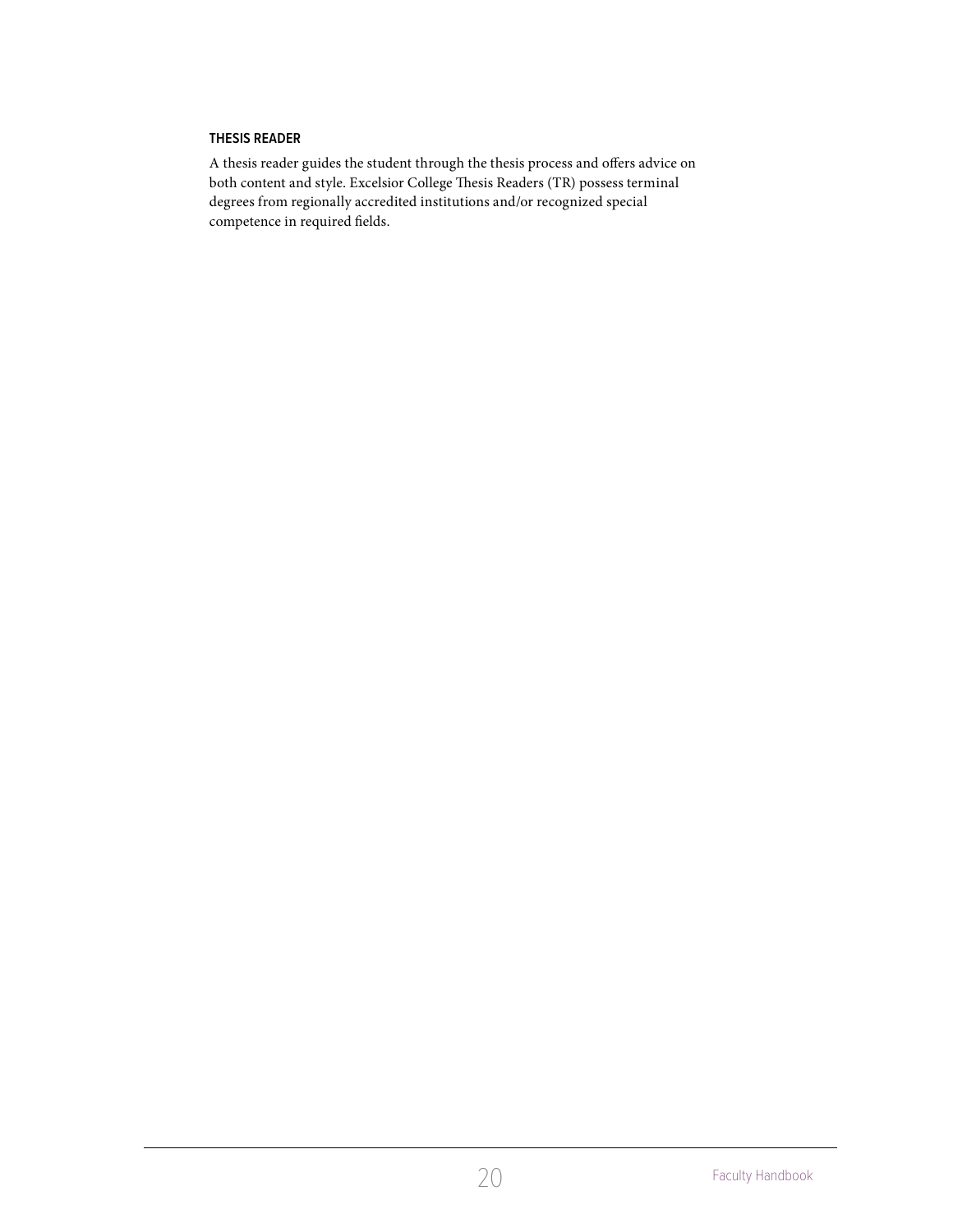# <span id="page-21-0"></span>**NURSING CLINICAL INSTRUCTOR**

The clinical instructors responsible for teaching in the nursing clinical practicum courses include the clinical instructor lead and the clinical instructor assistant. The clinical practicum courses include a weekend of direct, hands-on care with patients across the life span in a hospital.

- 1. Clinical Instructor Lead Responsibilities:
	- a. Preparation for Students:
		- Plan and coordinate patient assignments for each student in the clinical group, consistent with the course and clinical objectives.
		- Demonstrate competency with nursing skills and associated technology (EHR, automated medication dispensing system, smart intravenous pumps, etc.).
		- $\blacktriangleright$  Demonstrate familiarity with assigned clinical unit(s) and with facility policies and procedures.
		- Complete all facility-required training.
	- b. Engagement with Students:
		- $\triangleright$  Participate in pre-clinical briefs and post-clinical debriefs with students within Canvas
		- Provide supervision of students in providing safe, quality patient care.
		- Assist students to accomplish the clinical objectives of the course.
		- Exhibit content and skill-based expertise when engaging with students; provide relevant evidence based professional examples pertinent to the topic.
		- Guide students to deeper engagement using probing questions and tie conversation to own nursing experience (ask students how nursing competencies relate to them, share own experience).
		- Cultivate a caring environment that supports open dialogue, collaboration, and opportunities for scholarly growth.
	- c. Evaluation of Students:
		- Respond to all messages from students and the College within 48 hours.
		- $\blacktriangleright$  Provide students with individualized feedback summarizing strengths and areas in need of improvement. Substantiate feedback with examples from student work.
		- Complete individual clinical evaluation rubric in Canvas for each student by the end of the term.
- 2. Clinical Instructor Assistant Responsibilities:
	- a. Preparation for Students:
		- Demonstrate competency with nursing skills and associated technology (EHR, automated medication dispensing systems, smart intravenous pumps, etc.).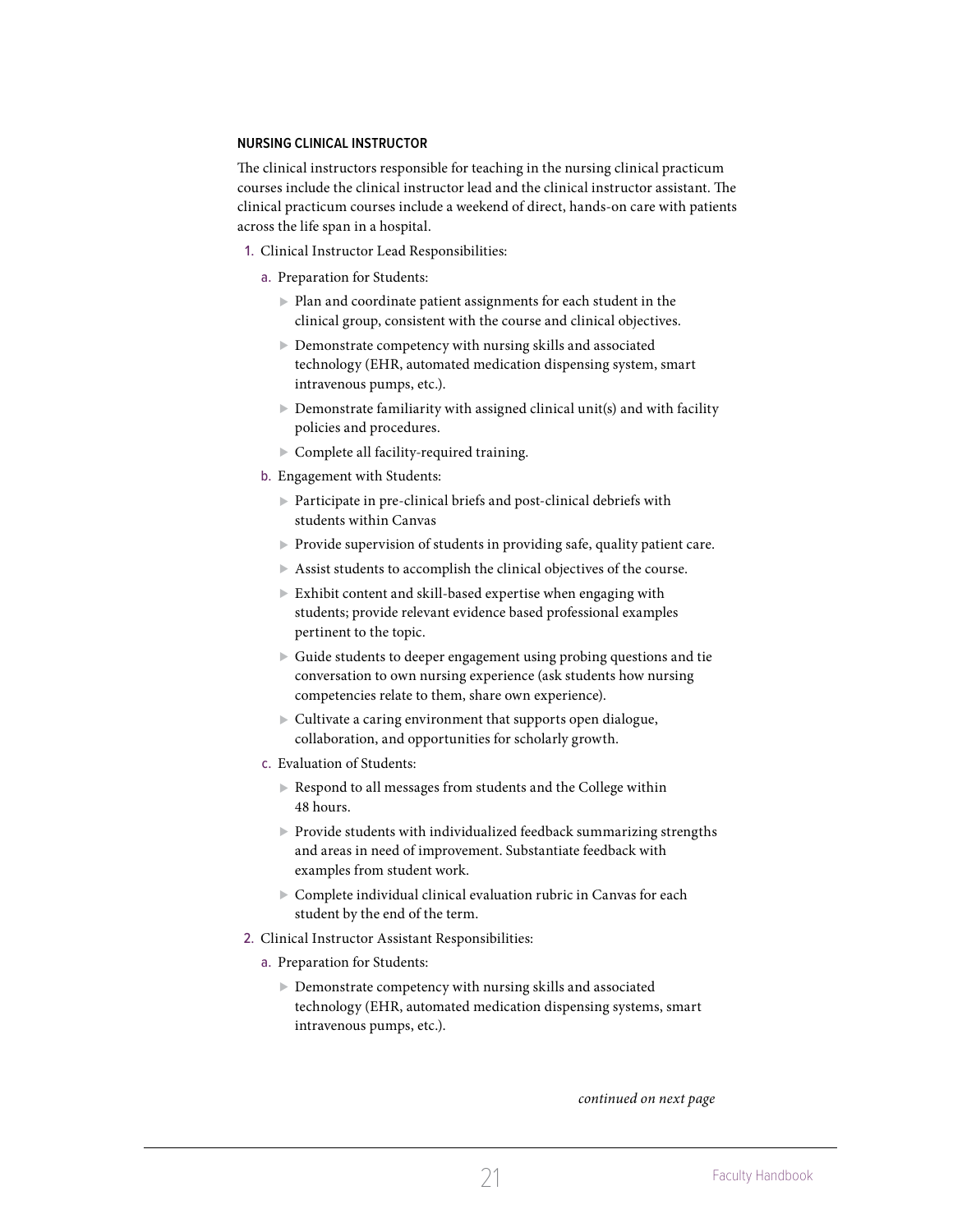- $\blacktriangleright$  Familiarity with assigned clinical unit(s) and with facility policies and procedures.
- Complete all facility required training.
- b. Engagement with Students
	- Provide supervision of students in providing safe, quality patient care.
	- $\triangleright$  Assist clinical instructor lead(s) in guiding students in meeting the clinical objectives of the course.
	- Guide students to deeper engagement using probing questions and tying conversation to own nursing experience (ask students how nursing competencies relate to them, share own experience).
	- $\triangleright$  Cultivate a caring environment that supports open dialogue, collaboration, and opportunities for scholarly growth.
- c. Evaluation of Students:
	- $\blacktriangleright$  Provide real-time feedback during clinical experience, including recommendations to improve work; offer examples of recommendations.
	- $\triangleright$  Provide specific and contextual evidence to clinical instructor lead(s) for input of individual clinical evaluation of students.
- 3. Qualifications for Clinical Instructors:
	- A master's degree in nursing from a regionally accredited institution.
	- Active, unencumbered RN license.
	- Minimum of five years of RN experience in varied clinical areas, caring for patients across the life span.
	- Current clinical experience within an acute care hospital setting.
	- Experience supervising nursing students and/or new graduate RNs.
	- Strong verbal and written communication skills, with ability to present information clearly, concisely, and accurately; friendly, persuasive speaking and writing style.
	- Experience in the implementation of curriculum in pre-licensure nursing degree programs.
	- $\triangleright$  Experience with various modes of educational technology, including video conferencing software.
	- ▶ Current CPR certification.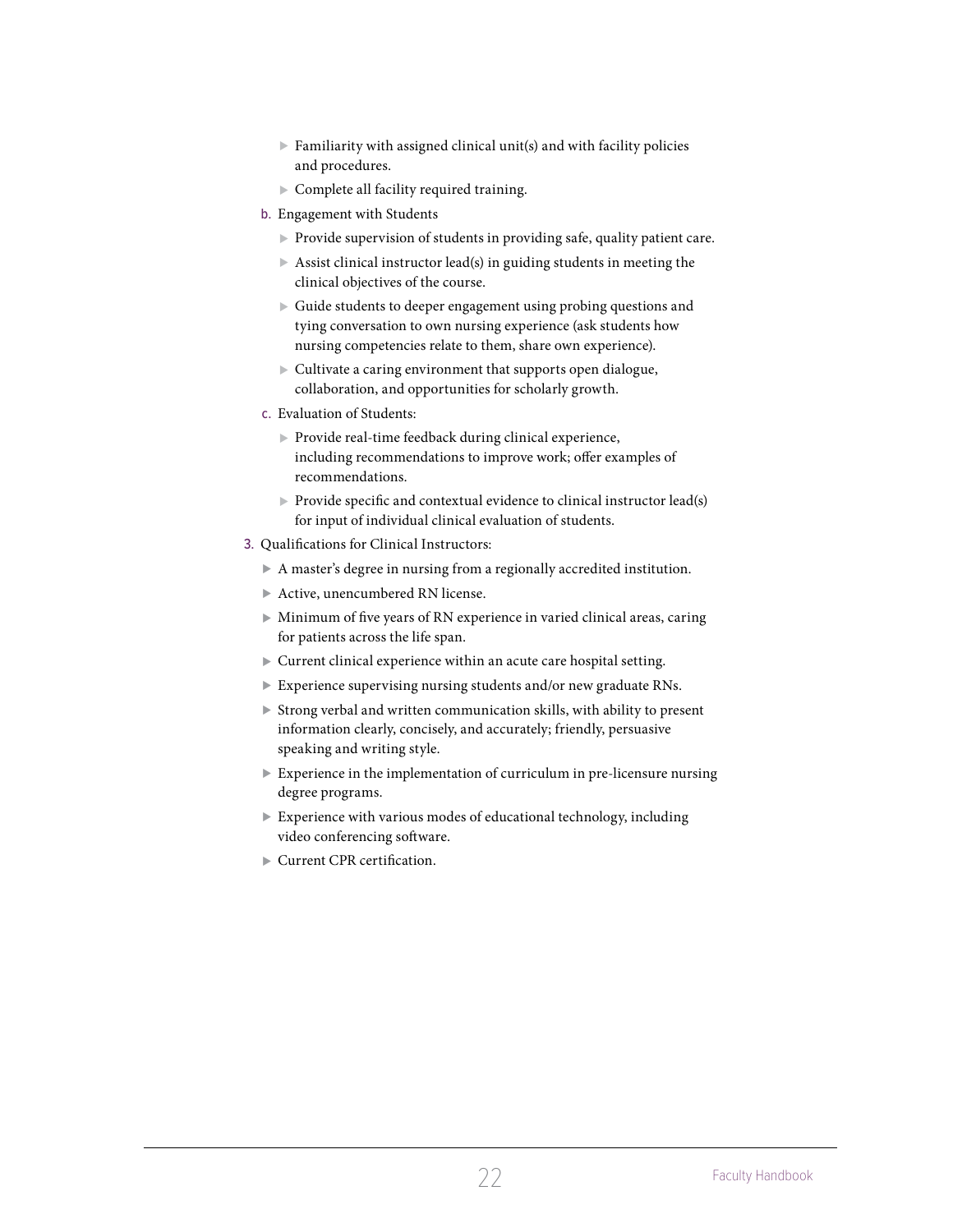#### <span id="page-23-0"></span>**NURSING CLINICAL FACULTY**

The clinical faculty responsible for administration of the Clinical Performance in Nursing Examination® (CPNE®) include the clinical associate and the clinical examiner. The CPNE is a criterion-referenced performance examination administered over a weekend in a hospital.

- 1. Clinical Associate Responsibilities:
	- a. Coordinate and supervise the administration of the CPNE.
	- b. Ensure that the examination is conducted in a manner consistent with the established protocols.
	- c. Orient students to the test site hospital and nursing skills laboratory.
	- d. Act as a student advocate, providing support and addressing concerns
	- e. Maintain the security and integrity of the examination materials.
	- f. Provide students with information necessary to progress with their degree plans as appropriate (i.e., state board information, CPNE® appeal process).
	- g. Record descriptive information in the clinical associate weekend report that completely and accurately documents pertinent test process information (i.e., failure situations, student comments related to testing, unusual events).
	- h. Serve as mentor to new clinical associates.
	- i. Evaluate clinical examiner performance according to College policy.
- 2. Clinical Examiner Responsibilities:
	- a. Evaluate student performance in patient care and simulated settings.
	- b. Orient students to patient care unit.
	- c. Observe student performance at all times.
	- d. Document student performance using prescribed tools.
	- e. Coordinate student assignment with hospital staff.
	- f. Protect patients from physical jeopardy.
	- g. Consult, as needed, with the clinical associate on site during the examination.
	- h. Create a student testing assignment according to examination protocols.
	- i. Assure that the student has the equipment and supplies needed for the examination.
	- j. Collaborate with nursing staff assigned to selected patients.
	- k. Demonstrate professional nursing behaviors to facility staff and Excelsior College students.
	- l. Serve as mentor for new clinical examiners.
	- m. Provide feedback regarding clinical associate performance according to College policy.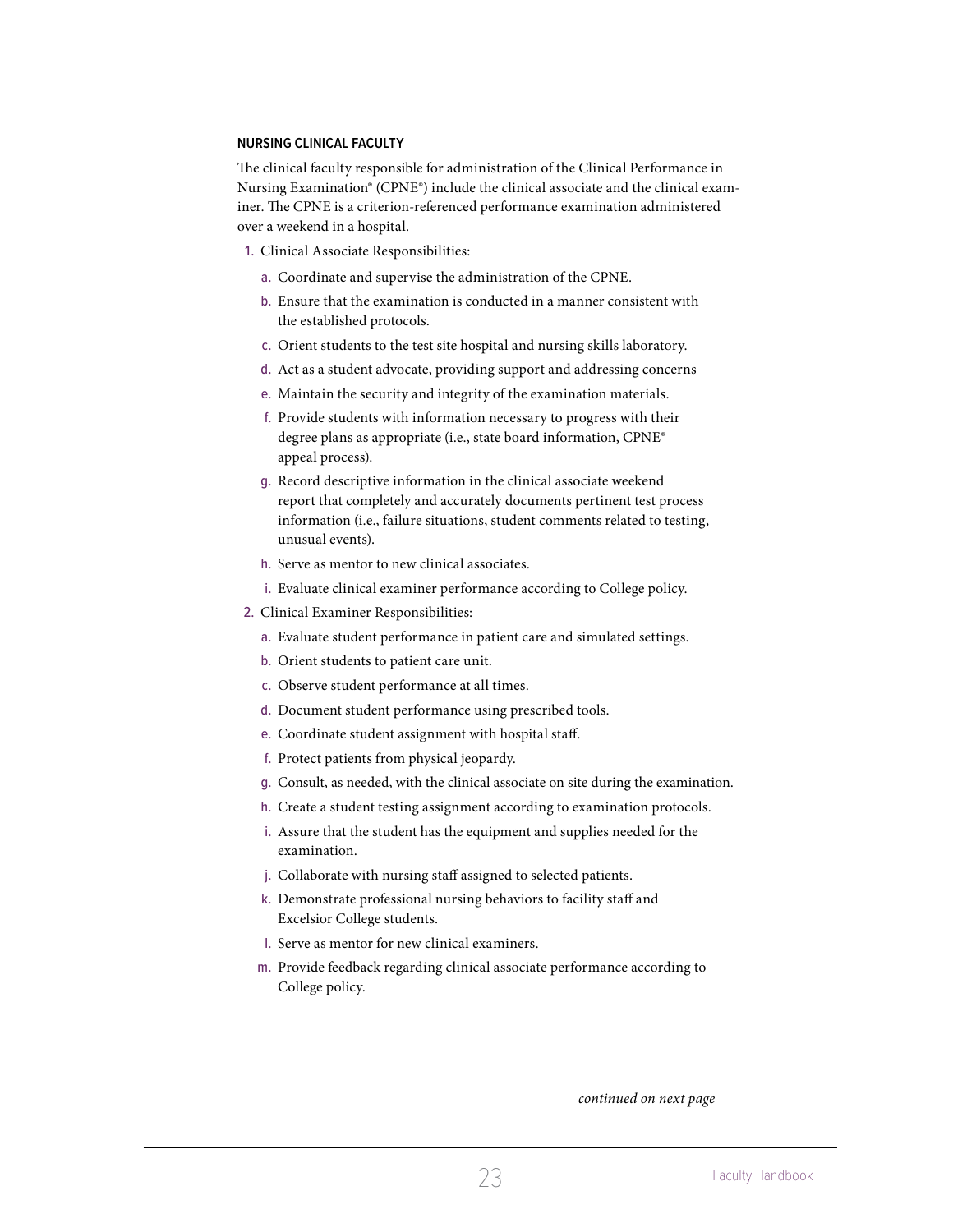- 3. Qualifications for Clinical Faculty:
	- a. Master's degree in nursing is required.
	- b. Experience in teaching and evaluating generic nursing students in a school of nursing for three out of the past five years or experience orienting first-day graduate RNs to clinical practice is required.
	- c. Experience in evaluating students during a clinical performance test preferred.
	- d. Successfully complete an Excelsior College-sponsored training workshop.
	- e. Must be able to work weekends (from 3 pm Friday to 5 pm Sunday Eastern Time) every four to six weeks.
- 4. Clinical Faculty Recruitment and Hiring Process:
	- a. Clinical faculty are recruited from campus-based schools of nursing or an appropriate clinical agency. They are hired as contract faculty to administer the CPNE®.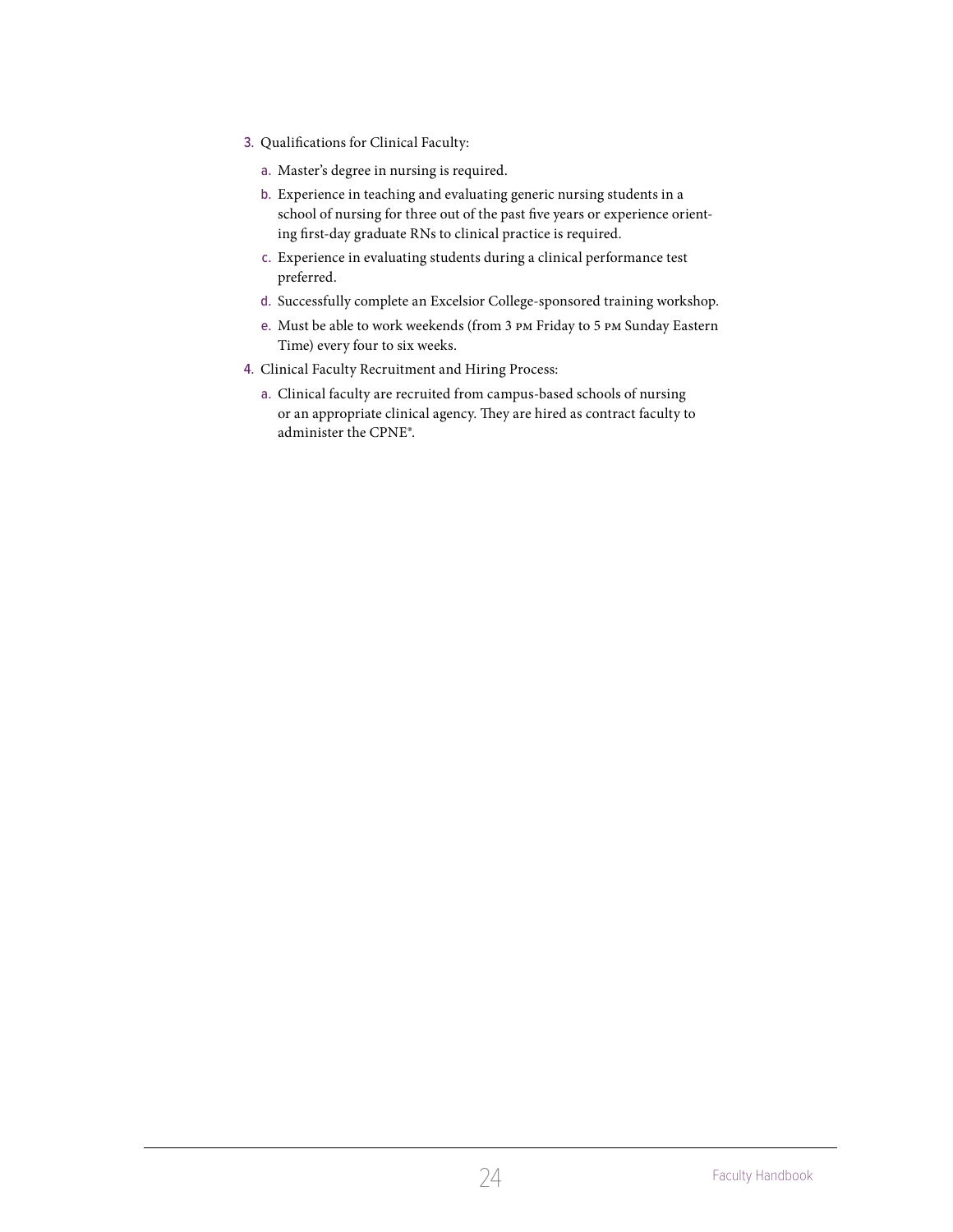# <span id="page-25-0"></span>**Other Academic Staff**

Other professionals involved in designing, delivering, and/or assessing student learning are not considered to be faculty. These professionals include:

- **Outcomes Assessment (OA) Personnel**—staff who facilitate student learning assessment and collaborate with FPDs, SMEs, and learning experience designers to help ensure that course embedded assessment techniques are aligned with student learning outcomes and appropriately assess student learning.
- **Learning Experience Designers (LEDs)**—trained and experienced instructional designers who collaborate with FPDs, SMEs, and OA personnel in the creation of Excelsior courses.
- **Test Development Staff**—psychometricians and other staff involved in the development of Excelsior's credit-bearing exams.
- **Prior Learning Assessment Staff**—staff who work with FPDs, SMEs, and school leadership to oversee the College's assessment of prior learning for credit.
- **Transcript Analysis Center (TAC) Staff**—staff who work with faculty, school leadership, and College leadership to develop and implement policies and procedures for the acceptance of transfer credit.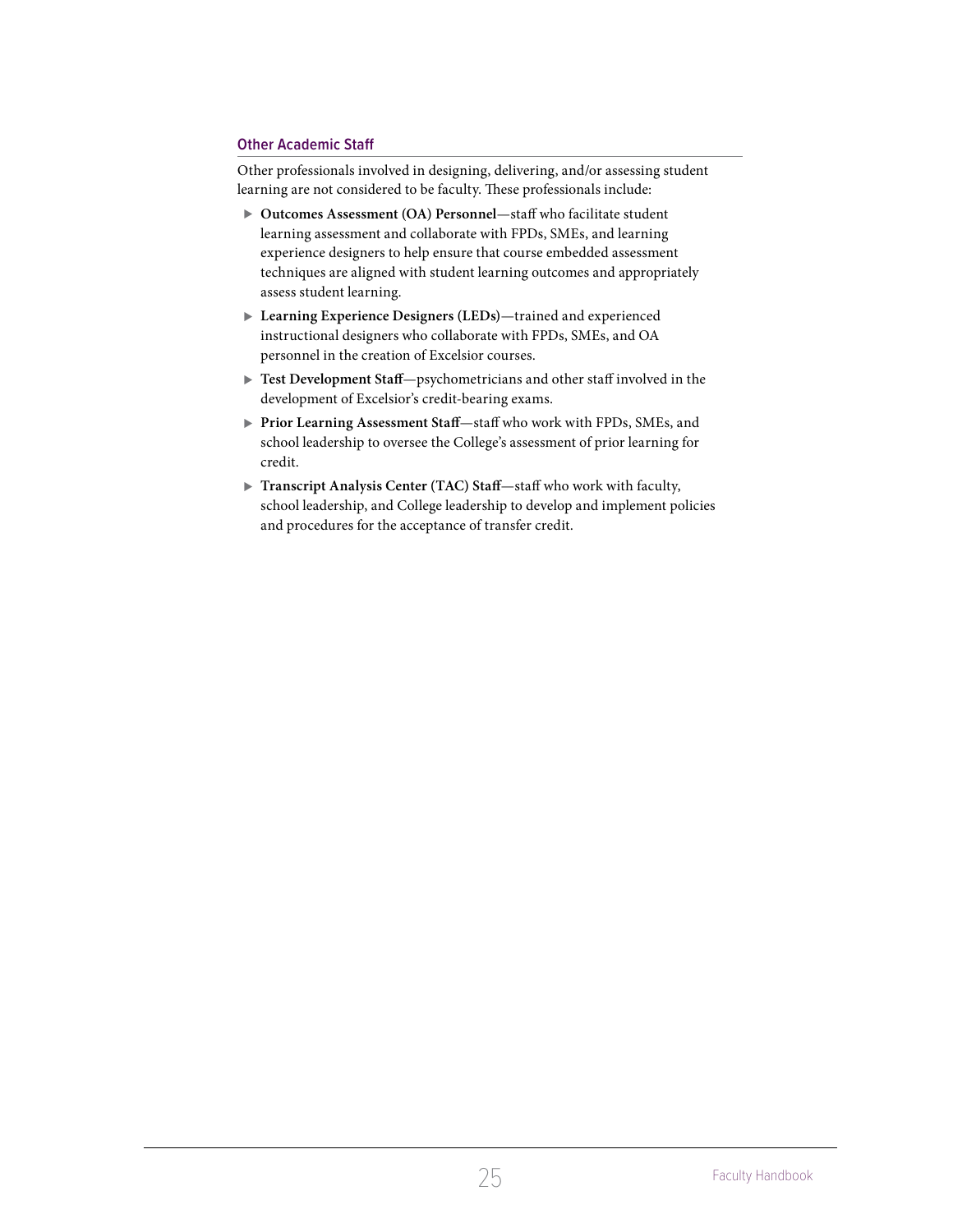# <span id="page-26-0"></span>**PROFESSIONAL DEVELOPMENT, SCHOLARLY INQUIRY, AND INNOVATION**

# **Overview**

The College is committed to supporting professional development, scholarly inquiry, and the innovative pursuits of its faculty in ways that align to its mission. Highly qualified and engaged faculty who are passionate about curriculum development and innovations in teaching and learning are central to providing an outstanding student experience. The College's approach to faculty development is multifaceted and evolving and is implemented in multiple ways.

# **PROFESSIONAL DEVELOPMENT**

Resources and support for faculty development, including scholarly inquiry and innovative and creative pursuits, are available through the Provost's Office as well as other areas within and outside the College. A central resource for faculty development is the executive director for curriculum and faculty development who provides leadership and supports excellence in academic programs and student service through faculty development and curriculum design. Adult student-centered principles embedded in the Excelsior College mission, strategic plan, and the student experience credo (**Excelsior Cares**) underpin faculty development and curricular initiatives. The person in this position is ultimately responsible for ensuring that faculty members have the tools and capabilities to create, deliver, and continually evaluate student learning and curricula.

Resources and support are available from:

- The Office of Human Resources, which provides mandatory education, as well as education and training in areas such as leadership, management, diversity and inclusion, and ethics.
- The Center for Educational Measurement, which provides education and training on examination development, item writing, and psychometric principles.
- The School of Nursing faculty, which provides education and training for clinical performance evaluators to optimize accuracy and consistency in scoring the Clinical Performance in Nursing Examination.
- Partners and consultants who provide professional development workshops and programs in areas of interest to the faculty, such as accessibility and accommodation, outcomes assessment, and best practices in online teaching and learning.

The College also provides professional development opportunities for all faculty members via its learning management systems, Canvas and Brainier. Each school has established an online Faculty Community within the learning management system, which provides a community for teaching and learning for faculty members. The **[Faculty Connects](https://home.excelsior.edu/faculty/)** page is another web-based platform for faculty to access professional development resources and information and peer-to-peer exchange of ideas and sharing of information. These platforms allow for asynchronous access to professional development opportunities.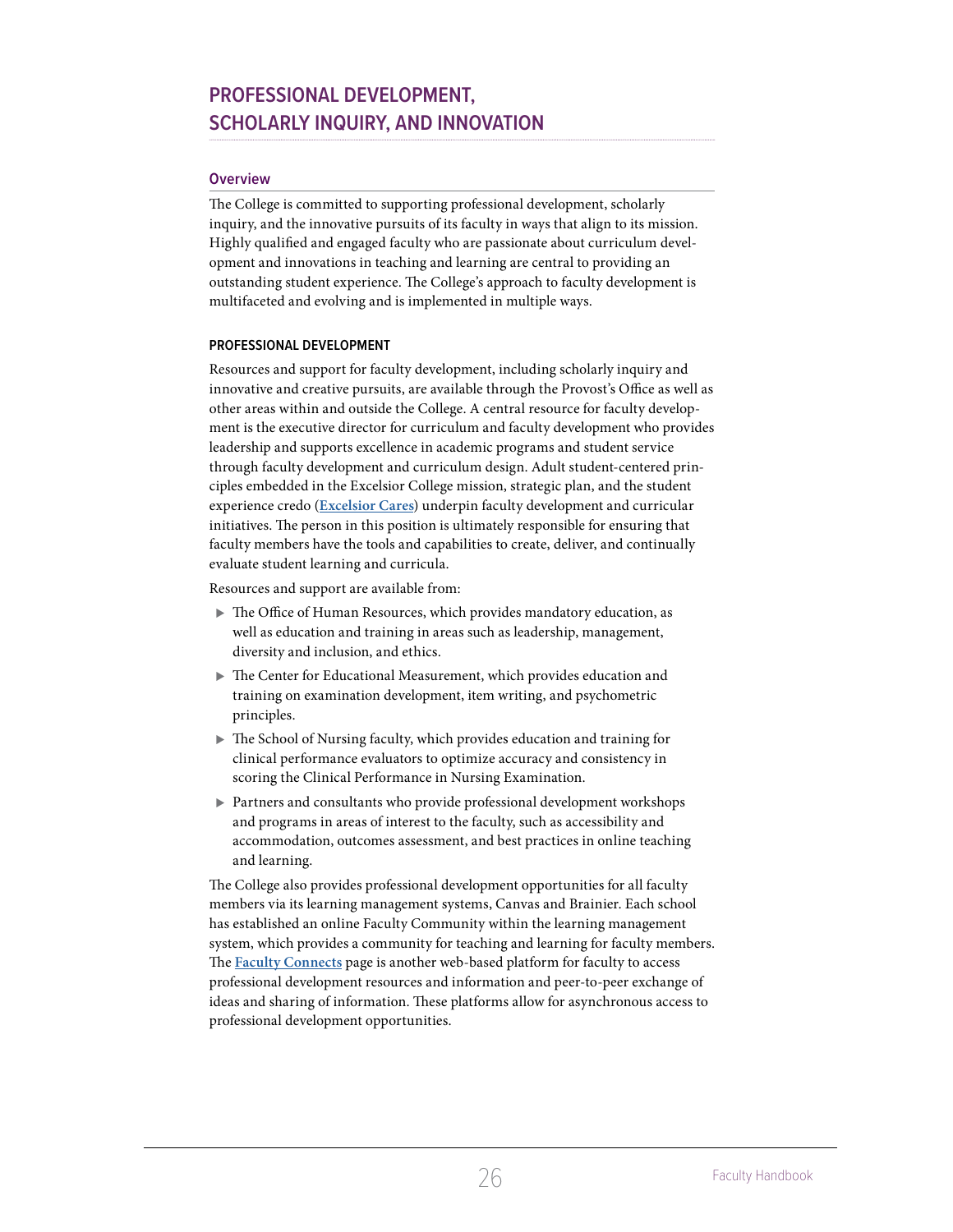# <span id="page-27-0"></span>**SCHOLARLY INQUIRY**

All faculty are encouraged to engage in scholarship; scholarship is an expectation for faculty program directors. Faculty program directors are eligible for research time; they may request time for engaging in scholarly research activity by consulting with their dean. The Excelsior College Library librarians are available to faculty members engaged in various domains of scholarship.

# **INNOVATIONS AND CREATIVE PURSUITS**

The College supports innovations in teaching and learning in a variety of ways. The College engages with vendors and consultants to support faculty interested in seeking and employing innovations in the design and development of online courses.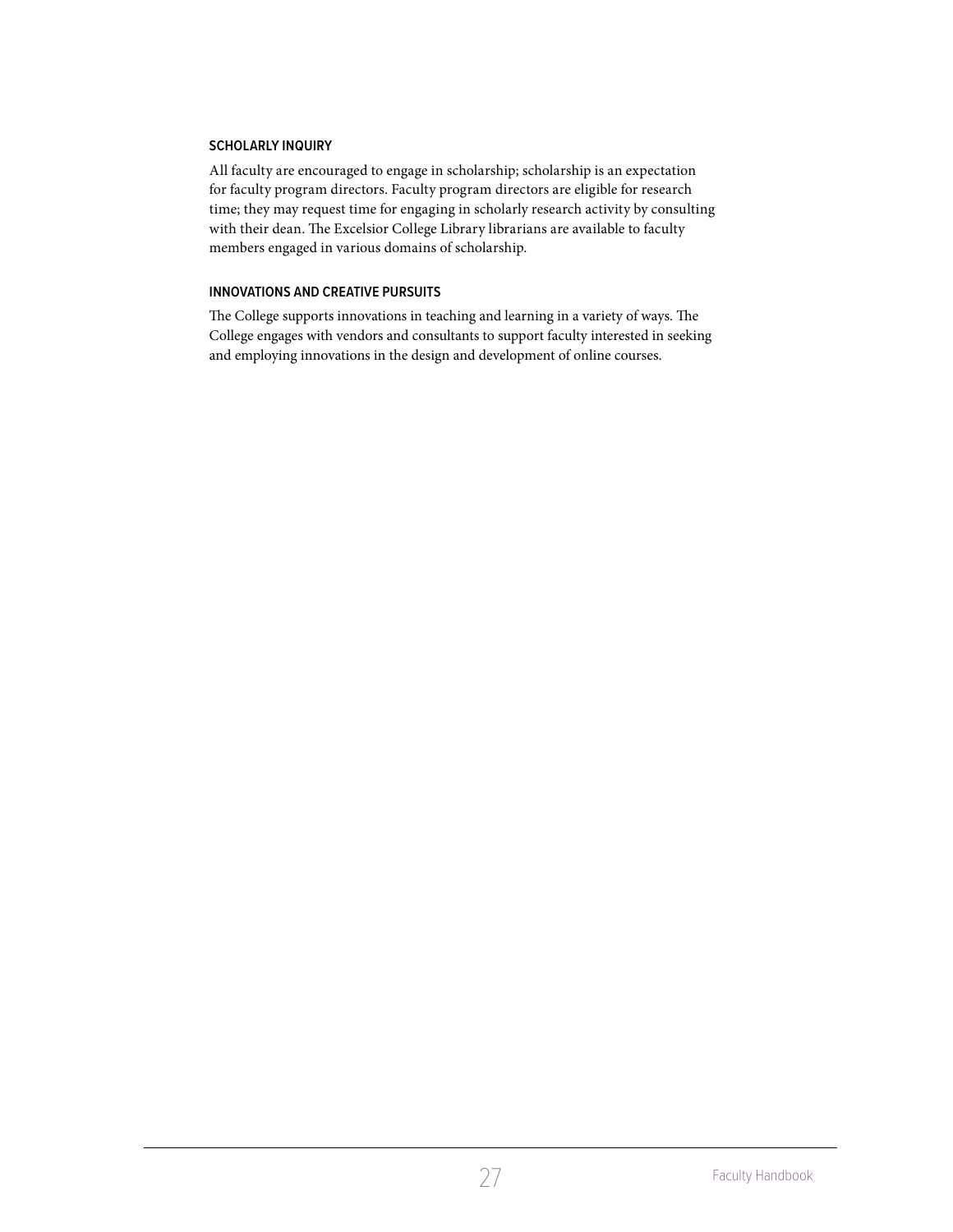# <span id="page-28-0"></span>**FACULTY COMMUNICATION**

Because Excelsior College faculty are dispersed all over the globe, we have implemented various communication tools and strategies to foster frequent and open communication between the faculty and the staff and administrators in Albany. Those tools, processes, and bodies are described in the section that follows.

**These are collegewide efforts and do not include the many and varied communication strategies utilized within the different schools.**

It should also be noted that we will continue to explore different communication strategies with our faculty, as emerging technologies and social networking facilitate more opportunities for communication and engagement.

# **Faculty Email**

In an effort to improve communication with faculty and to promote the Excelsior College name to students, the College has provided all Excelsior faculty with an option of using Excelsior College email address. In response to suggestions by many College faculty, Excelsior has arrived at a set of policies regarding the use of Excelsior College email and messaging systems:

- 1. Non-instructional faculty may choose to use either their own personal or professional email addresses in correspondence with Excelsior College, or they may opt to use their Excelsior College email address.
- 2. All online instructional faculty are expected to correspond with their students within their course via the learning management system. Student messages may be copied to the instructor's home email address, but the reply from instructor to student must be within the learning management system.
- 3. The "forwarding" function for Excelsior College email facilitates the use of a faculty member's **@excelsior.edu** address. Email correspondence can automatically be forwarded on to whatever existing email account the faculty designates.

# **My Faculty Desk**

The My Faculty Desk allows faculty to manage their personal information, documents, assignments, and payment information. In My Faculty Desk, faculty can modify their profile, upload new documents to replace expired documents, update their professional experience, review teaching assignments, and monitor their teaching payment information.

To access My Faculty Desk, go to the **[MyExcelsior](https://my.excelsior.edu/)** page and log in. Click on "MyExcelsior Login" and enter your faculty username and password.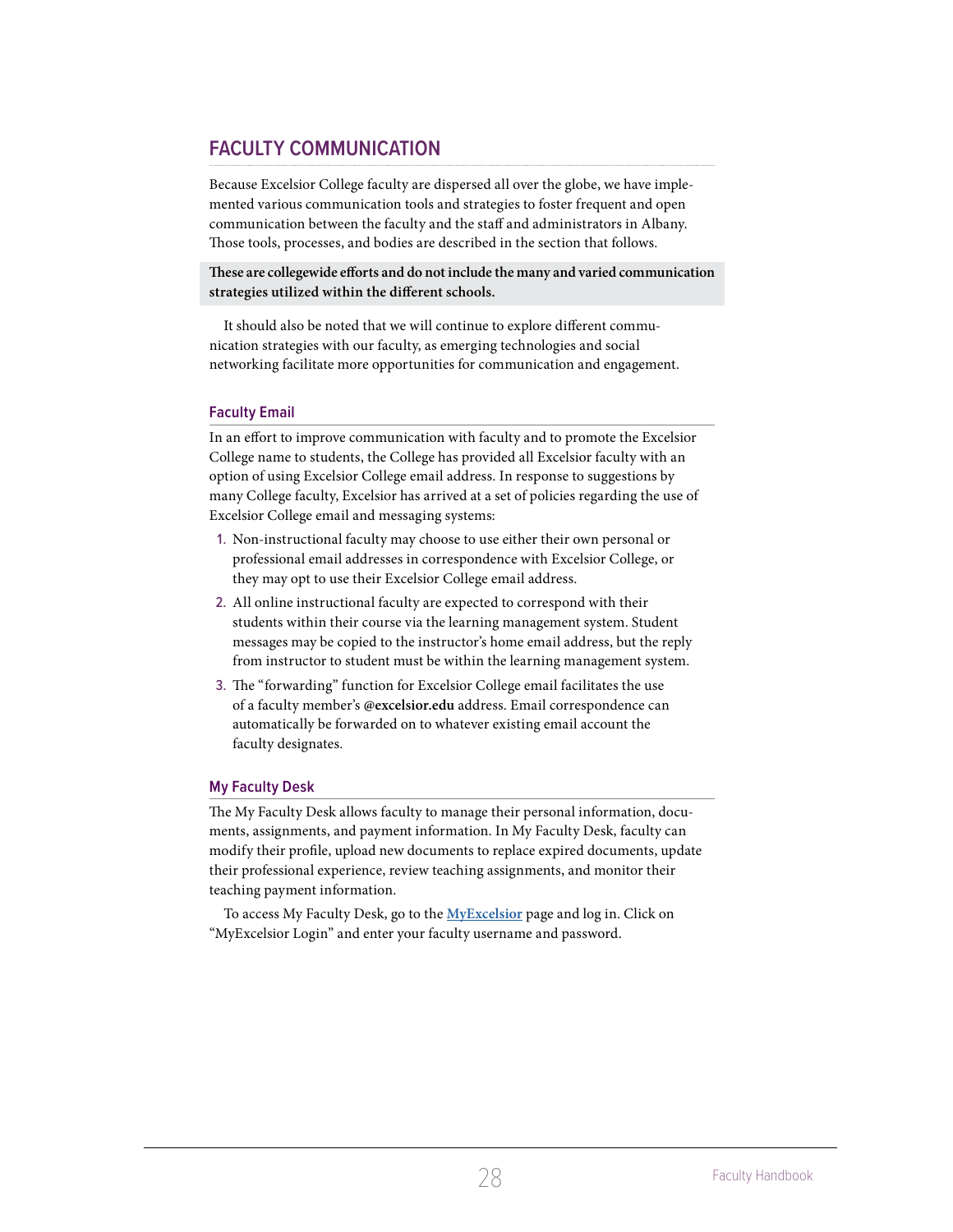# <span id="page-29-0"></span>**FACULTY SERVICES AND SUPPORT**

# **Faculty Training for Course Instructors and Developers**

One of the goals at Excelsior College is to update our faculty in best practices, academic policies, and instructional technologies. To fulfill this goal, faculty are required to attend periodic training sections. In addition, completion of **FAC 100** is considered a condition of employment and is provided without cost or compensation.

Faculty are expected to complete faculty orientation before teaching.

# **FAC 100 New Faculty Orientation**

This training has been developed for instructors to ensure that they:

- Know the expectations of Excelsior College with regard to teaching their courses,
- Understand the College's philosophy and perspectives on effective instruction, and
- Are equipped with the techniques and strategies for managing their online courses.

# **Library Support for Faculty**

The Excelsior College Library (ECL) provides services to support the needs of the faculty and students.

1. Identification of Resources in ECL Databases:

The ECL research databases contain the full text for thousands of articles and books. ECL librarians can help identify which resources are suitable for use in courses.

2. Course-Integrated Information Literacy Assignments:

The ECL librarian will work with faculty to create assignments that will help students become competent selectors, users, and evaluators of information in all formats. The librarians can also help to create assignments to achieve the following outcomes in courses:

- understanding the difference between scholarly and non-scholarly resources
- avoiding plagiarism
- evaluating print and internet resources
- learning database search skills
- 3. Research Assistance for Faculty and Students:

The ECL librarians can assist with faculty research. Requests can be made by phone or email for help with search strategies and the identification of suggested resources. In addition, faculty may identify students that they feel could benefit from one-on-one research assistance.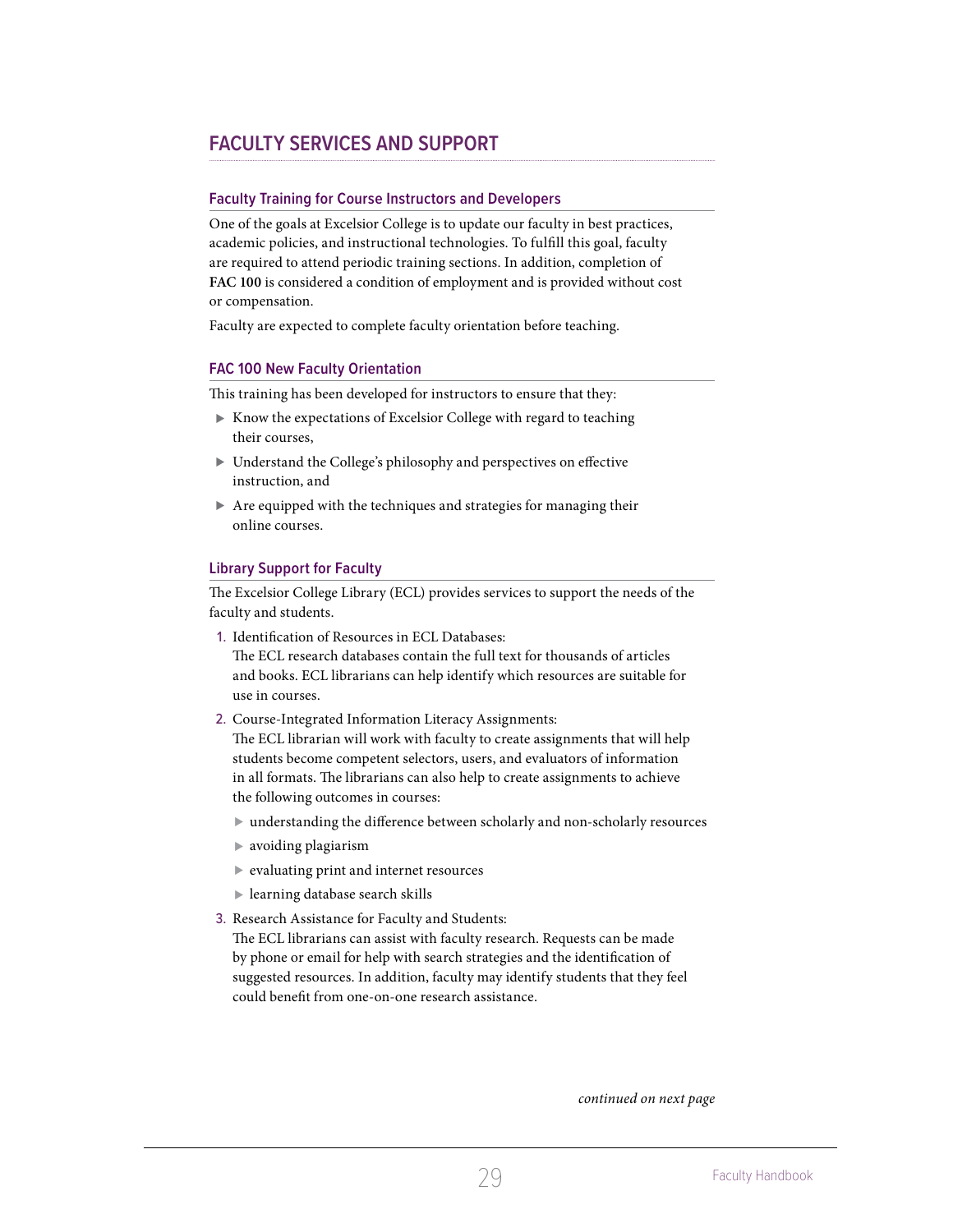<span id="page-30-0"></span>4. Specialized Chat Sessions:

The ECL librarians create chat sessions focused on the needs of students. For example, a librarian will run a chat session for students a couple of weeks before a paper is due. Alternatively, faculty may want the ECL librarians to orient students to ECL resources. They will work with faculty to better understand the needs of students to create a tailored session. Another option would be for one of the librarians to join faculty in a chat session that has already been planned.

5. Library Reserve Readings:

Library reserve readings consist of reading materials that directly relate to class content. Library reserve readings are designed to supplement the textbooks and course packs for courses but are not meant to replace them. The ECL content can be used for your reserves and librarians can help you identify other resources when needed.

# **Contact Information**

*Email:* **[library@excelsior.edu](mailto:library@excelsior.edu)** *Phone:* 877-247-3097 *Form:* Course Development/Resource Request available in online course templates.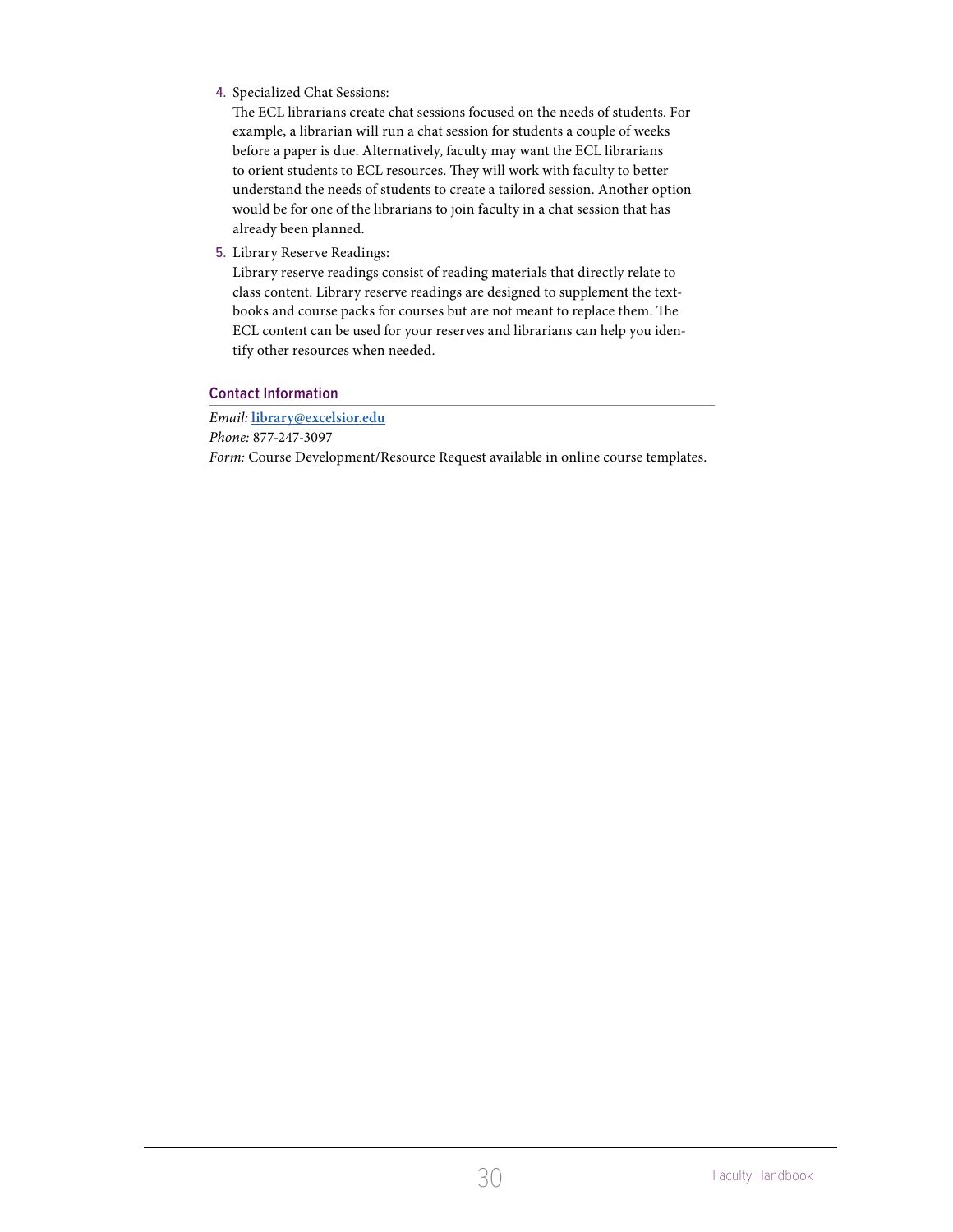# <span id="page-31-0"></span>**Academic Governance**

The Office of the Provost at Excelsior College is responsible for the overall academic quality of the College's programs, courses, examinations, advising, and student support services. The Office of the Provost has implemented a shared governance structure to support inclusive participation on planning and decision-making processes. The following is the list of academic affairs governance councils.

| <b>NAME</b>                      | <b>MAIN PURPOSE</b>                                                                                                                                                                                                                                                                                                                                                                                                                                                                                                                                                                                 |
|----------------------------------|-----------------------------------------------------------------------------------------------------------------------------------------------------------------------------------------------------------------------------------------------------------------------------------------------------------------------------------------------------------------------------------------------------------------------------------------------------------------------------------------------------------------------------------------------------------------------------------------------------|
| Academic<br>Affairs<br>Council   | The Academic Affairs Council (AAC) ensures high<br>academic quality, integrity, and rigor in relation to<br>all sources of academic credit. The Council provides<br>a forum for consideration of academic policies,<br>including policy development, implementation, and<br>review. In addition, the Council serves to enhance<br>and support inter-school and -unit collaboration<br>and communication on current and emerging<br>academic issues impacting students, faculty, staff,<br>and other stakeholders. The AAC reports directly to<br>the vice provost for academic and faculty support. |
| College<br>Curriculum<br>Council | The College Curriculum Council (CCC) oversees<br>the general education curriculum as well as college-<br>wide mandatory credit-bearing activities and<br>makes recommendations to the provost on related<br>issues. In addition, it serves as a resource for school<br>deans and faculty to consider issues related to<br>general education, course consistency, curriculum<br>development, revision, and evaluation. The Council<br>provides a forum for consideration of curriculum-<br>related policies, including policy development,<br>implementation, and review.                            |
| Deans'<br>Council                | The Deans' Council provides visionary leadership<br>to ensure the highest quality academic programs<br>and services. The Council considers matters related<br>to academic programs, curriculum, and outcomes<br>assessment and makes data-driven recommen-<br>dations for improvements. It carries out its<br>responsibilities in collaboration with other councils,<br>committees, and leadership throughout the College.<br>The Deans' Council reports directly to the provost.                                                                                                                   |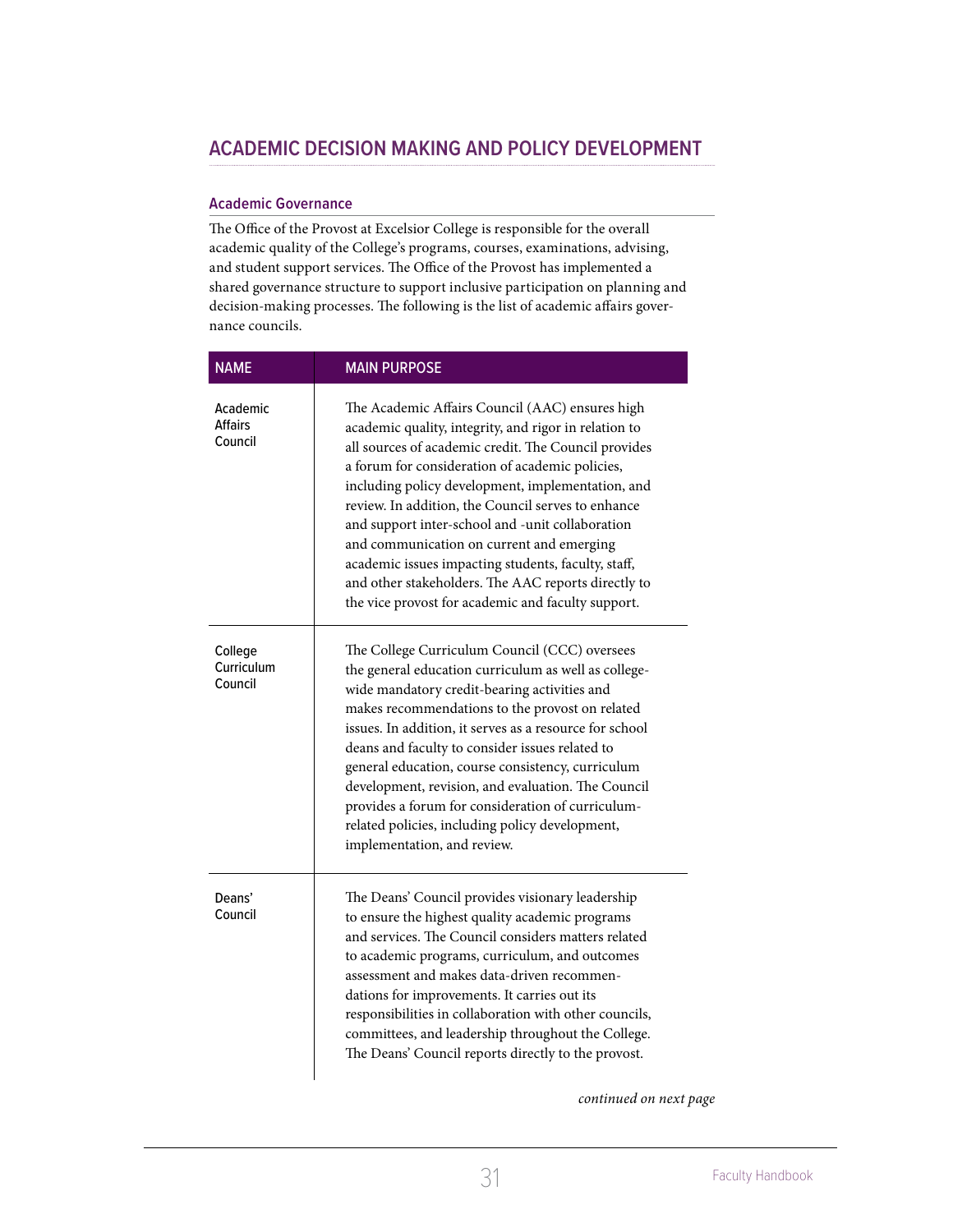| <b>NAME</b>                                  | <b>MAIN PURPOSE</b>                                                                                                                                                                                                                                                                                                                                                                                                                                                                                                                                                                                                                                                                        |
|----------------------------------------------|--------------------------------------------------------------------------------------------------------------------------------------------------------------------------------------------------------------------------------------------------------------------------------------------------------------------------------------------------------------------------------------------------------------------------------------------------------------------------------------------------------------------------------------------------------------------------------------------------------------------------------------------------------------------------------------------|
| <b>Faculty</b><br><b>Steering</b><br>Council | The purpose of the Faculty Steering Council (FSC)<br>is to foster communication between Excelsior<br>College administration and faculty on critical<br>issues and developments. The FSC reports directly<br>to the provost and is composed of representatives<br>who serve Excelsior College in the capacity of<br>instructional faculty and faculty program directors.                                                                                                                                                                                                                                                                                                                    |
| Provost's<br>Council                         | The Provost's Council (PC) is responsible for devel-<br>opment and ongoing review of the academic affairs<br>operational plan, including creating and monitor-<br>ing metrics around strategic initiatives. It plays an<br>operational function by making recommendations<br>for actions to enhance academic programs, pro-<br>cesses, and the student experience. The PC reports<br>directly to the provost and provides input into<br>the work of the Academic Affairs Council and the<br>College Curriculum Council.                                                                                                                                                                    |
| Student<br>Advisory<br>Council               | The Student Advisory Council (SAC) provides a<br>forum for students to review (or provide feedback<br>on) the full range of student services at Excelsior<br>College. The Council promotes an integrated<br>approach to student success through attention to<br>all aspects of students' interactions with College<br>staff, services, and processes. It provides a forum for<br>students to have input into strategic decisions and<br>initiatives, to inform the College of emerging issues<br>impacting students, and to discuss and provide feed-<br>back around areas of satisfaction or concern with<br>their experience at the College. The SAC reports<br>directly to the provost. |
| Student<br>Appeals<br>Council                | The Student Appeals Council (STAC) provides<br>a neutral forum for the consideration of student<br>appeals. The Council provides students with a<br>fair and equitable process to have their appeals<br>considered and their grievances on academic issues<br>addressed in accordance with <b>Academic Programs</b><br><b>Student Appeals</b> and related College policies.                                                                                                                                                                                                                                                                                                                |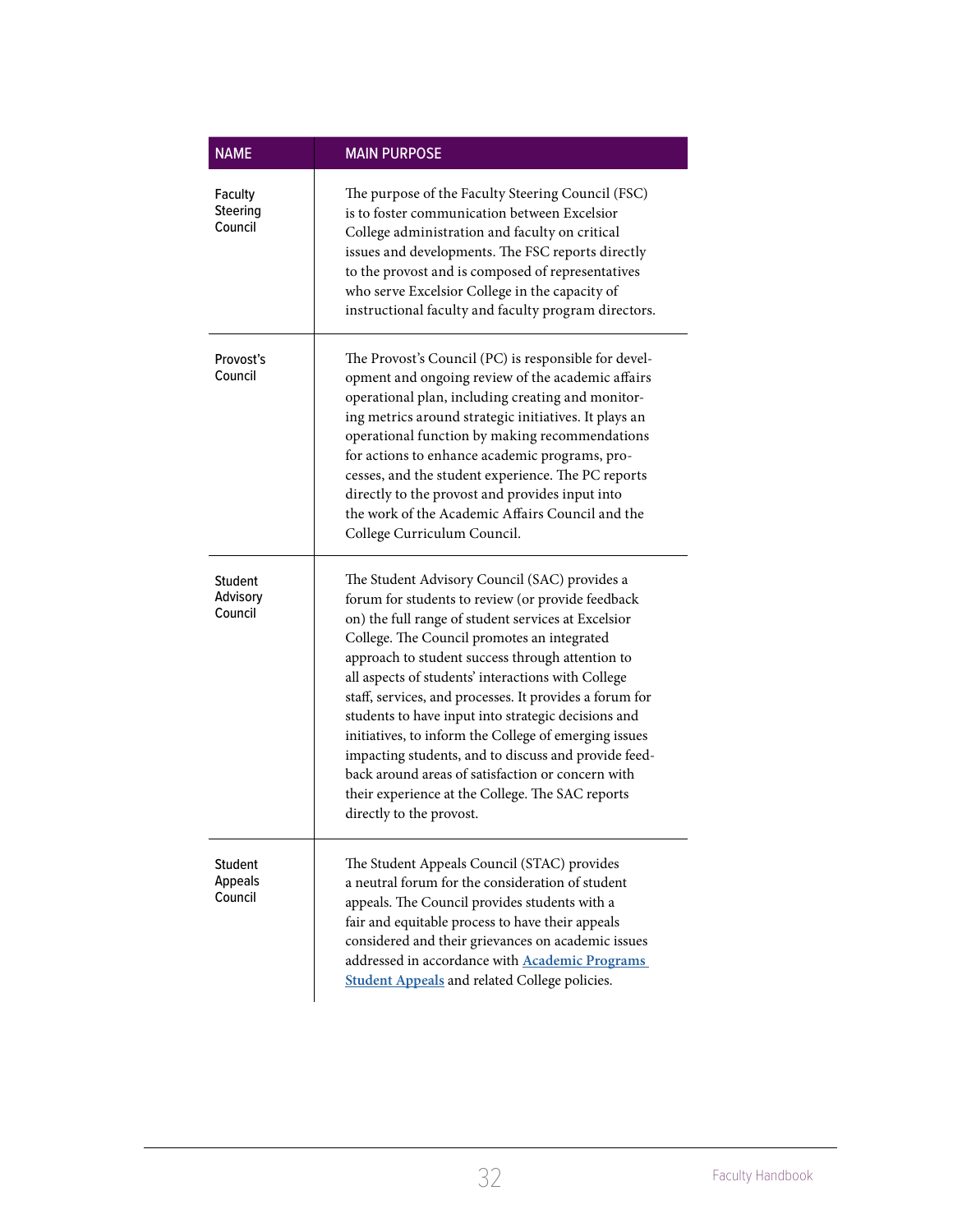# <span id="page-33-1"></span><span id="page-33-0"></span>**ACADEMIC POLICIES AND PROCEDURES**

It is the faculty member's responsibility to be familiar with all the policies related to their activity as a faculty member at Excelsior College. Complete information on these policies can be found by clicking on the links for each policy (below) as well as by going to the Excelsior website at **www.excelsior.edu/policies**.

Those policies that apply only to a specific degree program may also be listed in the catalog for that program. Each title below links to the full policy on the College's website. Please take a few minutes to review this valuable information.

| NO. | <b>NAME OF POLICY</b>                                                                                                                                                                                                                                                                                                                                                                                                |
|-----|----------------------------------------------------------------------------------------------------------------------------------------------------------------------------------------------------------------------------------------------------------------------------------------------------------------------------------------------------------------------------------------------------------------------|
|     | <b>Family Educational Rights and Privacy Act (FERPA)</b><br>Excelsior College complies with the Family Educational<br>Rights and Privacy Act (FERPA). This Act affords<br>students over 18 years of age ("eligible students") certain<br>rights, with respect to their education records.                                                                                                                            |
| 001 | <b>Program Evaluation</b><br>Each academic program at Excelsior College shall<br>undergo reviews once every five to seven years. The<br>nature of this review is twofold: to provide the school and<br>the administration a clear assessment of the program's<br>strengths and weaknesses; and to provide the school with<br>an opportunity for periodic self-examination.                                           |
| 003 | <b>Student Appeals</b><br>The College's student appeals policy provides students<br>with a fair process to address their grievances on aca-<br>demic issues or their complaints alleging biased, arbitrary,<br>or capricious decisions and/or unprofessional actions by<br>Excelsior College faculty or staff.                                                                                                       |
| 004 | <b>Academic Integrity</b><br>Students are expected to uphold the principles of<br>academic honesty during enrollment and/or while<br>taking Excelsior College sources of credit, professional<br>training, and continuing education courses, as well as<br>after separation from the College through withdrawal or<br>graduation. Students also have an ethical obligation to<br>report academic honesty violations. |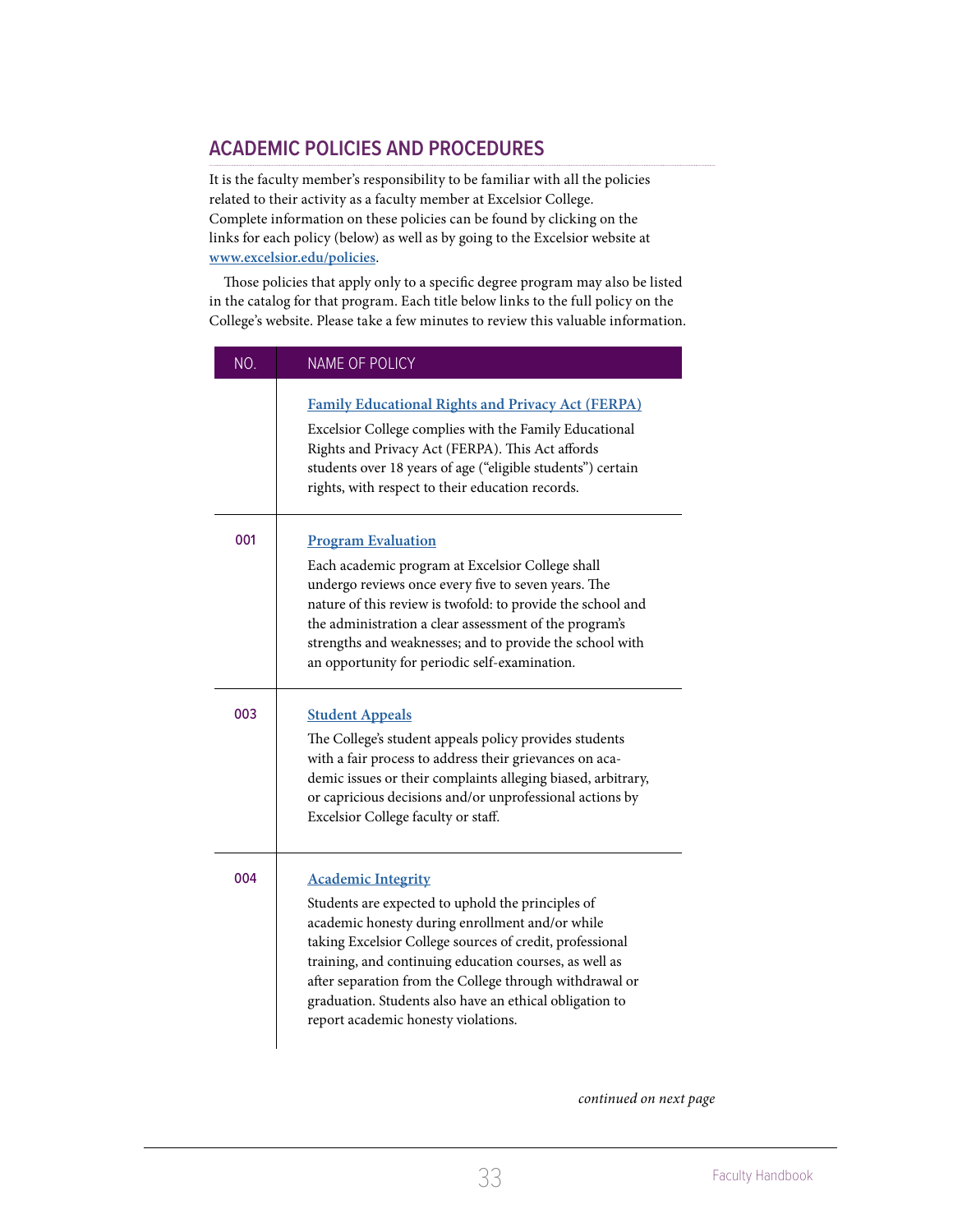| NO. | <b>NAME OF POLICY</b>                                                                                                                                                                                                                                                                                                                                                                                                                                                                                                                                                                                                                                                                                                                                      |
|-----|------------------------------------------------------------------------------------------------------------------------------------------------------------------------------------------------------------------------------------------------------------------------------------------------------------------------------------------------------------------------------------------------------------------------------------------------------------------------------------------------------------------------------------------------------------------------------------------------------------------------------------------------------------------------------------------------------------------------------------------------------------|
| 007 | <b>Satisfactory Academic Progress for Financial Aid</b><br>Excelsior College has established institutional require-<br>ments for minimum Satisfactory Academic Progress<br>(SAP) for undergraduate and graduate students. These<br>requirements, developed in accordance with Excelsior<br>College academic standards and federal financial aid<br>statutes and regulations governing student eligibility, are<br>designed to ensure that all students make timely progress<br>toward their educational goals. Students who achieve<br>these standards are considered to be in good academic<br>standing at Excelsior College.                                                                                                                             |
| 011 | <b>Student Rights and Responsibilities</b><br>All Excelsior College students have the responsibility to<br>understand and to conduct themselves in accordance<br>with the Excelsior College policies and specifically the<br>rights and responsibilities set forth in this document. The<br>term "students" includes: applicants, admitted learners,<br>enrolled learners currently matriculated at Excelsior<br>College taking examinations and/or courses, formerly<br>enrolled learners currently in withdrawn status, gradu-<br>ates, non-matriculated students taking examinations and/<br>or courses and individuals using One Transcript.                                                                                                           |
| 034 | <b>Time Limitations on Transfer Credit</b><br>Generally, there is no time limit on the use of credit<br>from proficiency examinations, college courses, or other<br>approved sources of credit to satisfy the requirements<br>of Excelsior College liberal arts degree programs or the<br>general education component of our business, health<br>sciences, nursing, and technology degree programs. There<br>are, however, time restrictions on the acceptability of<br>courses or examinations used to satisfy the professional<br>component of our business, health sciences, nursing, and<br>technology degree programs. More information is avail-<br>able in the description of each degree program or from an<br>Excelsior College academic advisor. |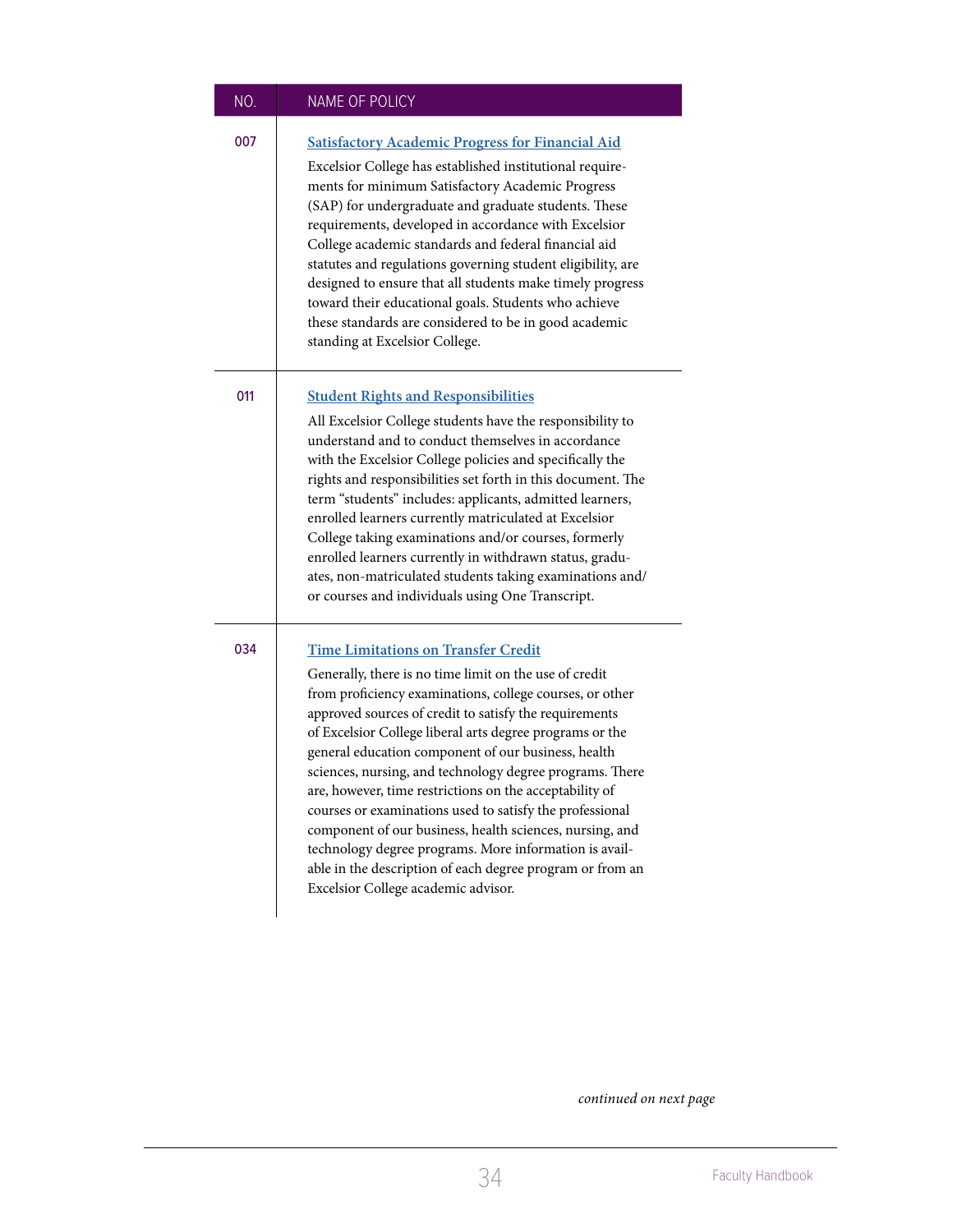# NO. NAME OF POLICY

# 037 **[Credit Hour Policy](https://www.excelsior.edu/policy/credit-hour-calculation)**

Excelsior assigns credit for its own courses and exams, and for prior learning it evaluates, based on two standards: assessed learning outcomes comparable to those generally acknowledged in the field as appropriate, and a reasonable approximation of hours of time required by a student with a typical level or prior knowledge to meet these outcomes under conditions typical for traditional institutions of higher education. One credit hour should take approximately 45 hours of student work for a traditional student. Three credit

hours should approximate 135 hours of student work. This is based on the federal standard of three hours per week over a 15-week term or an equivalent amount of work in another format. The actual number of hours an individual student will take to complete the work will vary based on a variety of factors, including academic preparedness and prior knowledge.

# 059 **[Grades Awarded and Accepted by Excelsior College](https://www.excelsior.edu/policy/grades-awarded-and-accepted-by-excelsior-college)** The Excelsior College grading policies apply to all Excelsior College schools and programs. There are some variations in grading policies between Excelsior College sources of credit, and Excelsior's acceptance of transfer credits; thus, these issues are addressed individually in terms of the undergraduate and graduate degree requirements. 107 **[Withdrawal from a Course](https://www.excelsior.edu/policy/courses-and-nursing-theory-conference-examinations-withdrawal-and-refund-policy)**

Prior to and during the first 15 calendar days of the beginning of the term, students may withdraw or cancel from a course with no record of the course appearing on their status report or transcript.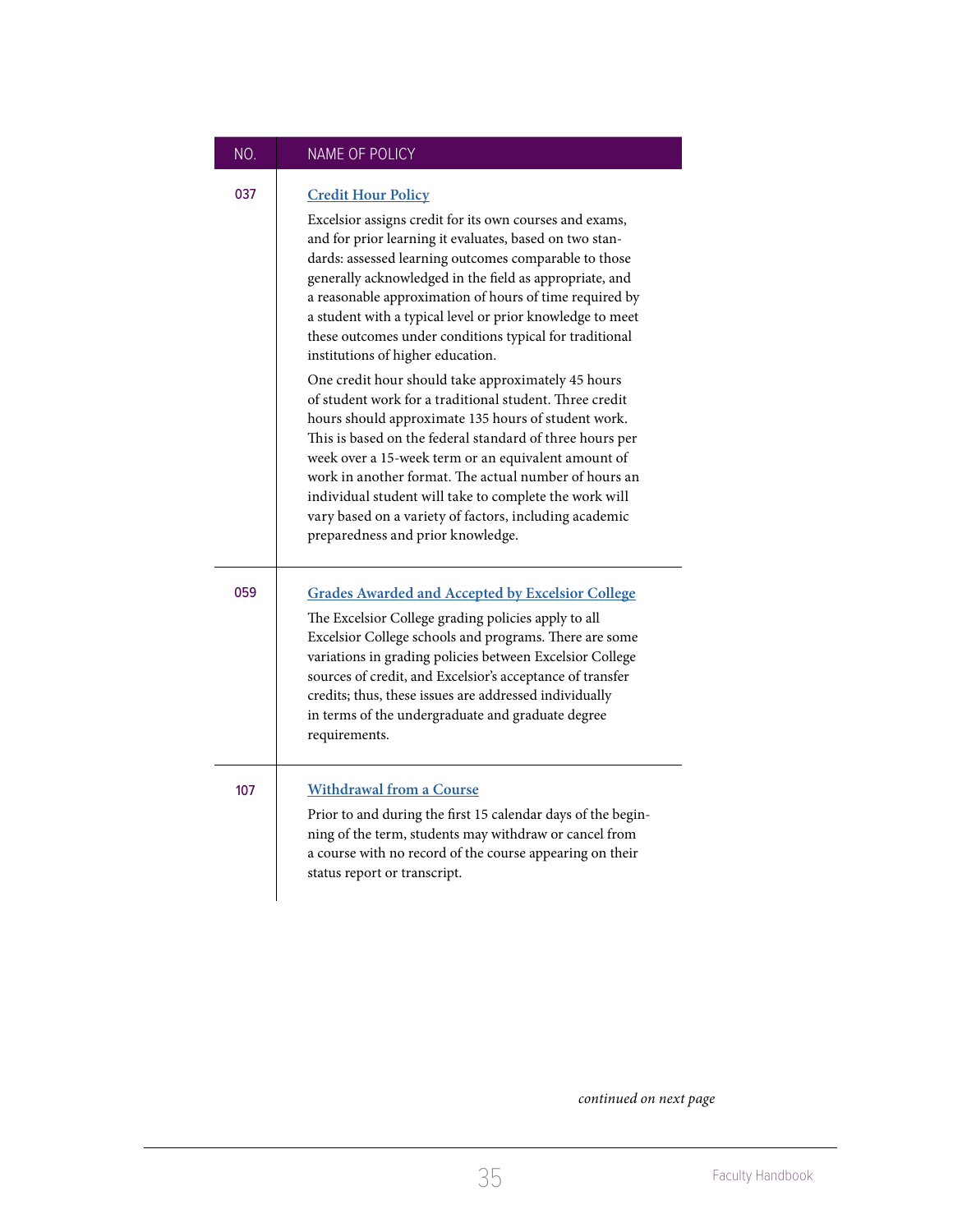| NO. | <b>NAME OF POLICY</b>                                                                                                                                                                                                                                                                                                                                                                                                                                                                                                                                                                                                                                                                                                                                                              |
|-----|------------------------------------------------------------------------------------------------------------------------------------------------------------------------------------------------------------------------------------------------------------------------------------------------------------------------------------------------------------------------------------------------------------------------------------------------------------------------------------------------------------------------------------------------------------------------------------------------------------------------------------------------------------------------------------------------------------------------------------------------------------------------------------|
| 110 | <b>ADA Accommodations for Students with Disabilities</b><br>Excelsior College is committed to the principle that every<br>individual should have an equal opportunity to enroll<br>in an Excelsior College degree program, to register for<br>courses or examinations in order to demonstrate their<br>knowledge and skills under appropriate conditions, and to<br>complete a degree. The College seeks to assure access by<br>providing accommodations to individuals with a disabil-<br>ity as defined under the Americans with Disabilities Act<br>of 1990 (ADA) and the ADA Amendments Act of 2008<br>(ADAAA). Accommodation is the provision of aids, or<br>modification to testing, services or a program of study,<br>that allows access by individuals with disabilities. |
| 119 | <b>Student Complaint Policy</b><br>Students may file a formal complaint in writing with the<br>academic dean (or designee) who will be responsible for<br>investigating the complaint and taking action. Complaints<br>are defined as any student concern regarding College<br>programs, services, or staff other than those addressed by<br>institutional appeal policies.                                                                                                                                                                                                                                                                                                                                                                                                        |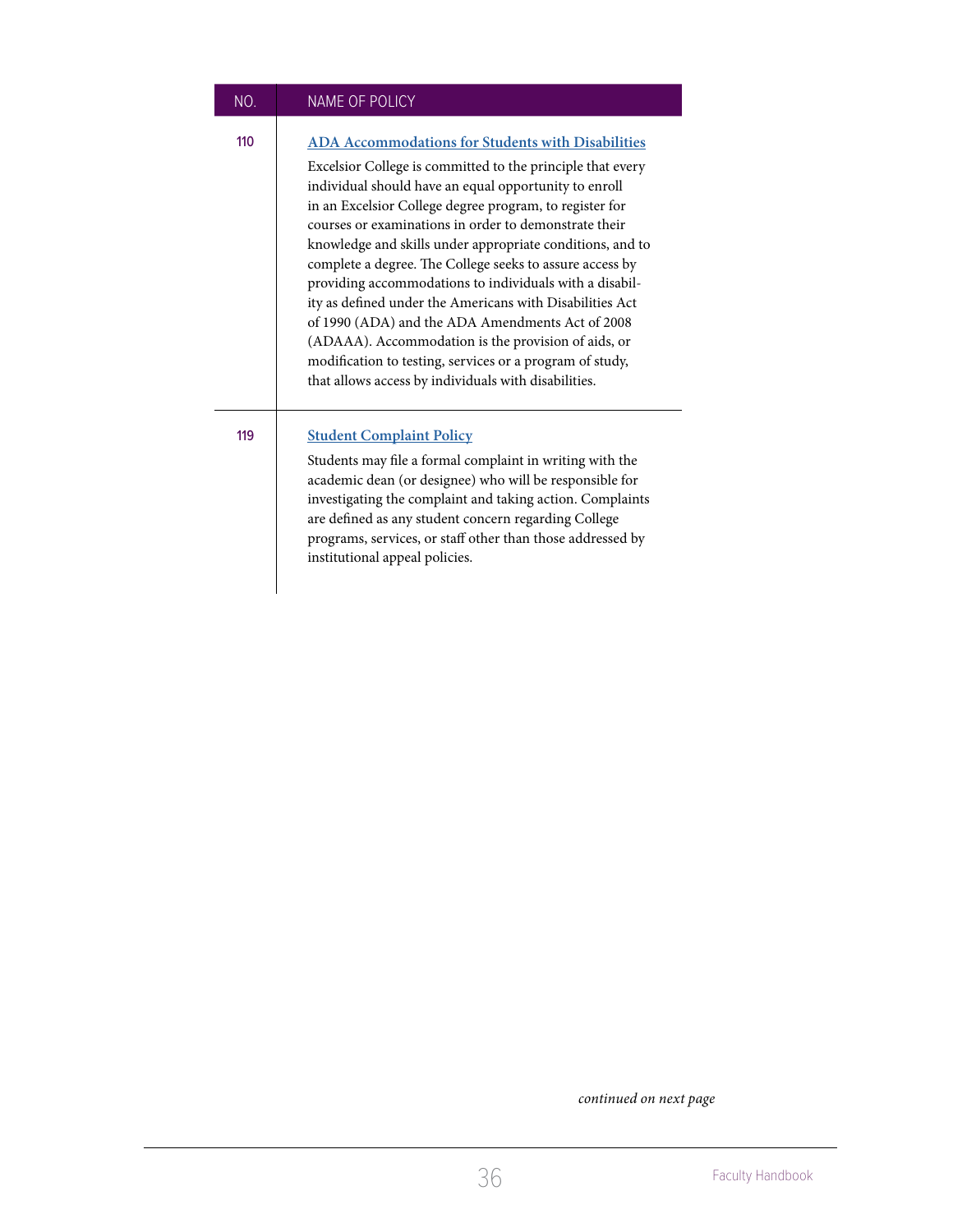NO. NAME OF POLICY

# 120 **[Administrative Withdrawal and Academic Dismissal](https://www.excelsior.edu/policy/administrative-withdrawal-and-academic-dismissal)**

# ADMINISTRATIVE WITHDRAWAL

Administrative withdrawal from the College may result for the following reasons:

- ▶ by student request.
- $\blacktriangleright$  failure to pay required fees.
- administrative withdrawal for violation of College policies, or
- $\blacktriangleright$  emergency administrative withdrawal.

Students administratively withdrawn from the College for reasons 1 and 2 are eligible to reapply and/or reenroll if they meet the admission criteria in place.

In the case of reasons 3 and 4, students will have the opportunity to appeal these decisions as described in the **[Student Appeals policy.](https://www.excelsior.edu/policy/student-appeals/)**

#### ACADEMIC DISMISSAL

Students can be academically dismissed for the following reasons:

- $\blacktriangleright$  failure to maintain good academic standing.
- $\blacktriangleright$  failure to meet credit accumulation.
- $\blacktriangleright$  failure to achieve the minimum grade requirement in any nursing component requirement of a nursing program within three attempts. The nursing component requirements include nursing online courses, the Focused Clinical Competencies Assessment (FCCA), and the Clinical Performance in Nursing Examination (CPNE).
- Earning a total of 6 "D" and/or "F" grades in the nursing theory series.
- $\blacktriangleright$  Exceeding program time limits.
- Failure to participate in courses. Student accumulated six "AW" grades.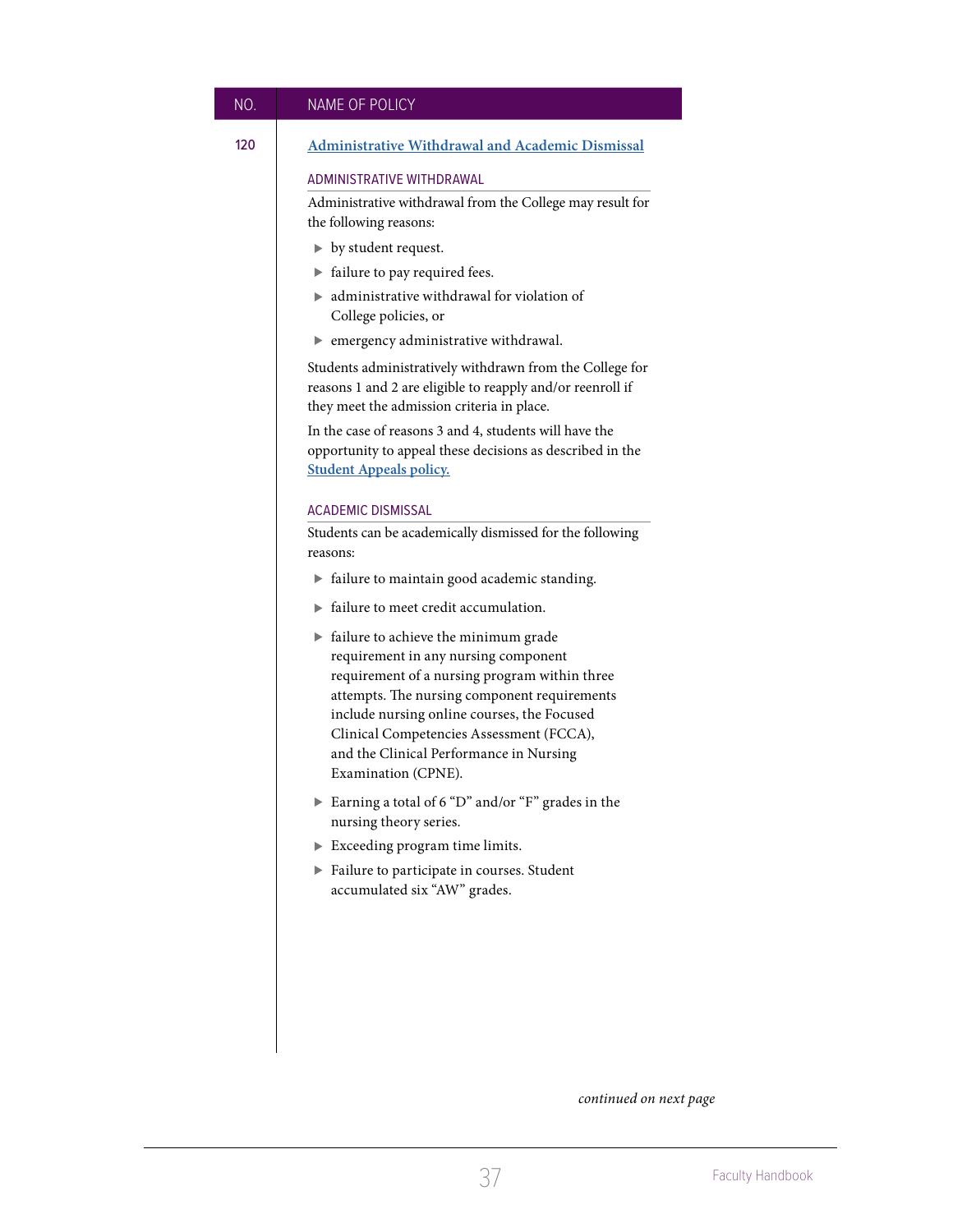| NO. | NAME OF POLICY                                                                                                                                                                                                                                                                                                                                                                                                                                                                                    |
|-----|---------------------------------------------------------------------------------------------------------------------------------------------------------------------------------------------------------------------------------------------------------------------------------------------------------------------------------------------------------------------------------------------------------------------------------------------------------------------------------------------------|
| 130 | <b>Course Participation Policy</b><br>Participation in course activities is essential to student<br>success at Excelsior College. Excelsior College is not<br>required to take attendance as defined by the U.S.<br>Department of Education. However, a student is expected<br>to be in contact with the instructor at the beginning of the<br>course and to remain an active participant in the course<br>until its completion. Participation in courses will be<br>monitored on a weekly basis. |
| 132 | <b>Military Deployment/Training Extension and</b><br><b>Withdrawal Policy</b><br>Excelsior College recognizes the hardships faced by mil-<br>itary service members (active-duty, guard, and reserves).<br>The College acknowledges that military students who<br>are deployed away from their homes or permanent duty<br>stations may experience difficulties with completing their<br>degree requirements and/or courses.                                                                        |
| 133 | <b>Extensions Policy</b><br>Excelsior College recognizes that the student populations<br>we serve may have competing priorities and responsi-<br>bilities. In order to support students in this situation,<br>Excelsior College offers extensions when appropriate.                                                                                                                                                                                                                               |
| 135 | <b>Intellectual Property Policy</b><br>Excelsior College recognizes that materials placed in the<br>hands of students, prospective students, and the general<br>public through the resources and communications<br>capabilities of the College fall into three categories.                                                                                                                                                                                                                        |
| 139 | <b>Add/Drop Policy</b><br>Excelsior College offers the opportunity for students who<br>are registered for a course to drop a course and add a new<br>course up until 12:00 PM Eastern Time on Friday of the<br>first week of the term.                                                                                                                                                                                                                                                            |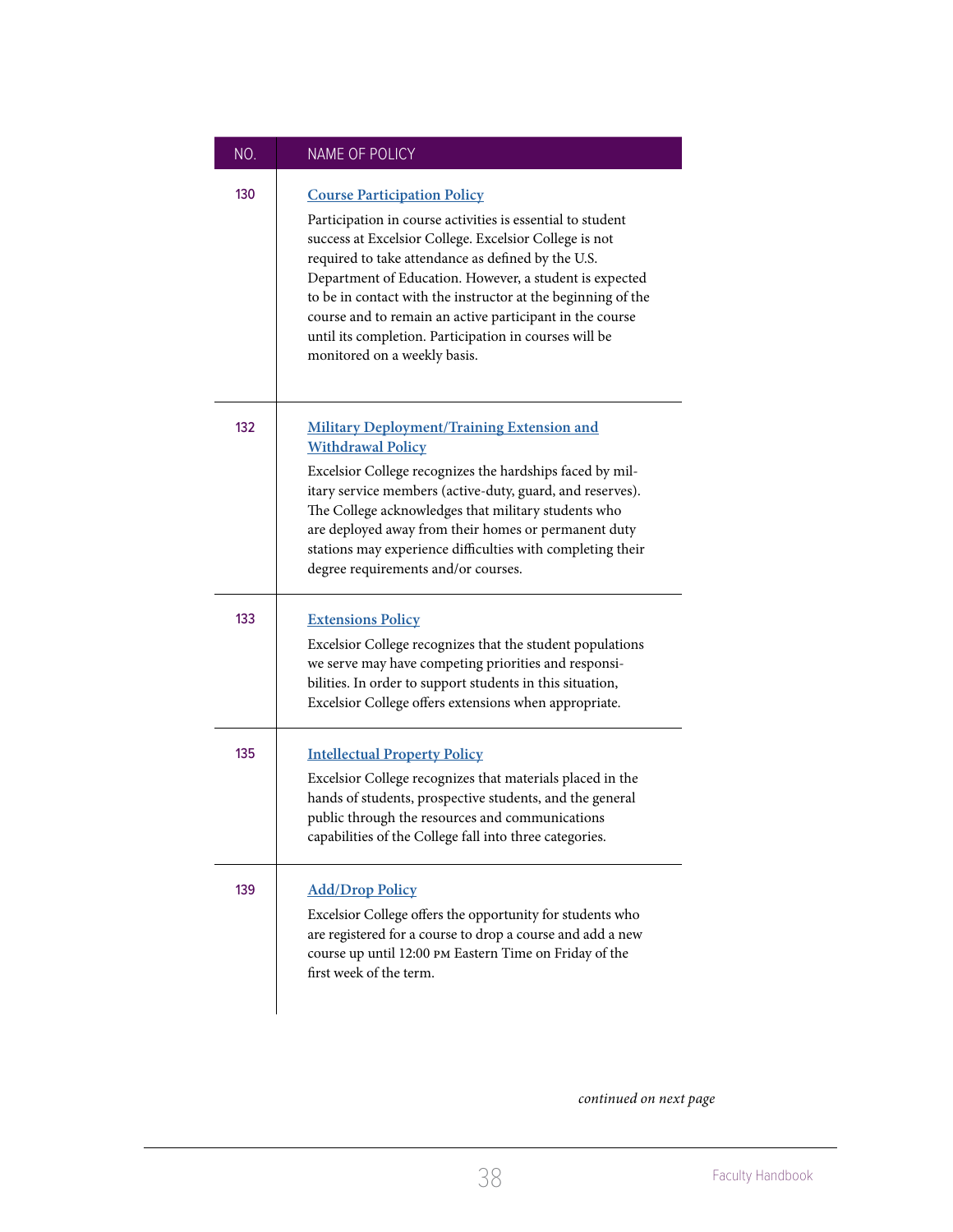| NO. | NAME OF POLICY                                                                                                                                                                                                                                                                                                                                                                                          |
|-----|---------------------------------------------------------------------------------------------------------------------------------------------------------------------------------------------------------------------------------------------------------------------------------------------------------------------------------------------------------------------------------------------------------|
| 141 | <b>Leave of Absence</b><br>Excelsior College will grant a leave of absence of up to<br>a one-year maximum to an enrolled undergraduate or<br>graduate student who has a medical or personal reason<br>that prohibits the student from progressing in their degree<br>program.                                                                                                                           |
| 147 | <b>Faculty Orientation for Online Teaching</b><br>Excelsior College requires that instructional faculty suc-<br>cessfully complete the FAC 100 New Faculty Orientation<br>prior to teaching online courses.                                                                                                                                                                                             |
| 148 | <b>Research Involving Human Subjects</b><br>Human subjects research must be reviewed if it is<br>conducted by any faculty, staff, students, or any other<br>person under the auspices of the College.                                                                                                                                                                                                   |
| 150 | <b>End of Course Grade Appeals</b><br>The End of Course Grade Appeals Policy applies only<br>to students taking Excelsior College courses. A formal<br>grade appeal will be pursued only if the student presents<br>evidence of error, bias, or capriciousness on the part of<br>the instructor in determining the student's final grade for<br>the course.                                             |
| 153 | <b>Assistance to Students in Disaster and</b><br><b>Emergency Areas</b><br>In the event of a major disaster or emergency that<br>is natural or human-made, Excelsior College will<br>use reasonable and humane judgment to waive late<br>registration fees and provide extensions for courses and,<br>if applicable, the related Academic Services Fee and<br>Technology Fee, for any impacted student. |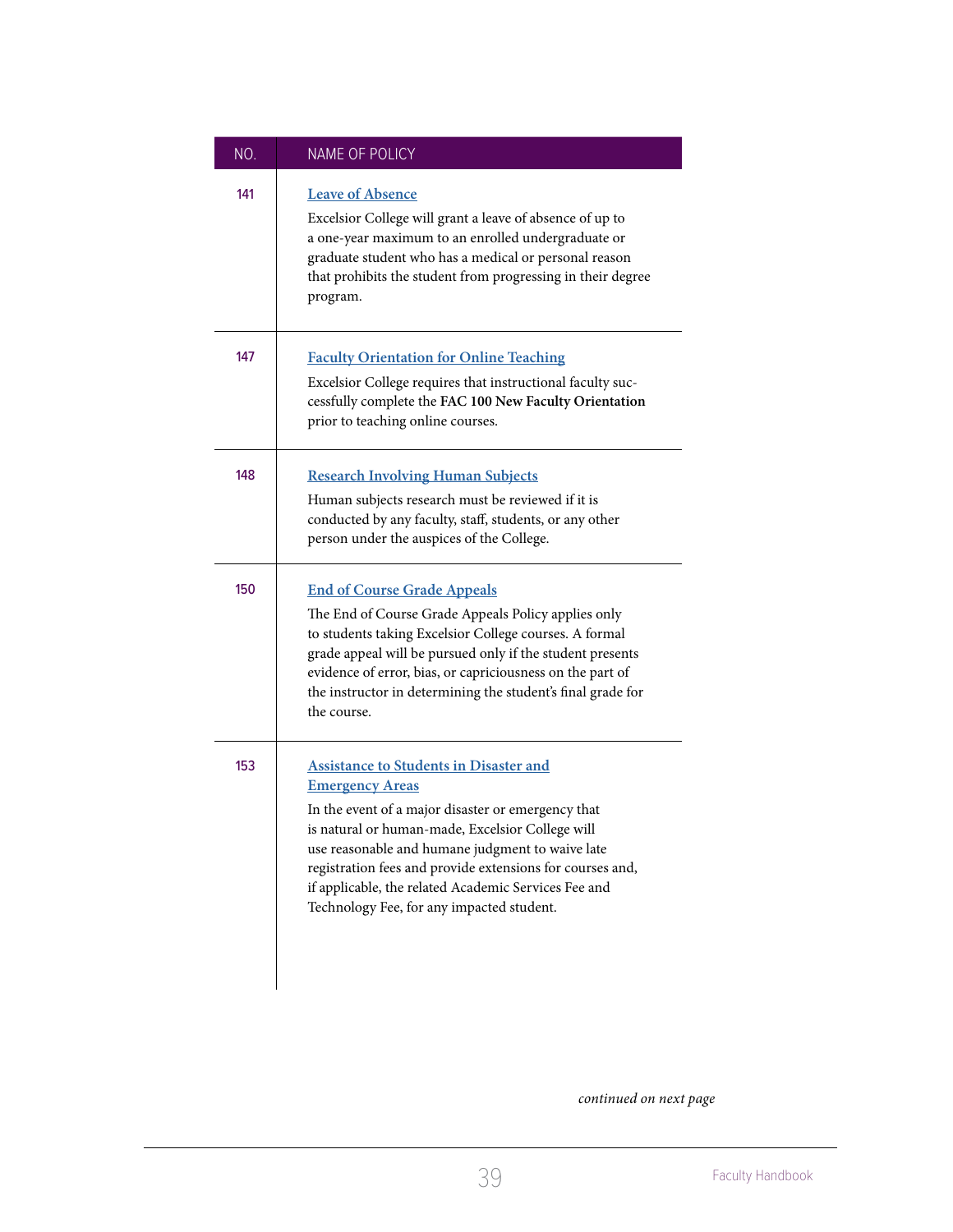# NO. NAME OF POLICY

 $\overline{1}$ 

| 154 | <b>Adjunct Faculty Workload Policy</b>                                                                                                                                                                                                                                                                                                                                                                                                                                                                                                                                                                                                                         |
|-----|----------------------------------------------------------------------------------------------------------------------------------------------------------------------------------------------------------------------------------------------------------------------------------------------------------------------------------------------------------------------------------------------------------------------------------------------------------------------------------------------------------------------------------------------------------------------------------------------------------------------------------------------------------------|
|     | Excelsior College places a premium on recruiting, hiring,<br>and retaining highly qualified instructional faculty to<br>serve its students. Crucial to the College's mission is the<br>need to appoint faculty who are dedicated to student<br>success, who are knowledgeable and current in their<br>fields, and who have the skills and talent to engage<br>students in learning. To fulfill this mission, Excelsior<br>depends on hundreds of adjunct faculty to deliver a large<br>number of graduate and undergraduate courses per year.<br>Excelsior places a limit on the number of hours an<br>adjunct faculty member may teach for the College within |
|     | a calendar year.                                                                                                                                                                                                                                                                                                                                                                                                                                                                                                                                                                                                                                               |
|     | $\blacktriangleright$ To ensure the academic quality of its courses,<br>Excelsior must set reasonable limitations on the<br>number of courses an adjunct faculty member<br>may teach in a given term or year.                                                                                                                                                                                                                                                                                                                                                                                                                                                  |
|     | The College must demonstrate to outside accrediting<br>bodies that its policy on adjunct course limitations is<br>both reasonable and strictly enforced.                                                                                                                                                                                                                                                                                                                                                                                                                                                                                                       |
| 200 | Anti Discrimination Policy and Procedure for the<br><b>Resolution of Student Discrimination Complaints</b><br>Excelsior College is committed to providing a learning<br>environment that is free from illegal discrimination<br>based upon an an individual's race, ethnicity, national<br>origin, age, religion, marital status, familial status, gender,<br>gender identity, sexual orientation, physical or mental dis-<br>ability, genetic information, or military or veteran status.<br>Illegal discrimination in any form will not be tolerated by<br>the College.                                                                                      |
| 204 | <b>Guide to Bias-Free Language</b><br>The elimination of potentially biased language in our<br>written and oral communications is an essential com-<br>ponent of this commitment to access, excellence, and<br>diversity. The use of bias-free language is in accordance<br>with these values and policy. Excelsior College is commit-<br>ted to the goal of using inclusive, sensitive, and affirming<br>language in all forms of communications.                                                                                                                                                                                                             |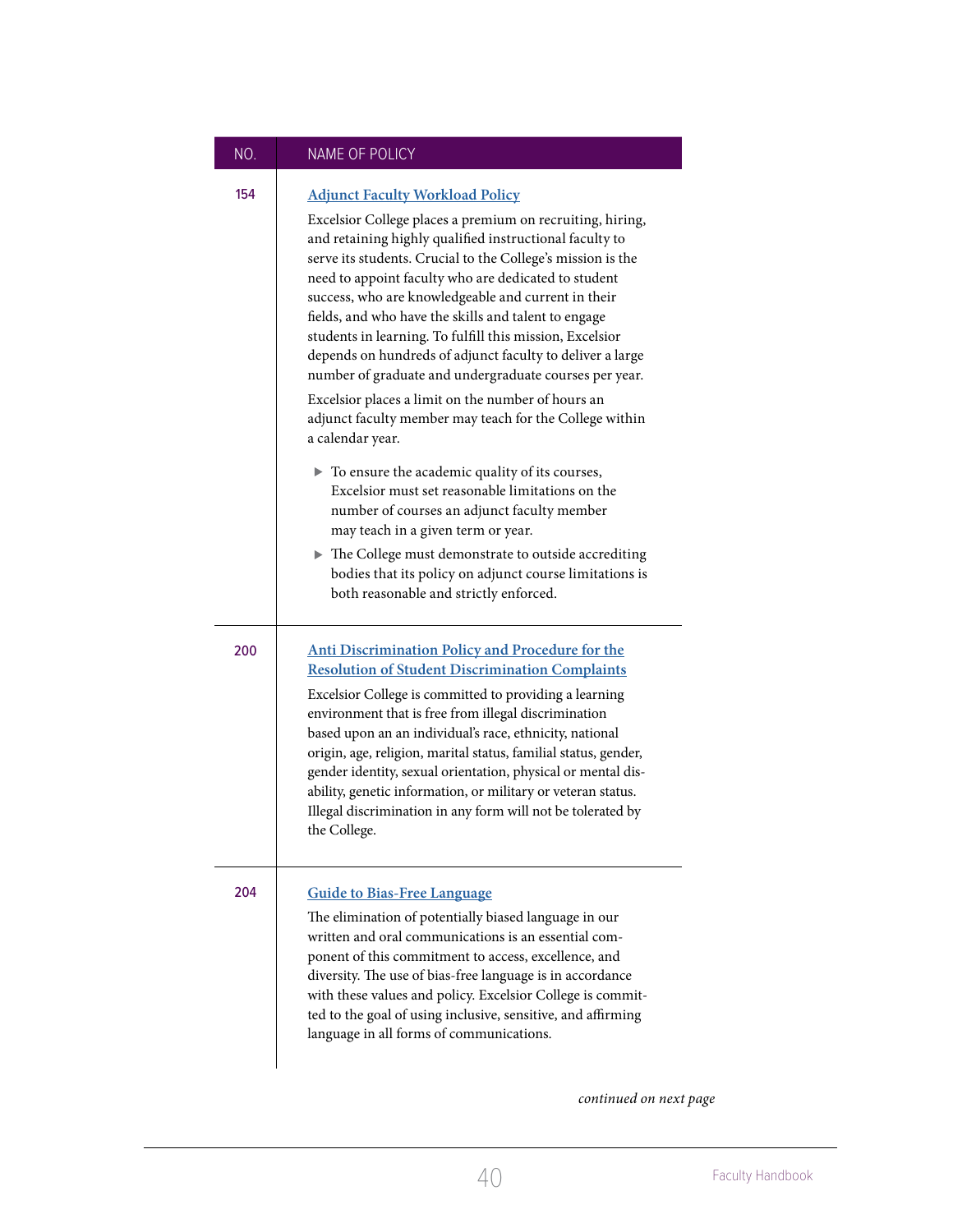# NO. NAME OF POLICY

# 305 **[Electronic Use Policy](https://www.excelsior.edu/policy/electronic-use)**

Excelsior College supports and encourages the use of the Internet as a means of enriching and enhancing learning (See **[Baseline Technology Skills and Resources](https://www.excelsior.edu/wp-content/uploads/2018/12/Baseline_Technology_Skills_and_Resource_Statement-.pdf)**). Electronic activities assist students in achieving specific learning outcomes and to provide an opportunity for collaboration and interaction among students and content specialists. Students in Excelsior College electronic activities must agree to act within the framework of this Electronic Use Policy.

# **[Excelsior College Whistleblower Policy](https://secure.ethicspoint.com/domain/media/en/gui/50746/whistle.pdf)**

Excelsior College ("the College") is committed to high standards of ethical, moral, and legal business conduct. Consistent with this commitment, and the College's commitment to open communication, this policy aims to provide an avenue for trustees, officers, employees, and volunteers ("Protected Person/s") to raise concerns and provides reassurances that they will be protected from retaliation or victimization for whistleblowing.

This whistleblowing policy is intended to protect Protected Persons if they raise concerns regarding the College, including, but not limited to, the following:

- $\blacktriangleright$  Incorrect financial reporting,
- Unlawful activity,
- $\blacktriangleright$  Activities that are not in line with the College's policies, and
- $\blacktriangleright$  Activities which otherwise amount to serious improper conduct.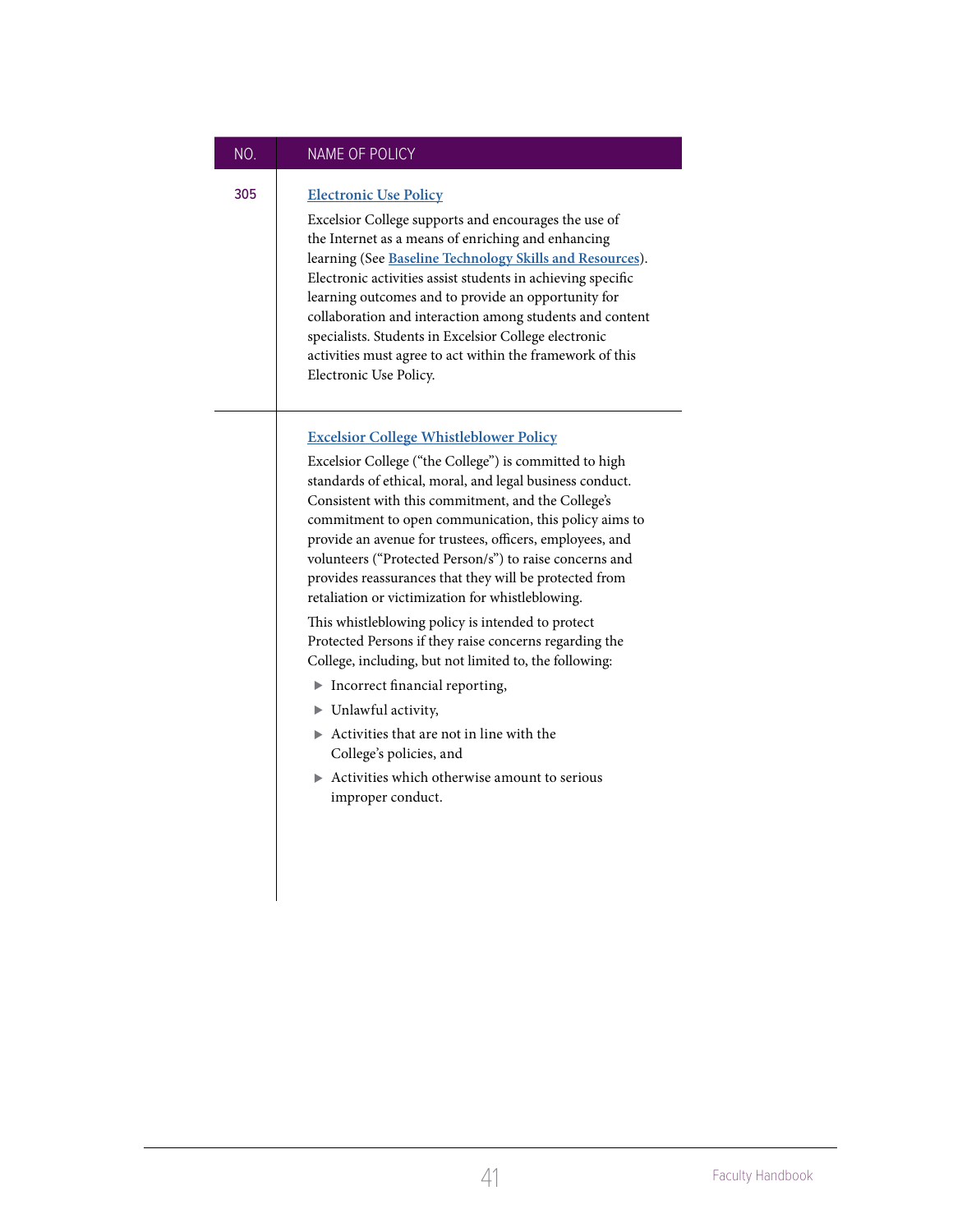# <span id="page-42-0"></span>**Late Course Work**

This policy governs the acceptance and grading of late work (including assignments, quizzes and exams, and discussion posts) in Excelsior College courses. The intention of the policy is to promote consistency and academic rigor in Excelsior College courses, while also providing faculty with the flexibility to respond to students experiencing extenuating circumstances.

- 1. Students are expected to submit work for Excelsior College courses by the due date stipulated in the course.
- 2. Students who are unable to submit course work by the due date because of an extenuating circumstance should contact their instructor prior to the due date to request an extension for the work. If it is not possible to contact the instructor

prior to the due date, they should do so as soon after the due date as possible.

Extenuating circumstances include, but are not limited to, the following:

- $\blacktriangleright$  an illness or injury
- a death of a family member or significant other
- a significant change in employment or military status
- a trauma in the student's life
- $\blacktriangleright$  technical issues
- a natural disaster (see **[Assistance to Students in Disaster and Emergency Areas](https://www.excelsior.edu/policy/assistance-to-students-in-disaster-and-emergency-areas/)**)
- $\triangleright$  other significant unplanned events
- 3. Instructors have the discretion to offer an extension or to accept late course work without penalty based on their assessment of a student's circumstances. Documentation of extenuating circumstances may be required.
- 4. Unless otherwise stipulated in the instructions or grading rubric, the following penalties will apply to late course work that has not been granted an extension by the instructor:
	- Course work submitted less than a week (seven calendar days) after the due date will be subject to a 10% penalty (10 points out of 100);
	- Course work submitted more than a week after the due date will receive a zero.
- 5. Discussion posts will receive a zero after the due date for the discussion without prior permission from the instructor.
- 6. Course work submitted after the final day of the term will receive a zero unless an official course extension has been granted. (See **[Course and](https://www.excelsior.edu/policy/courses-and-examinations-extension-policy)  [Examination Extensions](https://www.excelsior.edu/policy/courses-and-examinations-extension-policy)**).
- 7. At the discretion of the provost, the College may waive the requirements in this policy for students experiencing a disaster or emergency. See **[Assistance](https://www.excelsior.edu/policy/assistance-to-students-in-disaster-and-emergency-areas/)  [to Students in Disaster and Emergency Areas](https://www.excelsior.edu/policy/assistance-to-students-in-disaster-and-emergency-areas/)**.
- 8. Students may appeal the decision of their instructor by contacting the school offering the course. Contact information for each of the schools is located below.
	- School of Undergraduate Studies: **[ugappeal@excelsior.edu](mailto:ugappeal@excelsior.edu)**
	- School of Graduate Studies: **[grstudent@excelsior.edu](mailto:grstudent@excelsior.edu)**
	- School of Nursing: **[SON-courses@excelsior.edu](mailto:SON-courses@excelsior.edu)**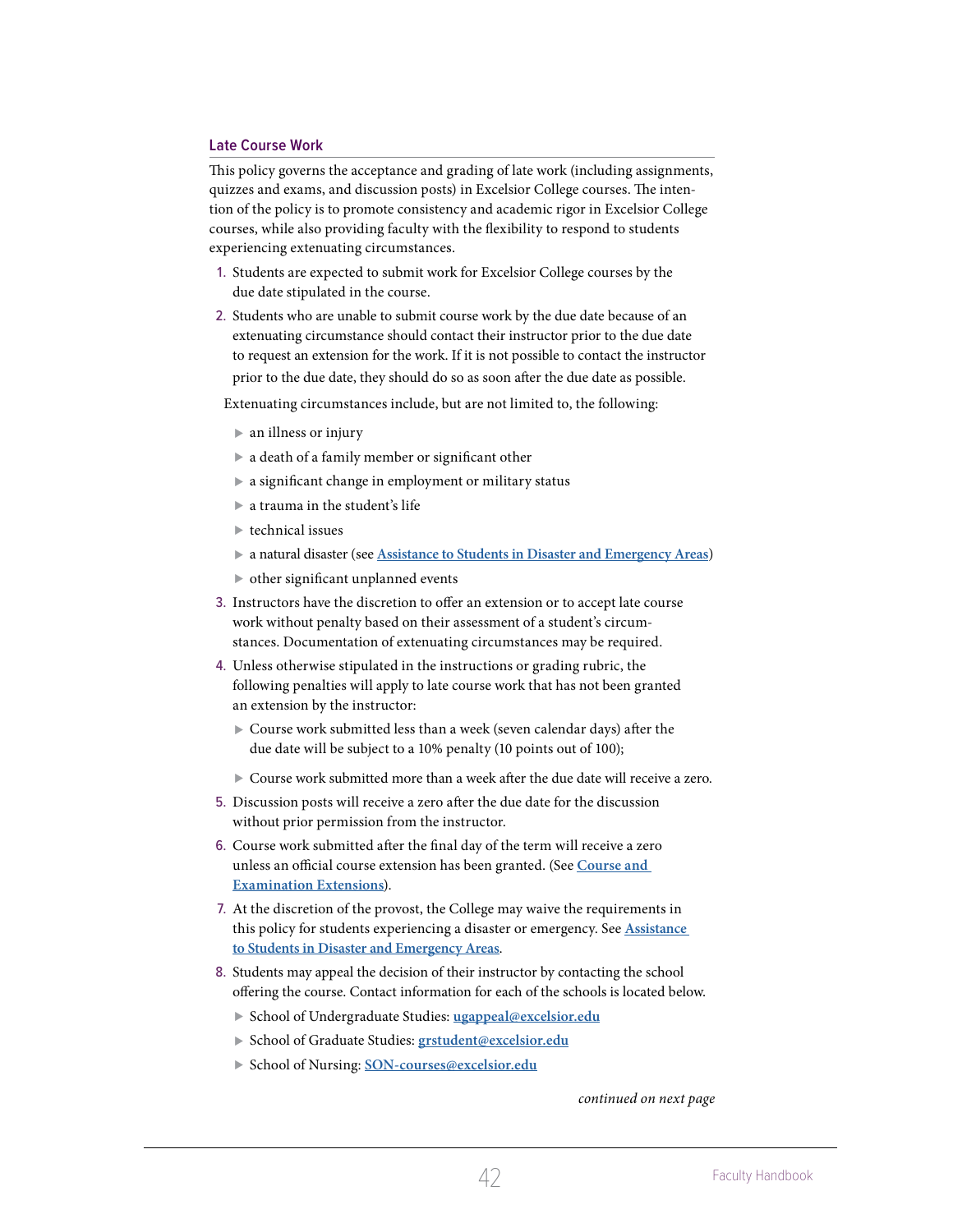#### **Guidance for Instructional Faculty**

The ultimate goal of the late course work policy is to support student success, and this should be the guiding principle when making decisions about how to apply it in practice. The policy empowers instructional faculty with broad authority to accept late course work when they believe it is warranted by a student's circumstances.

The College expects students to make a good faith effort to submit course work on time and to promptly notify their instructor if they are unable to meet a deadline. Submitting course work late is disruptive to the student learning experience and places an additional bookkeeping burden on faculty.

At the same time, the College recognizes that students face multiple competing priorities—balancing school with work, family, and other considerations—and that there are legitimate reasons why students may fall behind on their course work. For example, a student may experience a medical emergency, a personal or family crisis, a significant change in their work schedule or responsibilities (such as an unplanned military assignment), or be impacted by a natural disaster. Faculty are encouraged to exhibit empathy, compassion, and flexibility, working with students to help them succeed in the course. Instructors should contact their FPD if they have questions about whether a specific circumstance merits an extension or the acceptance of late course work.

It is important to recognize that students experiencing extenuating circumstances may be too overwhelmed by their circumstances to initiate outreach to their instructor. If a student does not submit a major assignment by the due date or appears to be falling behind in a course, instructors should reach out to the student to find out what is causing the delay. Instructors may also request that the student's academic advisor initiate outreach.

If a student does not contact an instructor about late course work, the instructor should enter a provisional zero in the gradebook, rather than leaving the cell blank, along with a note to the student encouraging them to contact the instructor with an explanation of their circumstances.

When penalizing late course work, instructors should be sure to note any deductions and the reasons for them in their feedback to students. In addition, the notes function in the Canvas gradebook can be used to easily track late course work without having to pull up individual student grade feedback.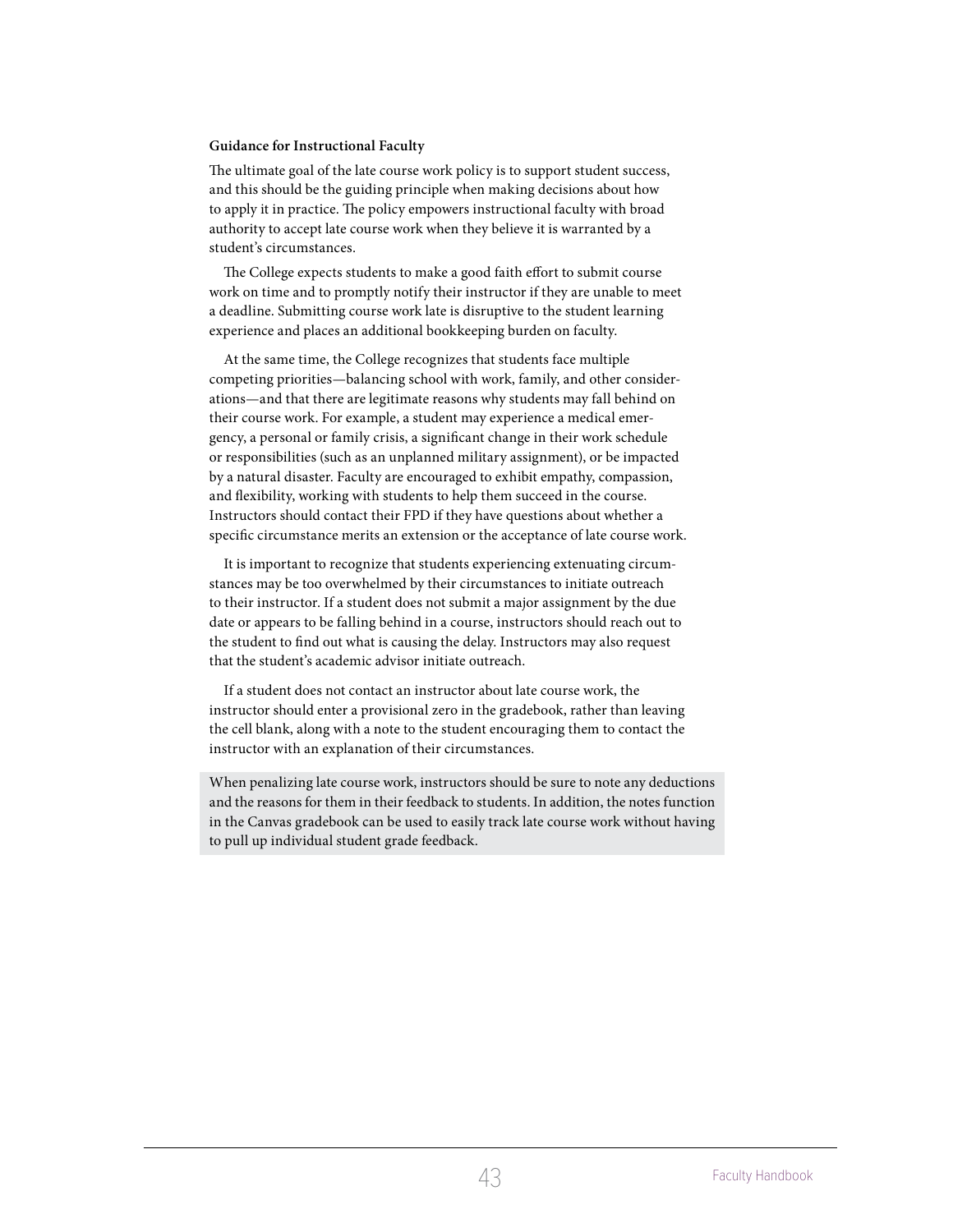# <span id="page-44-0"></span>**APPLICATION, HIRING, AND RECRUITMENT**

Excelsior College faculty candidates must generally hold a terminal degree from a regionally accredited institution.

If the academic work was done outside the United States, the candidate must present confirmation from a credential evaluator that his/her degree is recognized by the evaluating agency as comparable to a degree from an accredited institution in the United States.

The Provost's Office may grant exceptions to candidates with foreign academic credentials from highly recognized institutions. Excelsior College is committed to hiring qualified individuals who reflect the society in which we live and the students we serve.

To this end, all areas of the College will use equitable employment measures and affirmative actions to employ protected group members in all job categories, in accordance with applicable state and federal law. This affirmative action will include specific activities in recruitment, hiring, upgrading, and other areas designed and taken for the purpose of eliminating the present effect of past discrimination, or to prevent discrimination.

# **School Faculty Committee Member**

The dean of each school or their designee is responsible for the initial recruitment effort of school faculty committee members.

All nominations shall be accompanied by a vita that includes information about the individual's education, professional academic preparation and experience, key community service interests, and honors and awards. Beyond these basic criteria, an effort is made to achieve diverse faculty membership in terms of the types of institutions represented—both those where faculty have taught and those where they received their advanced degrees. Special efforts have been made to recruit both men and women, and to invite members of populations historically underrepresented in higher education to serve as school faculty committee members.

1. Recruitment Strategies:

The following recruitment strategies are used in identifying school faculty committee members::

- a. Consider faculty who are currently serving on examination or course development committees or who are thesis readers.
- b. Ask all current faculty, including those on examination or course development committees or who are thesis readers, to recommend faculty.
- c. Contact national academic associations for recommendations.
- d. Contact a broad array of relevant national academic associations.
- 2. Selection Criteria:

The following selection criteria are used in identifying school faculty committee members at Excelsior College (not in rank order):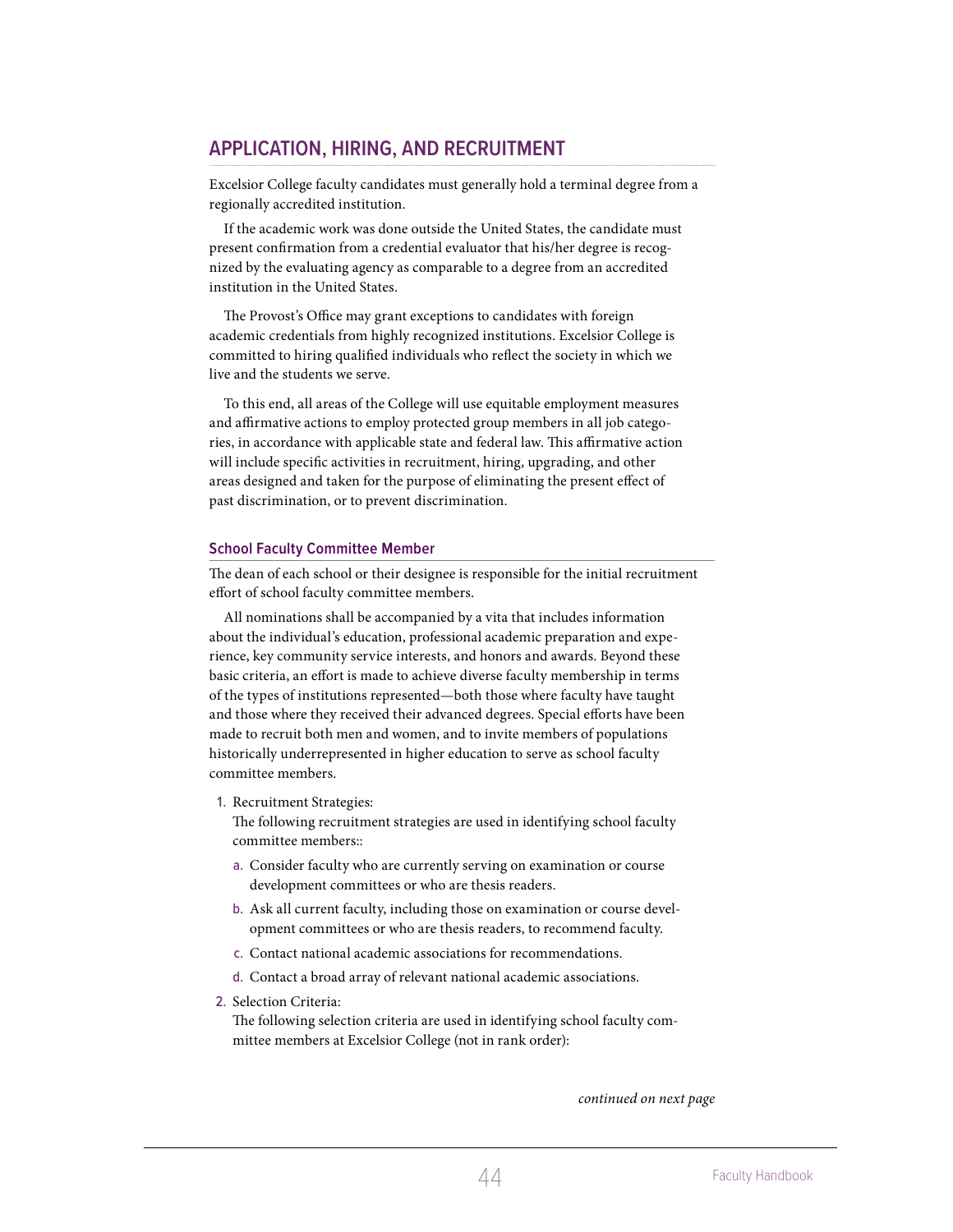- <span id="page-45-0"></span>a. Appropriate academic degree from a regionally accredited institution or, for international applicants, from an officially recognized institution.
- b. Status and recognition in the discipline as shown through academic presentations and publications.
- c. Official transcripts from a regionally accredited institution for the highest degree.
- d. Expert knowledge in the member's given academic discipline.
- e. Understanding and support of the Excelsior College mission.
- f. Understanding and support of the appropriate school's stated learning outcomes statements.
- g. Ability and willingness to attend committee meetings, serve on at least one subcommittee, and be available via email or phone to assist with student issues at least three times a year, or on an as-needed basis.

School faculty committee members are selected for their discipline-specific expertise and their stature within their discipline.

- 3. Selection Process:
	- a. The dean or their designee will interview a potential faculty member remotely or in person using stated selection criteria as noted in Part 2.
	- b. The dean or their designee will check references of viable candidates.
	- c. If the dean or their designee approves the applicant, the person will be given an advisory or consultancy assignment in the school.

Only the deans may make exceptions to the hiring process for school faculty committee members.

#### **Instructional Faculty**

The Office of Human Resources, in collaboration with the dean of each school or their designee, is responsible for the initial recruitment effort of instructional faculty. The Office of Human Resources will coordinate staff interviews, check references, verify required credentials from regionally accredited institutions, and then forward to the appropriate school designee.

1. Recruitment Strategies:

The following recruitment strategies are used in identifying instructional faculty:

- a. Consult with faculty who are currently teaching or facilitating a course and serving on examination committees and ask for recommendations.
- b. Contact national academic associations for recommendations.
- c. Contact a broad array of relevant national academic associations, including those especially likely to have members from historically underrepresented groups, for recommendations.
- d. Advertise in relevant newsletters, newspapers, and websites.
- e. Use **<SmarterFaculty.com>**.
- f. Post on the Excelsior College website.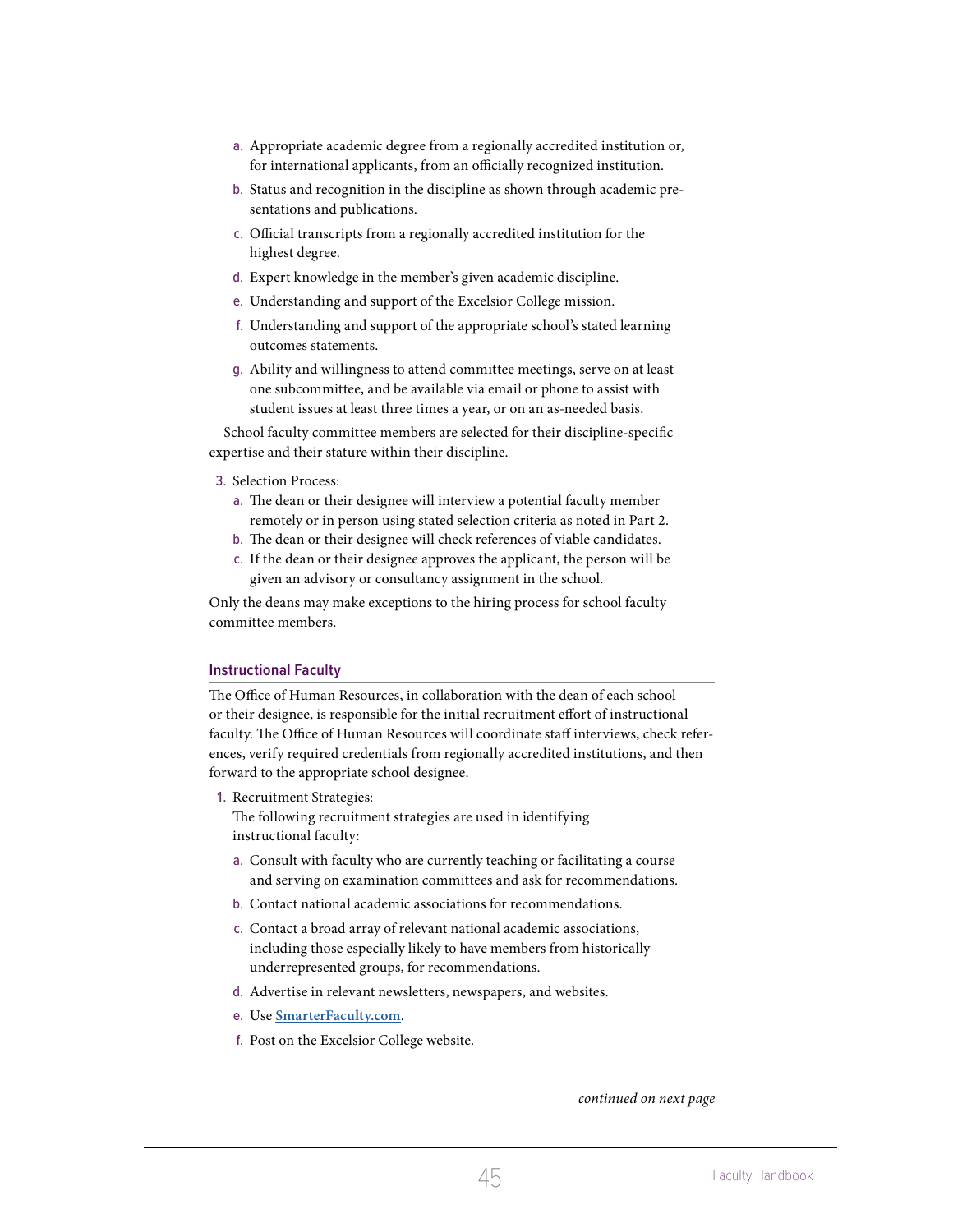Excelsior's instructional faculty members are recruited from the ranks of faculty of traditional and non-traditional colleges and universities or relevant businesses, industries, and professions. They are selected for their discipline-specific expertise and their stature within their discipline and for their familiarity with distance education.

When resumes, vitae, or applications enter the schools, the application and recruitment process outlined below will be followed.

#### 2. Application and Hiring Process:

a. Application materials

All applicants for instructional faculty positions must submit the following documents before a final hiring decision is made:

- ▶ Completed online application form.
- ▶ Current resume or curriculum vitae.
- Official transcripts (and professional licenses if appropriate) sent to the attention of the Office of Human Resources.
- I-9 form with appropriate identification required.
- Relevant tax forms.
- ▶ Areas of teaching interest.
- b. Selection criteria

The following criteria will be used to select instructional faculty positions:

- An appropriate academic degree—to be accepted to teach courses at the undergraduate level, the applicant must have at least a master's degree in an appropriate discipline. To be accepted to teach courses at the graduate level, the applicant must have a terminal degree from regionally accredited institutions in an appropriate discipline. Any exceptions must be approved by the provost.
- $\blacktriangleright$  Relevant teaching experience online and/or in traditional settings.
- Knowledge of and/or experience in the field.
- c. Receipt of application materials
	- Application material may be uploaded through the online application or received through the Office of Human Resources faculty recruitment email box. An auto-response is sent acknowledging receipt of the material.
	- Applications may be received by fax, postal mail, or Excelsior College personal email. An email is sent acknowledging receipt of the material.
- 3. Selection:

If selected to teach a course, the faculty member will receive a Teaching Faculty Contract from the provost and chief academic officer. The contract will identify the course and term dates, provide information on salary scheduling and processing, and will identify guidelines with which faculty are expected to comply.

4. Instructional Faculty Teaching Limits:

The maximum teaching load, based on 45 hours per course credit, for adjunct faculty is dependent on the course length and is as follows: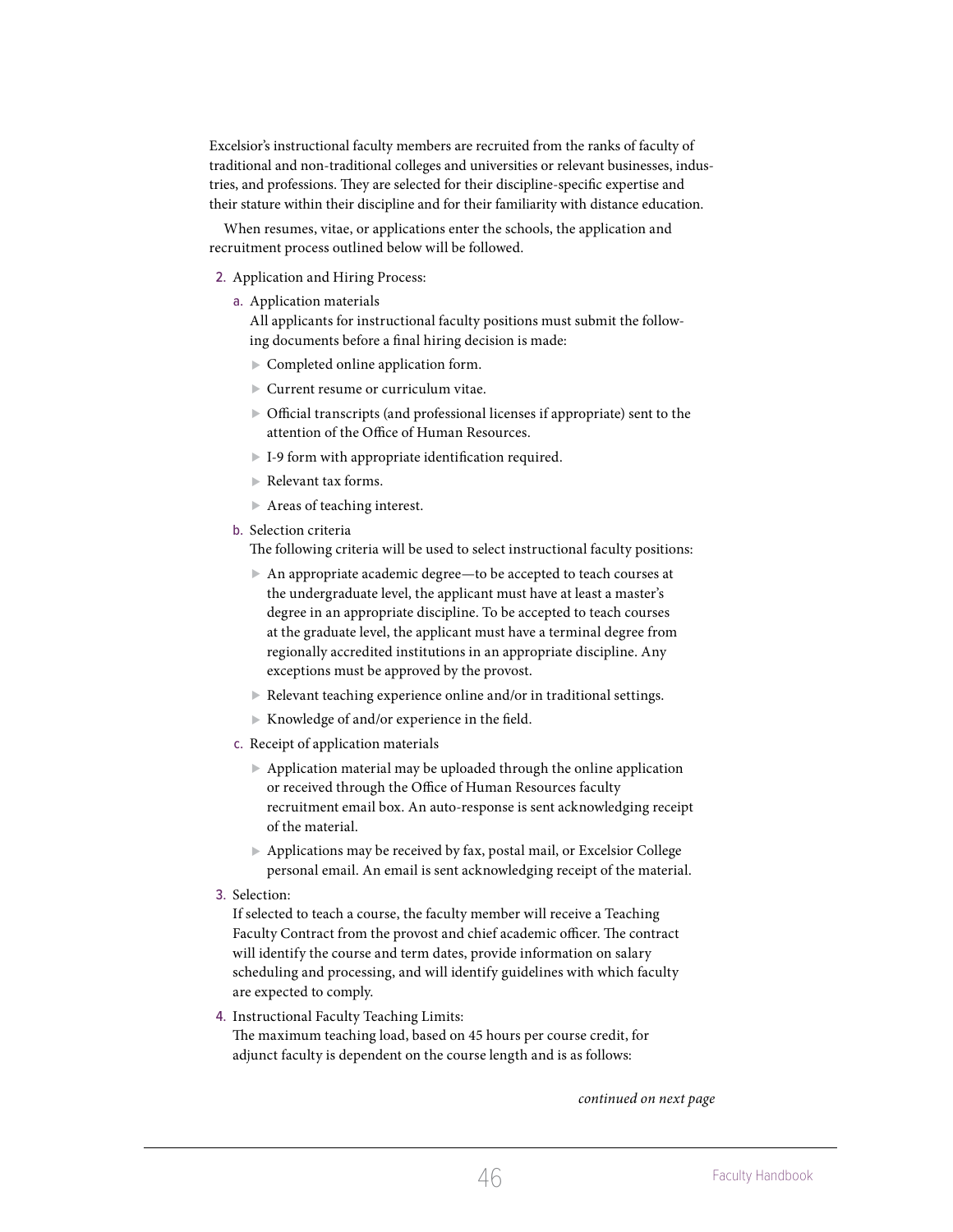- <span id="page-47-0"></span>▶ 1950 hours or approximately fourteen (14) 3-credit course sections per calendar year.
- No more than three course sections may be taught by any faculty member at one time.

 These may vary at the discretion of the dean for sections with low enrollment and independent studies with lower workloads. In addition, time spent on course development and revisions as a subject matter expert (SME) will count toward the 1950 pool of hours. Excelsior College staff who also teach on an adjunct basis for the College must abide by the current policies for employees, available through the Office of Human Resources.

# **Excelsior College Employees**

All full-time and half-time (50 percent or more) permanent faculty recruitment is coordinated between the Office of Human Resources and the chair of the search committee.

1. Statement of Policy:

At all phases of the recruitment process, the Office of Human Resources interacts with the applicants. Human Resources also works as a partner to the search committee in assisting with the process and recommending recruitment strategies. The steps are as follows:

- Submit a position description and completed Personnel Requisition Form to the Office of Human Resources with approvals. Approval by the dean is required.
- **Position description and Personnel Requisition Form are reviewed by** Human Resources.
- Search chair and committee are appointed for all positions.
- Search committee chair will consult with the appointed Human Resources representative to discuss recruiting and interviewing plans and affirmative action procedures.
- In support of the Affirmative Action Plan, search committee members are required to attend training on "Interviewing for Inclusion—The Cultural and Legal Implications."
- Human Resources writes the advertisement in consultation with the hiring officer and search committee chair and places the ad in appropriate locations, including publications that will help achieve affirmative action.
- 2. Selection process:
	- a. Receipt of resume/vitae/applications:
		- All resumes or vitae received by mail, email, or fax will be sent a demographic postcard acknowledging receipt of the material, while also requesting the applicant to identify demographic information, in order to track the success with the recruitment of minority candidates.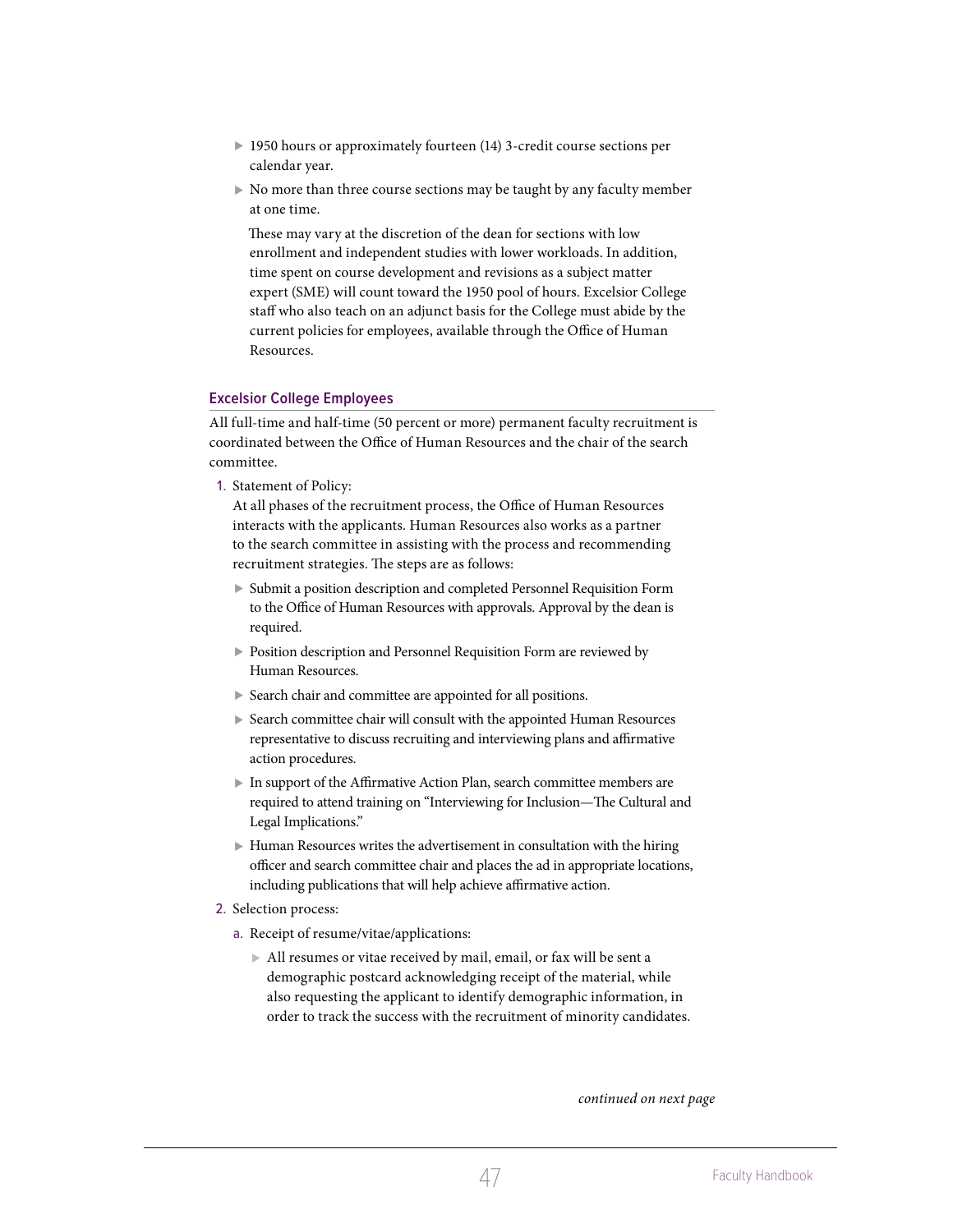- <span id="page-48-0"></span>b. Review of resume/vitae/applications:
	- All resumes are reviewed by the Office of Human Resources to screen for minimum qualifications; candidates who meet the minimum qualifications are referred to the search committee for evaluation.
	- Search committee selects pool of candidates to interview; interviews are coordinated by the Office of Human Resources in consultation with the chair of the search committee.
	- Search committee makes selection recommendation to the hiring officer.
	- Hiring officer or search committee chair notifies Human Resources of final decision; search committee submits a written summary of its decision to the Office of Human Resources for search file.
	- The Office of Human Resources will check the references of the selected final candidates.
- c. Procedure—extending an offer:
	- The Office of Human Resources confirms hiring rate in consultation with appropriate staff; makes offer to candidate, establishes start date; issues offer letter, which includes position, start date, salary, and salary level.
	- The Office of Human Resources notifies the hiring officer and search committee chair that the offer has been accepted.
- d. Procedure for declining other applicants:
	- The Office of Human Resources notifies all other applicants that another candidate has accepted the position.

#### **Course Developer Faculty**

Frequently, course developers are already affiliated with Excelsior College as fulltime faculty, instructional faculty, and/or members of faculty committees. However, at times, it will be necessary to recruit a subject matter expert to develop a course. In those cases, similar recruitment strategies as those described for instructional faculty are followed.

The application process requires that the faculty submit a current vita. Selection criteria are also similar to those that apply to instructional faculty.

The decision to select an individual to develop a course is made by the dean or dean's designee. If selected, a course developer will be sent a Course Developer Contract that will identify the course to be developed, the term by which the course must be completed as well as an Intellectual Property Agreement. In addition, the course developer will be required to sign a set of expectations, based upon the expectations explained starting on **page 18** of this handbook.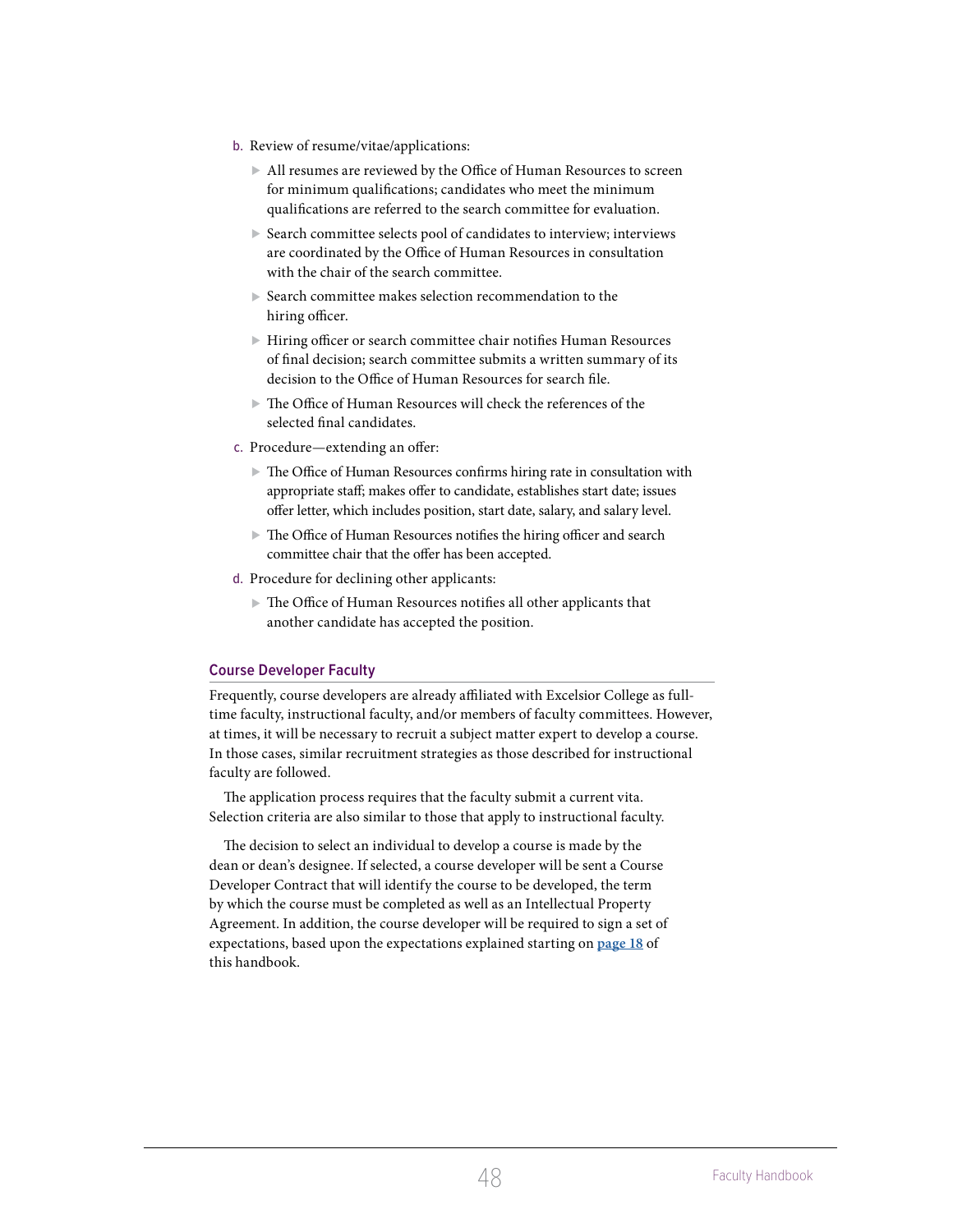# <span id="page-49-0"></span>**EVALUATION PRACTICES**

# **School Faculty Committee Member Evaluation Process**

1. Timeline:

 School faculty committee members are evaluated every three years. However, each school may implement its own process of evaluation based on the specific needs of its programs and the specific requirements of the accrediting agency that oversees a degree program.

2. Minimum Criteria:

 Each school has a faculty evaluation process in place for school faculty committee members that relies on two main sources of information:

- a. School Faculty Committee Member Evaluation Form: The performance of each faculty member is evaluated by determining the degree to which the faculty member performs their duties as specified on this form.
- b. Compliance with collegewide and schoolwide policies and procedures: All faculty members are evaluated on the degree to which they comply with specific policies and procedures as set forth in this handbook and by the schools.

 In addition to these minimum criteria, each school may set additional evaluation criteria based on the specific needs of the program.

3. Evaluators:

 Deans or designees in each school have the responsibility for evaluating school faculty committee members.

# <span id="page-49-1"></span>**Instructional Faculty Evaluation Process**

#### 1. Timeline:

 Newly hired faculty members are evaluated at the end of their first term teaching at Excelsior. A second evaluation will be conducted at the end of their first year. If a faculty member teaches only one course during their first year at Excelsior College, the second evaluation will be conducted at the end of the second term they teach at Excelsior. All evaluations, subsequent to the second evaluation, will be conducted every three years. Additional evaluations can be conducted at the discretion of the dean or designee. All "active" instructional faculty will go through the evaluation process. By definition, an active instructional faculty member is one who is currently teaching, or who has taught during the 365 days leading up to the evaluation date.

 All active faculty will be evaluated every three years after the end of first year evaluation was completed.

2. Minimum Criteria:

 Each school has a faculty evaluation process in place that relies on three main sources of information: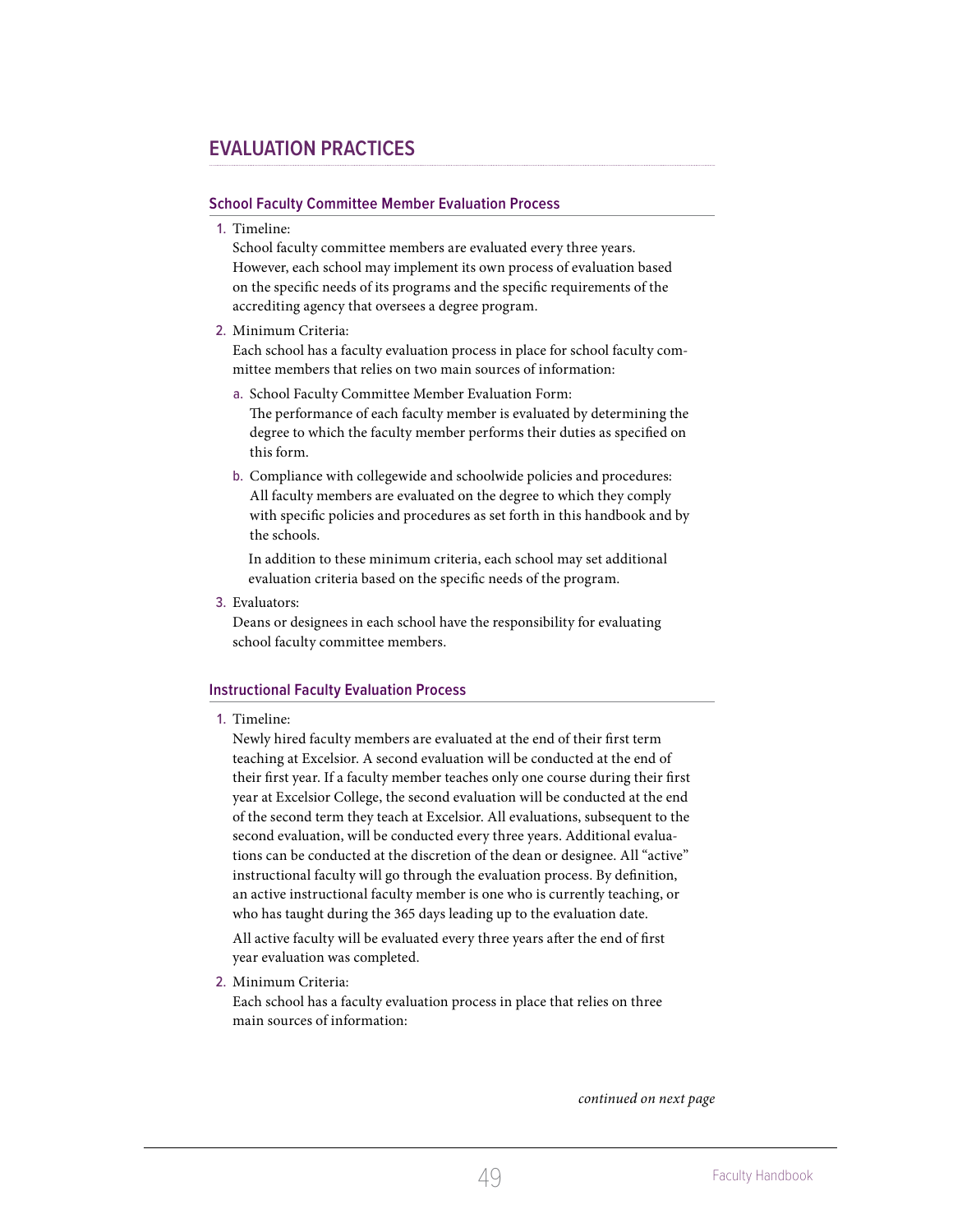<span id="page-50-0"></span>a. Student course evaluations:

 Student course evaluations are completed at the end of each course and stored in the course evaluation database. Information from these evaluations is used as part of the faculty member's overall performance evaluation.

b. Instructional Faculty Evaluation Form:

 The performance of each faculty member is evaluated by determining the degree to which the faculty member performs their duties according to the instructional faculty expectations (see **[Instructional Faculty for](#page-9-1)  [Online Courses](#page-9-1)**).

 In addition to these minimum criteria, each school may set additional evaluation criteria based on the specific needs of the program.

3. Evaluators:

 The school deans or designees are responsible for evaluating instructional faculty members.

# **Nursing Clinical Instructor Evaluation Process**

Clinical instructional faculty are evaluated on the same schedule as instructional faculty (see **[Instructional Faculty Evaluation Process](#page-49-1)** above). Clinical instructional faculty are also evaluated on their performance in the clinical setting, including their preparedness for the clinical practicum, engagement with students in the clinical setting, and evaluation of student clinical performance.

# **Nursing Clinical Faculty Evaluation Process**

Clinical associates and clinical examiners are evaluated annually. Clinical faculty are evaluated on several points, including their preparedness for the examination, ability to apply and score critical elements accurately, maintaining the position of a neutral observer, and role as patient advocate during the examination.

# **Course Developer Faculty Evaluation Processes**

Course developers will be evaluated after each course that they develop by the dean or dean's designee and will be evaluated based on the quality of their work as determined by the degree to which they meet the expectations and responsibilities of course developers.

# **Excelsior College Employee Evaluation Process**

For faculty who are Excelsior College employees, performance reviews are a formal occasion for feedback and documentation about job performance at Excelsior College. The purpose of the performance management system is to review an employee's overall performance and to develop a culture of performance management that provides feedback about individual performance regarding specific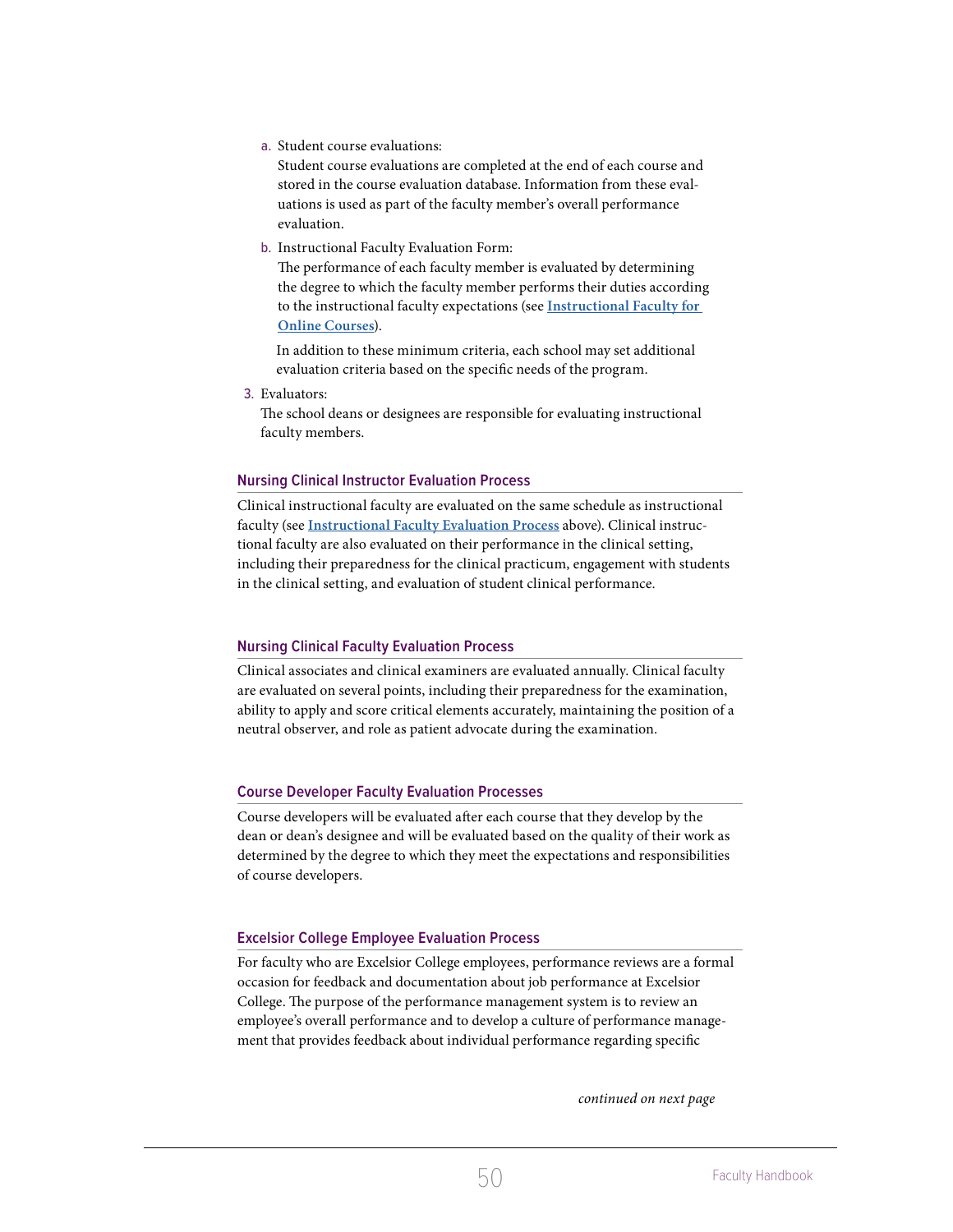work-related competencies such as job knowledge, work quality and productivity communication, teamwork, initiative and accountability, flexibility, and adaptability.

Direct supervisors are responsible for writing performance reviews for each staff member. The Office of Human Resources notifies all parties one month prior to the date performance reviews are due.

Once evaluations are completed and the supervisor and staff member have met to discuss the results, they are then reviewed by the next level of management. The final official copy is submitted to the Office of Human Resources.

For more specific information regarding the performance review process, contact the Office of Human Resources at 518-464-8532.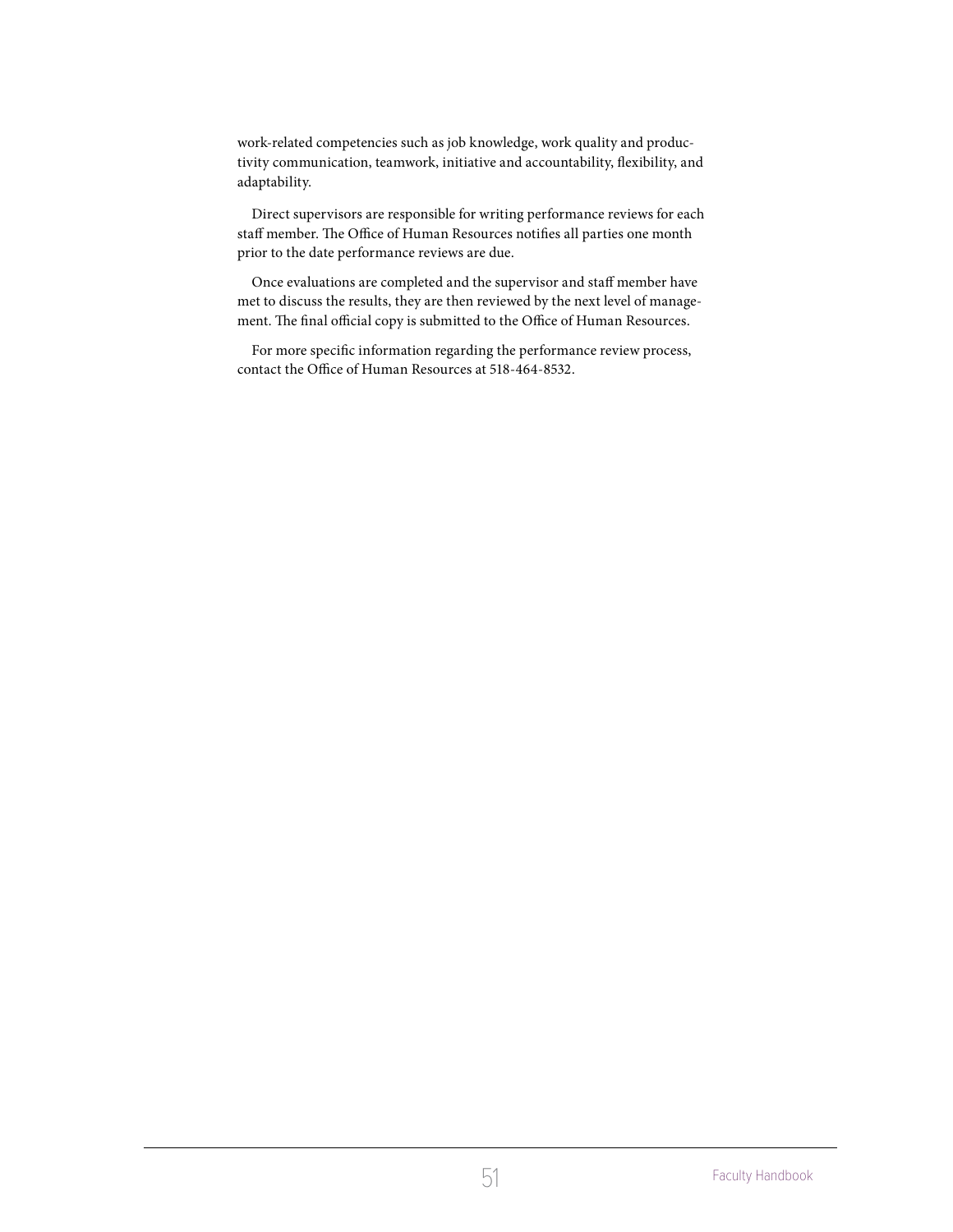# <span id="page-52-0"></span>**COMPENSATION**

# **Consulting Fees**

- 1. School committee members are compensated as consultants with an honorarium for their services to the College on a per diem basis.
- 2. Clinical instructional faculty are compensated based on lead, assistant, or on-call assignment.
- 3. Clinical nursing faculty (clinical associates and clinical examiners) are parttime employees of the College and are paid on a per diem basis.
- 4. Instructional faculty are compensated based on the number of students enrolled in the class as of the first Friday of the new term.
- 5. Current rates of compensation are available from the dean's office in each academic unit.

# **Travel Expenses**

- 1. Meals, lodging, transportation costs, and miscellaneous expenses will be reimbursed to faculty members according to College guidelines, which are available from the Fiscal Office.
- 2. Expense report forms with instructions and specific information about use of receipts and rates of reimbursement are available from the dean's office in each academic unit.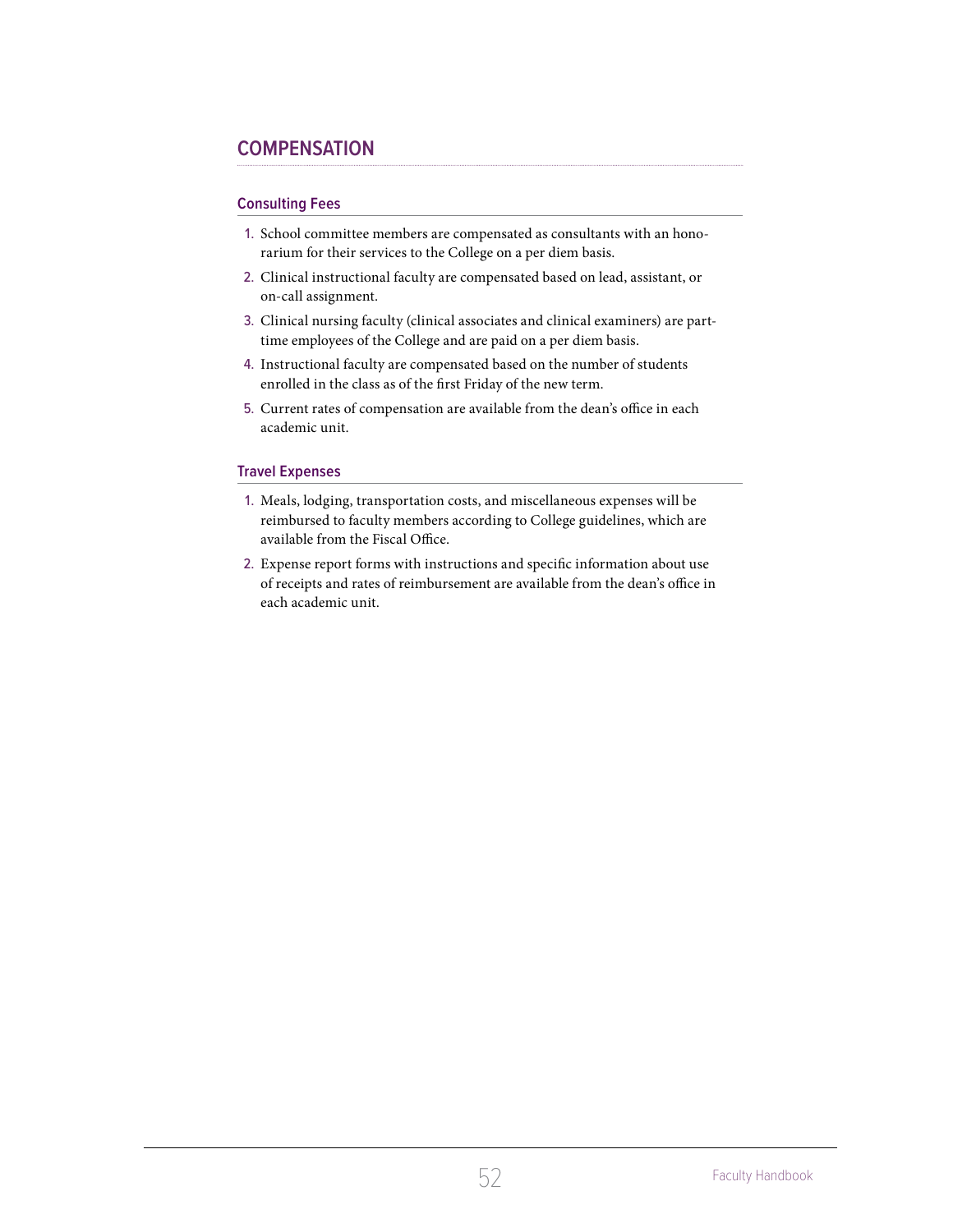# <span id="page-53-0"></span>**EXCELSIOR COLLEGE WEBSITE AND RESOURCES**

Through the College's website, students and faculty have access to a wealth of information designed to help them succeed. Each personal, secure MyExcelsior account serves as the gateway to a variety of support services and other information tailored to each user's specific needs as well as for general announcements from the College.

A variety of website shortcuts are available so students and faculty can directly access many resources and support services. Keep in mind that because the MyExcelsior section of the website is customized to each individual's status, not all links are available to all users. The following are some of the most commonly accessed areas.

**Personalized MyExcelsior Account**

**<my.excelsior.edu>**

**Faculty Resources**

**<my.excelsior.edu>**

Choose the *Resources* option in the sidebar navigation menu.

# **Faculty Connects**

**<home.excelsior.edu/faculty>**

**Student and Faculty Policies**

**<www.excelsior.edu/policies>**